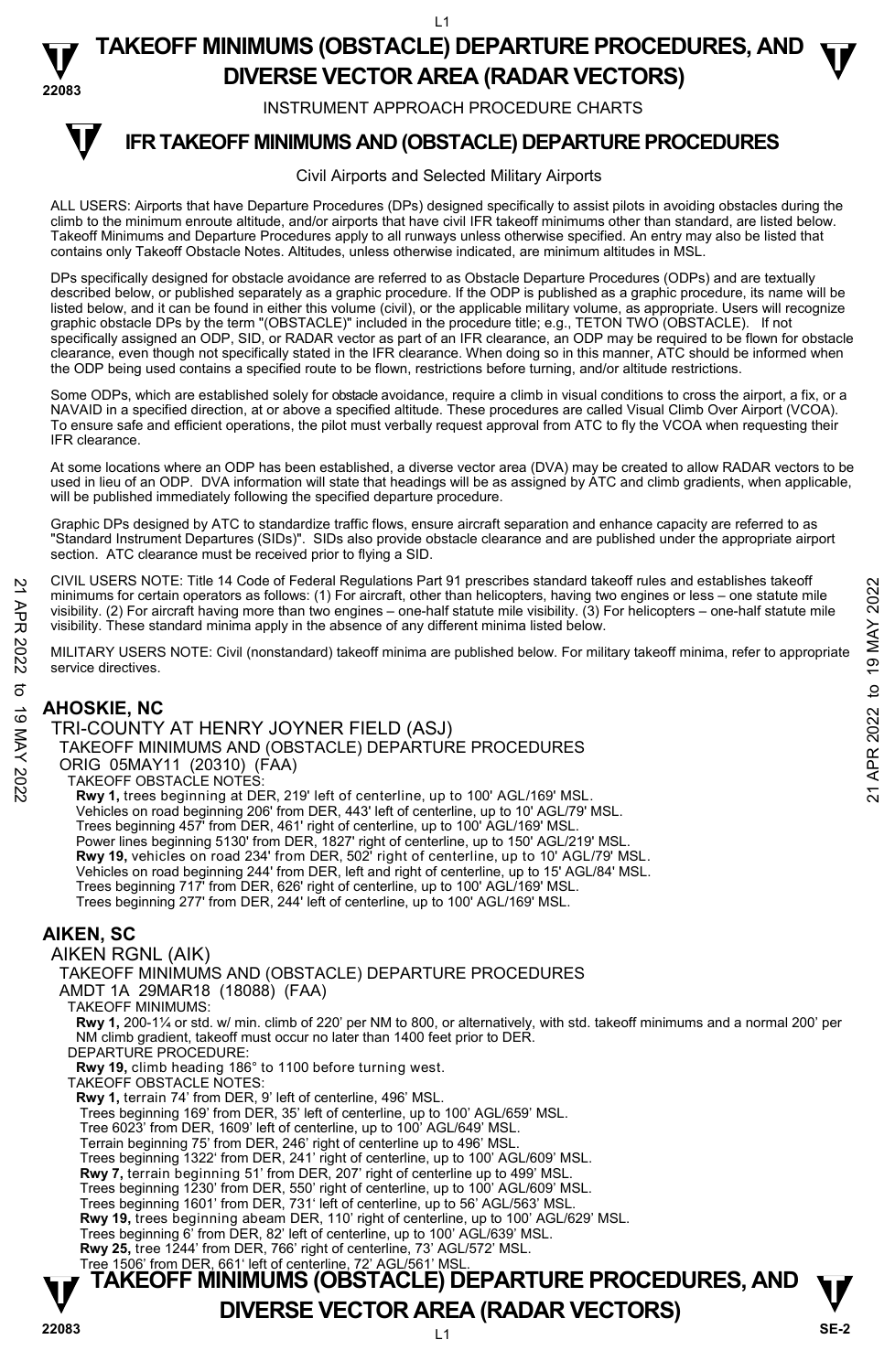## **TAKEOFF MINIMUMS (OBSTACLE) DEPARTURE PROCEDURES, AND**  $\Psi$ **DIVERSE VECTOR AREA (RADAR VECTORS) 22083**

### **ALBEMARLE, NC**

STANLY COUNTY (VUJ) TAKEOFF MINIMUMS AND (OBSTACLE) DEPARTURE PROCEDURES AMDT 1 17NOV11 (11321) (FAA) TAKEOFF MINIMUMS: **Rwys 4L, 22R,** NA - VFR runway. **Rwy 4R,** 300-1½ or std. w/min. climb of 276' per NM to 1000. TAKEOFF OBSTACLE NOTES: **Rwy 4R,** tree 4312' from DER, 374' right of centerline, 78' AGL/692' MSL. Tree 1.2 NM from DER, 2063' left of centerline, 98' AGL/837' MSL. **Rwy 22L,** trees beginning 190' from DER, 142' right of centerline, up to 82' AGL/682' MSL. Railroad 438' from DER, 403' right of centerline, 23' AGL/620' MSL.

### **ALLENDALE, SC**

#### ALLENDALE COUNTY (AQX)

TAKEOFF MINIMUMS AND (OBSTACLE) DEPARTURE PROCEDURES

AMDT 1 17OCT13 (13290) (FAA)

TAKEOFF OBSTACLE NOTES:

**Rwy 17,** trees beginning 11' from DER, 366' right of centerline, up to 100' AGL/222' MSL.<br>Vehicles on roadway beginning 293' from DER, 558' left of centerline, up to 15' AGL/164' MSL. Trees 342' from DER, 577' left of centerline, up to 100' AGL/214' MSL. Trees beginning 1962' from DER, 603' left of centerline, up to 100' AGL/246' MSL.

**Rwy 35,** trees beginning 38' from DER, 306' right of centerline, up to 100' AGL/269' MSL.

Trees beginning 95' from DER, 324' left of centerline, up to 100' AGL/289' MSL.

### **ANDERSON, SC**

ANDERSON RGNL (AND)

TAKEOFF MINIMUMS AND (OBSTACLE) DEPARTURE PROCEDURES

ORIG 18JAN07 (07018) (FAA)

TAKEOFF OBSTACLE NOTES:

**Rwy 5,** multiple trees beginning 1282' from DER, 172' right of centerline, up to 93' AGL/879' MSL.<br>Multiple trees beginning 85' from DER, 299' left of centerline, up to 89' AGL/878' MSL.

**Rwy 17,** multiple trees beginning 1017' from DER, 25' right of centerline, up to 73' AGL/800' MSL.

Multiple trees beginning 3' from DER, 47' left of centerline, up to 77' AGL/820' MSL.

**Rwy 23,** transmission line tower and multiple trees beginning 1186' from DER, 552' left of centerline, up to 100' AGL/890' MSL. TAKEOFF OBJAND (UV LOT) (FAA)<br>
TAKEOFF OBSTACLE NOTES:<br>
TAKEOFF OBSTACLE NOTES:<br>
Multiple trees beginning 12B2' from DER, 279' left of centerline, up to 89' AGL/879' MSL.<br>
Multiple trees beginning 3' from DER, 29' left of

**Rwy 35,** multiple trees beginning 131' from DER, 279' right of centerline, up to 87' AGL/854' MSL.

Ceilometer and tree beginning 257' from DER, 319' left of centerline, up to 73' AGL/820' MSL.

## **ANDREWS, NC**

WESTERN CAROLINA RGNL (RHP)

TAKEOFF MINIMUMS AND (OBSTACLE) DEPARTURE PROCEDURES

AMDT 1A 14JAN10 (10014) (FAA)

TAKEOFF MINIMUMS:

**Rwys 8, 26,** max. 180 KIAS 3400-2, max. 210 KIAS 3400-2½, max. 250 KIAS 3400-3. DEPARTURE PROCEDURE:

**Rwys 8, 26,** procedure NA at night. Remain within 3 NM of Western Carolina RGNL while climbing in visual conditions to cross airport westbound at or above 4900. Then climb to 7000 via heading 251° and HARRIS (HRS) VORTAC R-356 to HRS VORTAC before proceeding on course.

### **ANDREWS, SC**

ROBERT F. SWINE (PHH) TAKEOFF MINIMUMS AND (OBSTACLE) DEPARTURE PROCEDURES ORIG 03OCT02 (02276) (FAA) TAKEOFF MINIMUMS: **Rwy 18,** 300-1. **Rwy 36,** 400-1. DEPARTURE PROCEDURE: **Rwys 18, 36,** climb runway heading to 500 before turning left. TAKEOFF OBSTACLE NOTES: **Rwy 18,** tower 165' from DER, 500' right of centerline, 118' AGL/145' MSL. Tree 630' from DER, 350' left of centerline, 87' AGL/114' MSL. Water tank 340' from DER, 1040' right of centerline, 129' AGL/156' MSL. **Rwy 36,** tree 60' from DER, 500' left of centerline, 67' AGL/85' MSL. Tree 10' from DER, 210' right of centerline, 55' AGL/73' MSL. Tree 10' from DER, 190' left of centerline, 32' AGL/50' MSL. Tree 720' from DER, 265' right of centerline, 34' AGL/61' MSL.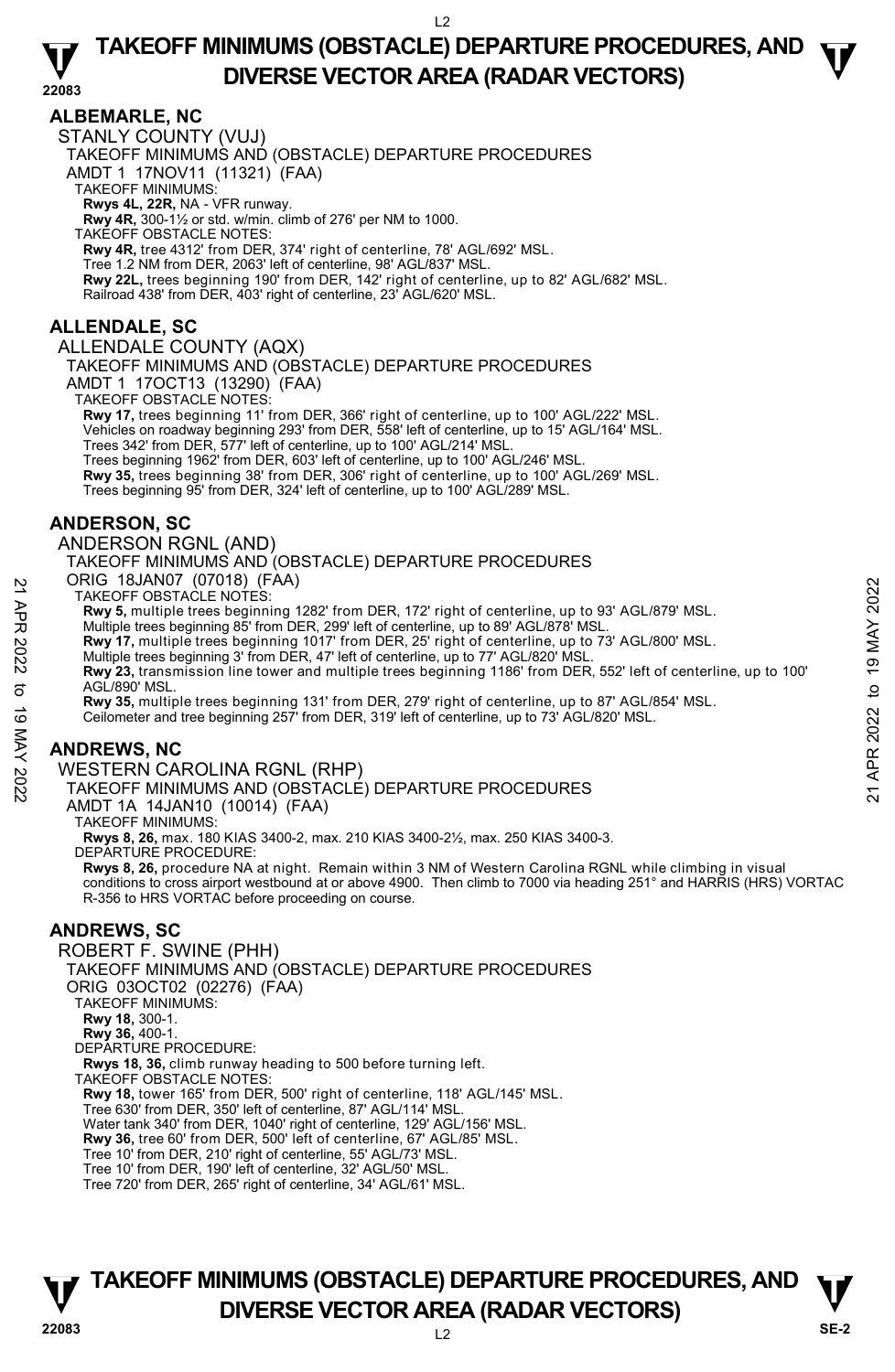## **TAKEOFF MINIMUMS (OBSTACLE) DEPARTURE PROCEDURES, AND**  $\Psi$ **DIVERSE VECTOR AREA (RADAR VECTORS) 22083**

#### **ASHEBORO, NC**

ASHEBORO RGNL (HBI)

TAKEOFF MINIMUMS AND (OBSTACLE) DEPARTURE PROCEDURES

AMDT 2 28NOV02 (02332) (FAA)

TAKEOFF MINIMUMS:

**Rwy 3,** std. with a min. climb of 230' per NM to 1200. **Rwy 21,** 400-2 or std. with a min. climb of 340' per NM to 1200.

DEPARTURE PROCEDURE:

**Rwy 21,** climb runway heading to 1500 before turning southeast.

#### **ASHEVILLE, NC**

ASHEVILLE RGNL (AVL)

TAKEOFF MINIMUMS AND (OBSTACLE) DEPARTURE PROCEDURES

AMDT 1 05NOV20 (20310) (FAA)

TAKEOFF MINIMUMS:

**Rwy 17,** std. w/min. climb of 250' per NM to 4500 or 3600-3 for VCOA.

**Rwy 35**, std. w/min. climb of 390' per NM to 5500 or 3600-3 for VCOA.

DEPARTURE PROCEDURE:

**Rwy 17**, climb heading 167° to 4500 before proceeding on course. **Rwy 35,** climb heading 347° to 5500 before proceeding on course.

VCOA:

**Rwys 17, 35,** obtain ATC approval for VCOA when requesting IFR clearance. Climb in visual conditions to cross Asheville Regional airport at or above 5600 before proceeding on course.

**NOTE,** VCOA NA at night.

TAKEOFF OBSTACLE NOTES:

**Rwy 17**, lighting 1' from DER, 74' left of centerline, 2111' MSL.<br>Vehicle on road 141' from DER, 294' left of centerline, 2122' MSL.

**Rwy 35,** trees beginning 544' from DER, 539' left of centerline, up to 2194' MSL.

- Trees beginning 954' from DER, 612' left of centerline, up to 2200' MSL.
- Trees, antenna beginning 1199' from DER, 641' left of centerline, up to 2203' MSL.

## **BAMBERG, SC**



TAKEOFF MINIMUMS AND (OBSTACLE) DEPARTURE PROCEDURES

AMDT 2 02AUG07 (07214) (FAA)

TAKEOFF MINIMUMS:

**Rwy 17,** 300-2½ or std. w/ min. climb of 241' per NM to 800.

DEPARTURE PROCEDURE:

**Rwy 17,** climb heading 165° to 1100 before turning.

**Rwy 23,** climb heading 230° to 1100 before turning south.

TAKEOFF OBSTACLE NOTES:

**Rwy 5,** trees beginning 1959' from DER, 506' right of centerline, up to 100' AGL/329' MSL.<br>Trees beginning 2458' from DER, 440' left of centerline, up to 100' AGL/359' MSL.

**Rwy 17,** trees beginning 3225' from DER, 1092' right of centerline, up to 100' AGL/ 339' MSL.

Tower 1.9 NM from DER, 3064' left of centerline, 366' AGL/544' MSL.

**Rwy 23,** trees beginning 717' from DER, 237' right of centerline, up to 100' AGL/339' MSL.<br>Trees beginning 971' from DER, 254' left of centerline, 100' AGL/349' MSL.

- 
- Tree 2933' from DER, 559' left of centerline, 100' AGL/319' MSL.

**Rwy 35,** trees beginning 948' from DER, 570' left of centerline, up to 100' AGL/349' MSL.

Trees beginning 2805' from DER, 440' right of centerline, up to 100' AGL/359' MSL.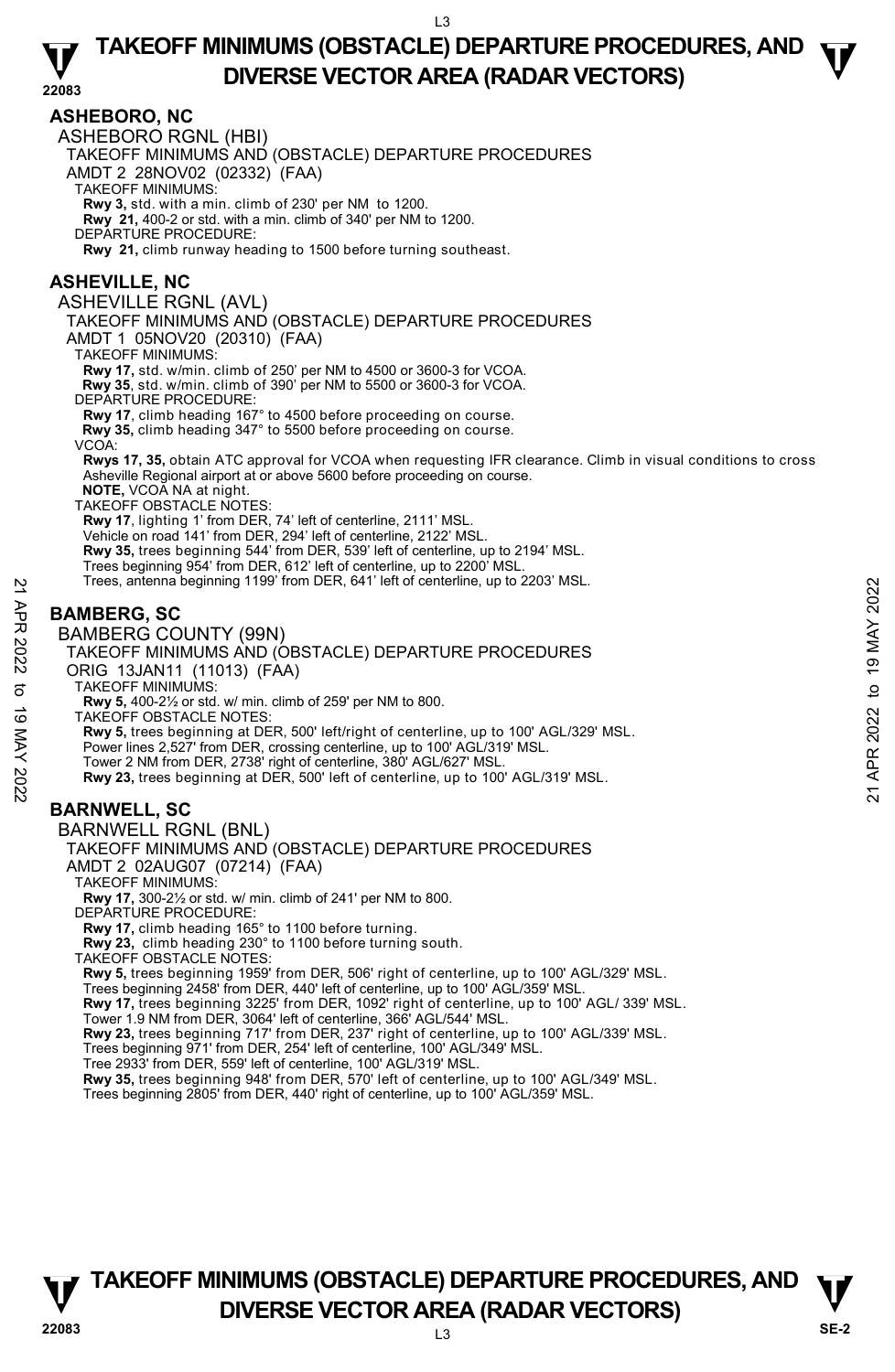**TAKEOFF MINIMUMS (OBSTACLE) DEPARTURE PROCEDURES, AND**  $\Psi$ **DIVERSE VECTOR AREA (RADAR VECTORS) 22083** 

#### **BEAUFORT, NC**

MICHAEL J. SMITH FIELD (MRH) TAKEOFF MINIMUMS AND (OBSTACLE) DEPARTURE PROCEDURES AMDT 4 02MAY13 (13122) (FAA) TAKEOFF MINIMUMS: **Rwy 21,** 300-1 or std. w/ min. climb of 740' per NM to 300. TAKEOFF OBSTACLE NOTES: **Rwy 3**, tree 41' from DER, 379' left of centerline, 58' AGL/64' MSL. Trees beginning 1030' from DER, 351' right of centerline, up to 54' AGL/62' MSL. Trees beginning 1873' from DER, 21' left of centerline, up to 100' AGL/109' MSL. Tree 2070' from DER, 106' right of centerline, 80' AGL/86' MSL. Tree 3039' from DER, 613' right of centerline, 100' AGL/114' MSL. **Rwy 8**, trees beginning 447' from DER, 140' left of centerline, up to 31' AGL/51' MSL. Tree 3609' from DER, 577' left of centerline, 100' AGL/104' MSL. **Rwy 14**, trees beginning 148' from DER, left and right of centerline, up to 100' AGL/114' MSL. **Rwy 21**, vehicles on roadway 262' from DER, left and right of centerline, up to 15' AGL/24' MSL. Trees beginning 475' from DER, 132' right of centerline, up to 100' AGL/104' MSL. Boats beginning 506' from DER, left and right of centerline, up to 77' AGL/77' MSL. Tower 2566' from DER, 925' left of centerline, 162' AGL/172' MSL. **Rwy 26**, trees beginning 52' from DER, 308' left of centerline, up to 43' AGL/49' MSL. Building and trees beginning 131' from DER, 417' right of centerline, 18' AGL/24' MSL. Boats beginning 383' from DER, left and right of centerline, up to 77' AGL/77' MSL. **Rwy 32**, trees beginning 30' from DER, 182' left of centerline, up to 100' AGL/104' MSL. Trees beginning 30' from DER, 419' right of centerline, up to 100' AGL/104' MSL. Boats beginning 452' from DER, left and right of centerline, up to 77' AGL/77' MSL.

#### **BEAUFORT, SC**

BEAUFORT EXECUTIVE (ARW) TAKEOFF MINIMUMS AND (OBSTACLE) DEPARTURE PROCEDURES AMDT 1 10JUL03 (20310) (FAA)

DEPARTURE PROCEDURE:

**Rwy 7,** climb runway heading to 1700 before turning right. **Rwy 25,** climb runway heading to 300 before turning right.

TAKEOFF OBSTACLE NOTES:

**Rwy 25,** tree 1100' from DER, 70' left of centerline, 40' AGL/50' MSL. Power line 1000' from DER, on centerline, 30' AGL/35' MSL.

#### **BEAUFORT MCAS (MERRITT FLD) (KNBC)**

BEAUFORT, SC

TAKEOFF MINIMUMS AND (OBSTACLE) DEPARTURE PROCEDURES ORIG 10SEP20 (20254) TAKEOFF OBSTACLE NOTES: **Rwy 5,** parked aircraft 1485' from DER, 679' left of cntrln, 38' AGL/51' MSL. **Rwy 14,** bldg 1099' from DER, 842' right of cntrln, 13' AGL/25' MSL. **Rwy 23,** pylon 3113' from DER, 1195' right of cntrln, 69' AGL/122' MSL.<br>Pylon 3370' from DER, 1050' right of cntrln, 69' AGL/114' MSL. Pylon 4398' from DER, 1255' left of cntrln, 69' AGL/129' MSL. Pylon 3514' from DER, 774' right of cntrln, 69' AGL/130' MSL. **Rwy 32,** pylon 3700' from DER, 1455' left of cntrln, 69' AGL/121' MSL. Pylon 3934' from DER, 1356' left of cntrln, 69' AGL/120' MSL. Pylon 4209' from DER, 1230' left of cntrln, 69' AGL/124' MSL. 22 AND THE TROUGHOS (2021) (FAA)<br>
22 APR 2022 TARTURE PROCEDURE:<br>
22 Rwy 7, climb runway heading to 1700 before turning right.<br>
22 TAKEOFF OBSTACLE NOTES:<br>
22 TAKEOFF OBSTACLE NOTES:<br>
23 Rwy 25, tree 1100' from DER, 70' l

Pylon 5017' from DER, 607' left of cntrln, 69' AGL/122' MSL.

### **BENNETTSVILLE, SC**

MARLBORO COUNTY JETPORT-H E AVENT FIELD (BBP) TAKEOFF MINIMUMS AND (OBSTACLE) DEPARTURE PROCEDURES AMDT 1 29JUL10 (10210) (FAA) TAKEOFF OBSTACLE NOTES: **Rwy 7,** pole 97' from DER, 379' right of centerline, 35' AGL/181' MSL.

Trees beginning 1415' from DER, 412' left of centerline, up to 86' AGL/232' MSL. Trees beginning 2495' from DER, 256' right of centerline, up to 89' AGL/235' MSL. **Rwy 25,** tree 77' from DER, 148' right of centerline, 18' AGL/156' MSL. Trees beginning 2681' from DER, 382' right of centerline, up to 89' AGL/227' MSL.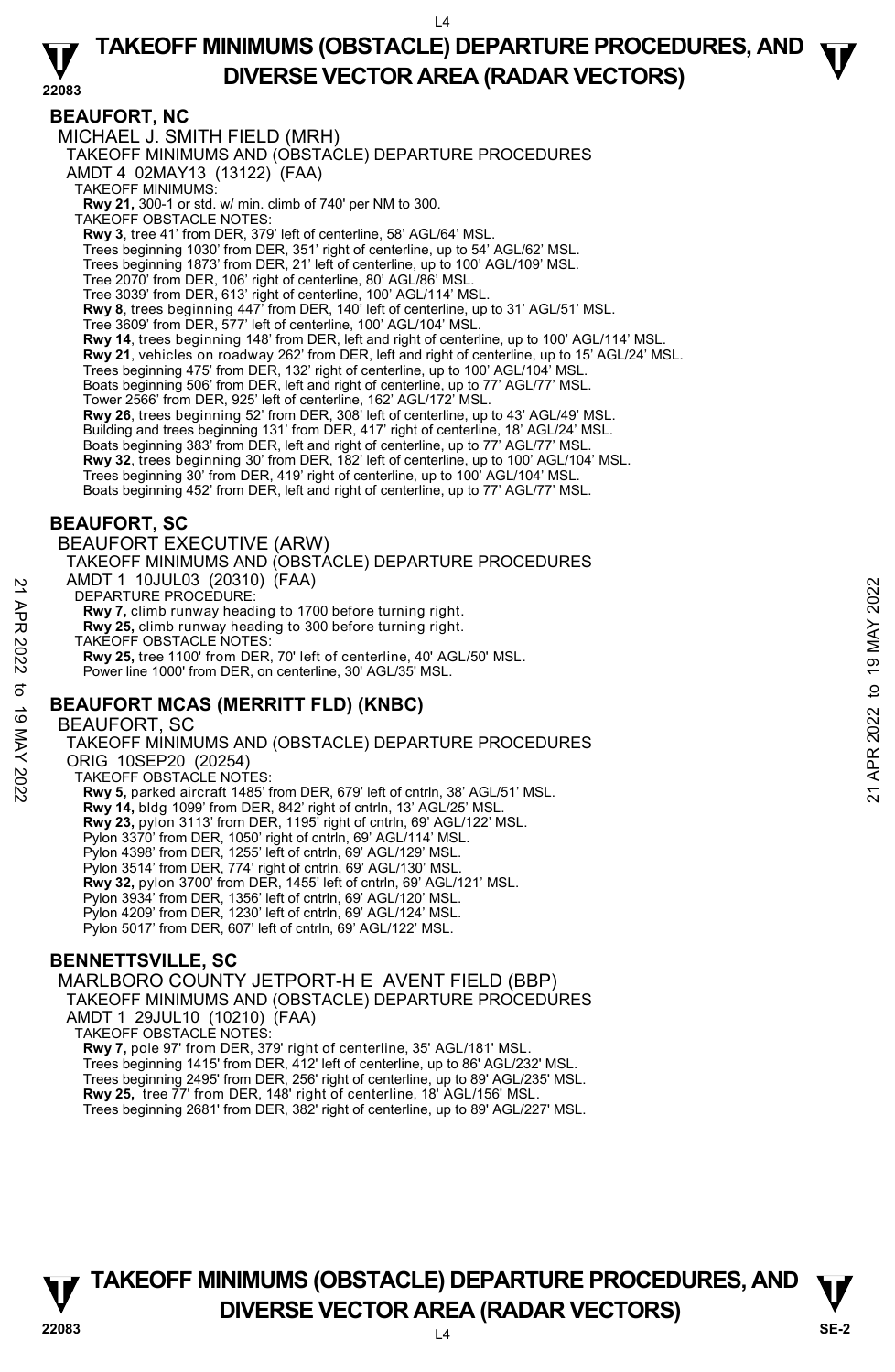## **TAKEOFF MINIMUMS (OBSTACLE) DEPARTURE PROCEDURES, AND**  $\Psi$ **DIVERSE VECTOR AREA (RADAR VECTORS) 22083**

#### **BURLINGTON, NC**

BURLINGTON/ALAMANCE RGNL (BUY)

TAKEOFF MINIMUMS AND (OBSTACLE) DEPARTURE PROCEDURES

AMDT 1 06FEB14 (21336) (FAA)

TAKEOFF MINIMUMS:

**Rwy 6,** 300-3 or std. w/ min. climb of 285' per NM to 900. DEPARTURE PROCEDURE:

**Rwy 6,** climb heading 060° to 1500 before turning.

**Rwy 24,** climb heading 240° to 1500 before turning.

TAKEOFF OBSTACLE NOTES:

**Rwy 6,** trees, antenna, transmission towers, communications towers, tank and poles left and right of centerline beginning 158' from DER, 482' right of centerline up to 163' AGL/785' MSL. **Rwy 24,** trees, pole and runway 6 REILs left and right of centerline beginning 10' from DER, 125' left and right of<br>centerline up to 100' AGL/676' MSL.

### **CAMDEN, SC**

WOODWARD FLD (CDN)

TAKEOFF MINIMUMS AND (OBSTACLE) DEPARTURE PROCEDURES AMDT 1 25OCT07 (21140) (FAA)

TAKEOFF MINIMUMS:

**Rwy 6,** 200-1¼ or std. w/min. climb of 362' per NM to 700.

TAKEOFF OBSTACLE NOTES:

**Rwy 6,** light 184' from DER, 500' right of centerline, 27' AGL/316' MSL.

Trees beginning 867' from DER, 113' right of centerline, up to 83' AGL/373' MSL.

Trees beginning 736' from DER, 256' left of centerline, up to 100' AGL/419' MSL.

Water tank 5407' from DER, 1852' left of centerline, 168' AGL/487' MSL.

**Rwy 14,** trees and terrain beginning 90' from DER, 68' left of centerline, up to 100' AGL/409' MSL.

- Trees and terrain beginning 159' from DER, 148' right of centerline, up to 100' AGL/399' MSL.
- **Rwy 24,** trees beginning 137' from DER, 413' right of centerline, up to 100' AGL/338' MSL.
- Trees beginning 234' from DER, 389' left of centerline, up to 100' AGL/347' MSL.
- **Rwy 32,** trees beginning 3059' from DER, 455' right of centerline, up to 100' AGL/449' MSL. Tree 5066' from DER, 858' left of centerline, 100' AGL/429' MSL.

### **CHARLESTON, SC**

CHARLESTON AFB/INTL (CHS)

TAKEOFF MINIMUMS AND (OBSTACLE) DEPARTURE PROCEDURES

AMDT 7 25AUG11 (11237) (FAA)

TAKEOFF OBSTACLE NOTES:

**Rwy 3,** electrical equipment, towers, and trees beginning 98' from DER, 409' right of centerline, up to 104' AGL/136' MSL Trees beginning 3059' from DER, 453' eith of centerline, up to 100' AGL/449' MSL.<br>
The 5066' from DER, 858' left of centerline, 100' AGL/429' MSL.<br>
Tree 5066' from DER, 858' left of centerline, 100' AGL/429' MSL.<br>
CHARLEST

Tree 2653' from DER, 993' left of centerline, 100' AGL/139' MSL.

- 
- Trees beginning 3061' from DER, 1284' left of centerline, up to 100' AGL/144' MSL.

#### CHARLESTON EXEC (JZI)

TAKEOFF MINIMUMS AND (OBSTACLE) DEPARTURE PROCEDURES AMDT 1A 07JAN16 (21168) (FAA) DEPARTURE PROCEDURE: **Rwy 22,** climb heading 217° to 600 before turning right. TAKEOFF OBSTACLE NOTES: **Rwy 4,** trees beginning 2473' from DER, 530' left of centerline, up to 75' AGL/85' MSL. **Rwy 9,** antenna 110' from DER, 444' left of centerline, 39' AGL/47' MSL. **Rwy 22,** trees 502' from DER, 181' right of centerline, up to 100' AGL/109' MSL.

Trees beginning 2183' from DER, left to right of centerline up to 100' AGL/109' MSL **Rwy 27,** trees beginning 779' from DER, 84' left of centerline, up to 77' AGL/96' MSL.

Pole 1011' from DER, 585' left of centerline, 42' AGL/61' MSL.

Trees beginning 90' from DER, 273' right of centerline, up to 60' AGL/78' MSL.

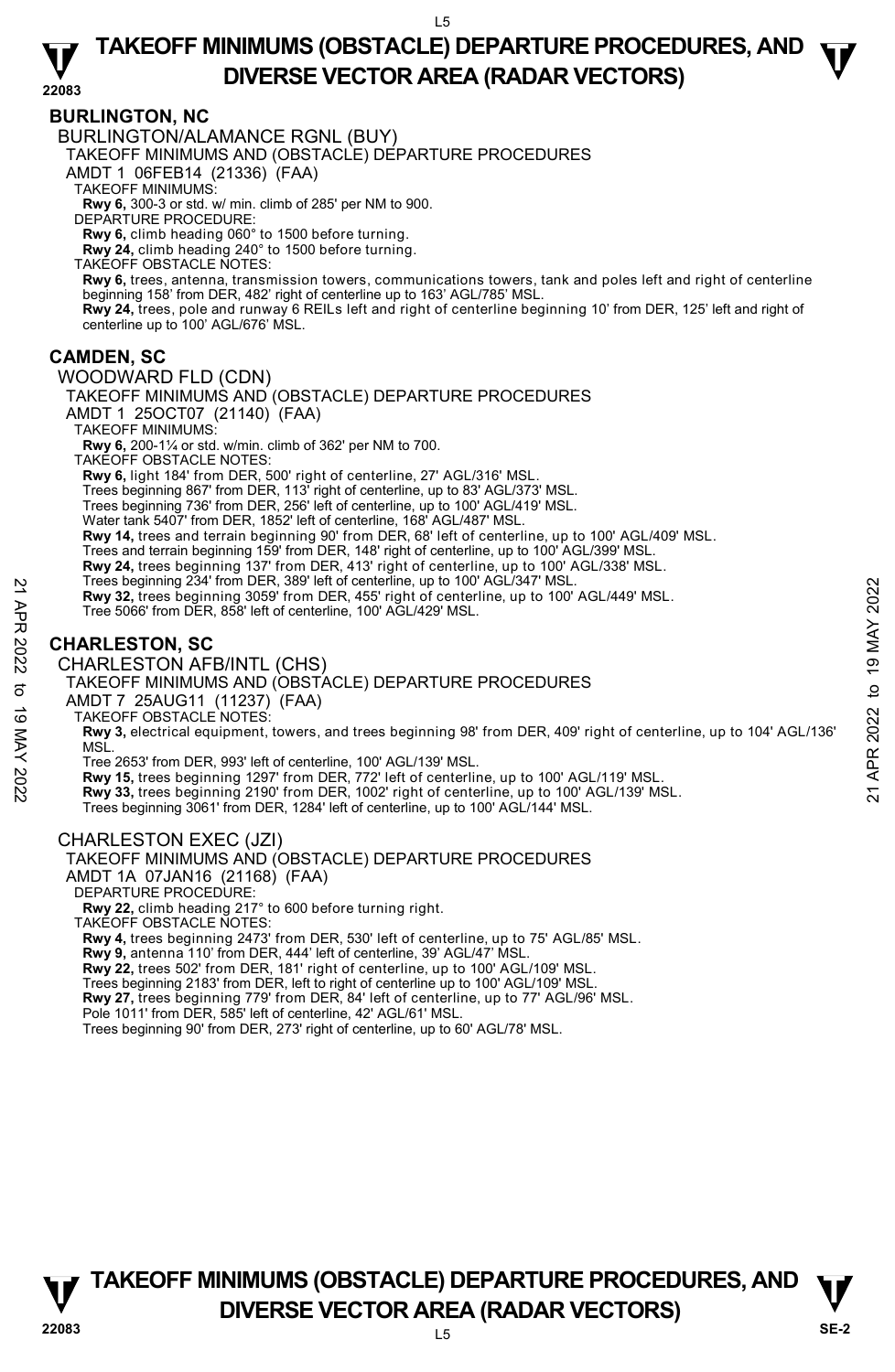## **TAKEOFF MINIMUMS (OBSTACLE) DEPARTURE PROCEDURES, AND**  $\Psi$ **DIVERSE VECTOR AREA (RADAR VECTORS) 22083**

**CHARLOTTE, NC**  CHARLOTTE/DOUGLAS INTL (CLT) TAKEOFF MINIMUMS AND (OBSTACLE) DEPARTURE PROCEDURES AMDT 7A 24MAY18 (18144) (FAA) DEPARTURE PROCEDURE: **Rwy 5,** climb heading 055° to 1700 before turning right. **Rwy 36C,** climb heading 003° to 1400 before turning left. **Rwy 36L,** climb heading 003° to 1800 before turning left. TAKEOFF OBSTACLE NOTES: **Rwy 5**, tree 810' from DER, 677' right of centerline, 768' MSL. Tree 1031' from DER, 665' left of centerline, 773' MSL. Tree 1050' from DER, 755' left of centerline, 787' MSL. Tree 1894' from DER, 854' left of centerline, 799' MSL. Trees beginning 2088' from DER, 877' left of centerline, up to 821' MSL. Trees beginning 2437' from DER, 971' left of centerline, up to 822' MSL. Tree 2582' from DER, 1056' left of centerline, 843' MSL. Trees beginning 2608' from DER, 543' left of centerline, up to 848' MSL. Tree 3977' from DER, 480' left of centerline, 856' MSL. **Rwy 18C,** airfield lt 11' from DER, 84' left of centerline, 4' AGL/695' MSL. Tree 555' from DER, 564' left of centerline, 711' MSL. Tree 1059' from DER, 762' right of centerline, 729' MSL. Trees beginning 1183' from DER, 608' left of centerline, up to 746' MSL. Trees beginning 1478' from DER, 276' left of centerline, up to 757' MSL. Tree 2035' from DER, 1025' left of centerline, 764' MSL. Trees beginning 2058' from DER, 182' right of centerline, up to 771' MSL. Tree 2723' from DER, 971' left of centerline, 773' MSL. Trees beginning 3245' from DER, 793' right of centerline, up to 792' MSL. Tree 4249' from DER, 1039' right of centerline, 805' MSL. **T**ree 5354' from DER, 1810' right of centerline, 831' MSL. Trees beginning 5551' from DER, 1412' right of centerline, up to 120' AGL/848' MSL. **Rwy 18L,** airfield lt 10' from DER, on centerline, 3' AGL/726' MSL. Pole 981' from DER, 708' left of centerline, 64' AGL/763' MSL. Twr and tree beginning 981' from DER, 689' right of centerline, up to 765' MSL. Tree 1235' from DER, 795' right of centerline, 767' MSL. Trees beginning 1457' from DER, 703' right of centerline, up to 777' MSL. Tree 2248' from DER, 815' right of centerline, 783' MSL. Tower 4408' from DER, 1505' left of centerline, 160' AGL/849' MSL. **Rwy 18R,** airfield lt 10' from DER, 4' left of centerline, 3' AGL/746' MSL. Grd 145' from DER, 522' left of centerline, 748' MSL. **Rwy 23,** MALSR 1' from DER, on centerline, 706' MSL. Control box 1' from DER, 136' right of centerline, 4' AGL/708' MSL. Tree 1270' from DER, 772' right of centerline, 742' MSL. Tree 1310' from DER, 771' right of centerline, 753' MSL. Tree 1477' from DER, 702' right of centerline, 757' MSL. Trees beginning 1573' from DER, 654' right of centerline, up to 758' MSL. Trees beginning 1728' from DER, 541' right of centerline, up to 762' MSL. Trees beginning 1814' from DER, 597' right of centerline, up to 775' MSL. Tree 1844' from DER, 805' right of centerline, 776' MSL. Trees beginning 1944' from DER, 697' right of centerline, up to 792' MSL. Trees beginning 2242' from DER, 361' right of centerline, up to 811' MSL. **Rwy 36C,** airfield lt 4' from DER, 11' left of centerline, 1' AGL/743' MSL. Trees beginning 1246' from DER, 598' right of centerline, up to 822' MSL. Trees beginning 1937' from DER, 446' right of centerline, up to 823' MSL. Trees beginning 2045' from DER, 237' right of centerline, up to 827' MSL. **Rwy 36L,** airfield lt 9' from DER, 3' left of centerline, 2' AGL/745' MSL. Tree 1355' from DER, 544' left of centerline, 786' MSL. **Rwy 36R,** aprt sign 19' from DER, 289' right of centerline, 6' AGL/747' MSL. Trees beginning 470' from DER, 474' right of centerline, up to 767' MSL. Tree and railroad, beginning 640' from DER, 93' right of centerline, up to 775' MSL. Lt pole and tree beginning 837' from DER, 500' right of centerline, up to 777' MSL. Tree 943' from DER, 650' left of centerline, 771' MSL. Pole 1004' from DER, 739' left of centerline, 774' MSL. Trees beginning 1058' from DER, 346' right of centerline, up to 779' MSL. Pole 1191' from DER, 769' left of centerline, 778' MSL. Tree 1279' from DER, 625' right of centerline, 780' MSL. Tree 1295' from DER, 585' left of centerline, 782' MSL. Tree 1396' from DER, 646' right of centerline, 784' MSL. Trees beginning 1475' from DER, 1' left of centerline, up to 805' MSL. Tree 1612' from DER, 732' right of centerline, 787' MSL. Tree and pole beginning 1652' from DER, 718' right of centerline, up to 809' MSL. Trees beginning 1725' from DER, 557' right of centerline, up to 816' MSL. Trees beginning 1874' from DER, on centerline, up to 820' MSL. Tree 2053' from DER, 90' left of centerline, 59' AGL/807' MSL. Trees beginning 2070' from DER, 41' left of centerline, up to 72' AGL/815' MSL. Trees beginning 2132' from DER, 324' left of centerline, up to 823' MSL. **CON'T EVALUATE IT TO TROLLY TO THE SET AND CONDUCT AND THE SET AND THE SET AND THE SET AND THE SET AND THE SET AND THE SET AND THE SET AND THE SET AND THE SET AND THE SET AND THE SET AND THE SET AND THE SET AND THE SET AND THE**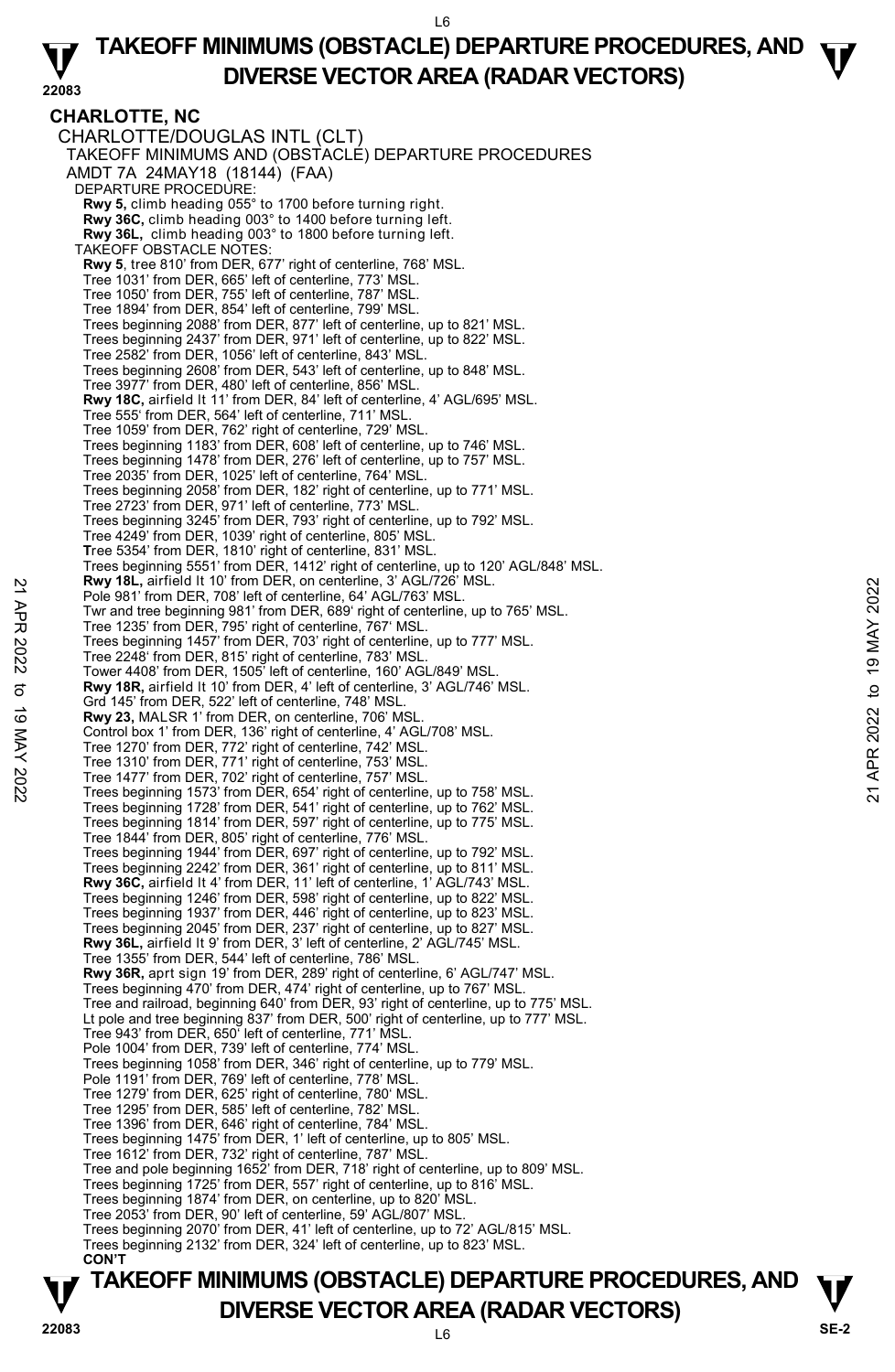## **TAKEOFF MINIMUMS (OBSTACLE) DEPARTURE PROCEDURES, AND**  $\Psi$ **DIVERSE VECTOR AREA (RADAR VECTORS) 22083**

### **CHARLOTTE, NC (CON'T)**

CHARLOTTE/DOUGLAS INTL (CLT) (CON'T)

**Rwy 36R (CON'T), tree 2457' from DER, 919' left of centerline, 830' MSL.** 

Tower 3685' from DER, 1160' right of centerline, 70' AGL/844' MSL. Tree 3737' from DER, 392' left of centerline, 91' AGL/843' MSL.

Tree 3756' from DER, 530' right of centerline, 846' MSL.

Trees beginning 3759' from DER, 433' left of centerline, up to 851' MSL.

Trees beginning 3774' from DER, 578' right of centerline, up to 852' MSL.

Trees beginning 3803' from DER, 171' left of centerline, up to 863' MSL.

#### **CHERAW, SC**

CHERAW MUNI/LYNCH BELLINGER FIELD (CQW)

TAKEOFF MINIMUMS AND (OBSTACLE) DEPARTURE PROCEDURES

AMDT 1 15MAR07 (07074) (FAA)

TAKEOFF OBSTACLE NOTES:

**Rwy 8,** multiple trees 465' from DER, 176' right of centerline, up to 100' AGL/279' MSL. Power lines 845' from DER, 501' left of centerline, 65' AGL/243' MSL. Multiple trees 2407' from DER, 11' left of centerline, up to 100' AGL/279' MSL. **Rwy 26,** trees 1089' from DER, 213' left of centerline, up to 100' AGL/389' MSL. Trees 1467' from DER, 63' right of centerline, up to 100' AGL/379' MSL. Power lines 2066' from DER, 186' right of centerline, 65' AGL/243' MSL.

### **CHERRY POINT MCAS (CUNNINGHAM FLD) (KNKT)**

CHERRY POINT, NC TAKEOFF MINIMUMS AND (OBSTACLE) DEPARTURE PROCEDURES 10SEP20 (20254) DEPARTURE PROCEDURE:  **Rwys 5R, 14L, 23R, 32L**, Diverse departures not authorized. TAKEOFF OBSTACLE NOTES: **Rwy 14R,** pylon 3822' from DER, 1425' right of cntrln, 69' MSL. Pylon 3980' from DER, 1473' right of cntrln, 69' MSL. **Rwy 32R,** terrain 0' from DER, 500' left of cntrln, 22' MSL.<br>Twr 4444' from DER, 931' left of cntrln, 106' MSL. Twr 4555' from DER, 866' left of cntrln, 109' MSL. Twr 4584' from DER, 1398' left of cntrln,106' MSL. Twr 4694' from DER, 1334' left of cntrln, 109' MSL. Twr 4864' from DER, 693' left of cntrln, 111' MSL. Twr 4979' from DER, 626' left of cntrln, 116' MSL. 22 A Rivy 14R, pylon 3822' from DER, 1425' right of cntrin, 69' MSL.<br>
22 Pylon 3820' from DER, 1473' right of cntrin, 69' MSL.<br>
22 New 32R, terrain 0' from DER, 500' left of cntrin, 22' MSL.<br>
Twr 4444' from DER, 1398' lef

## **CHESTER, SC**

CHESTER CATAWBA RGNL (DCM)

TAKEOFF MINIMUMS AND (OBSTACLE) DEPARTURE PROCEDURES ORIG 15JAN09 (09015) (FAA)

TAKEOFF OBSTACLE NOTES:

**Rwy 5,** trees beginning 383' from DER, 180' left of centerline up to 100' AGL/719' MSL. **Rwy 17,** trees beginning 54' from DER, 289' left of centerline up to 100' AGL/739' MSL. Trees beginning 164' from DER, 291' right of centerline up to 100' AGL/739' MSL. **Rwy 23,** trees beginning 163' from DER, 379' right of centerline up to 100' AGL/729' MSL. Trees beginning 3229' from DER, 726' left of centerline up to 100' AGL/779' MSL. **Rwy 35,** vehicle on road 761' from DER, 684' left of centerline up to 15' AGL/734' MSL. Trees beginning 321' from DER, 684' right of centerline up to 100' AGL/761' MSL.

### **CLEMSON, SC**

OCONEE COUNTY RGNL (CEU)

TAKEOFF MINIMUMS AND (OBSTACLE) DEPARTURE PROCEDURES

AMDT 3 17NOV11 (11321) (FAA)

DEPARTURE PROCEDURE

**Rwy 25,** climb heading 253° to 1900 before turning right.

TAKEOFF OBSTACLE NOTES:

**Rwy 7,** trees beginning 8' from DER, 310' left of centerline, up to 35' AGL/909' MSL.

Trees beginning 87' from DER, 93' right of centerline, up to 100' AGL/979' MSL.<br>**Rwy 25,** trees beginning 109' from DER, 6' right of centerline, up to 100' AGL/979' MSL.

Trees beginning 123' from DER, 8' left of centerline, up to 83' AGL/971' MSL.

Multiple poles beginning 457' from DER, left and right of centerline, up to 48' AGL/936' MSL.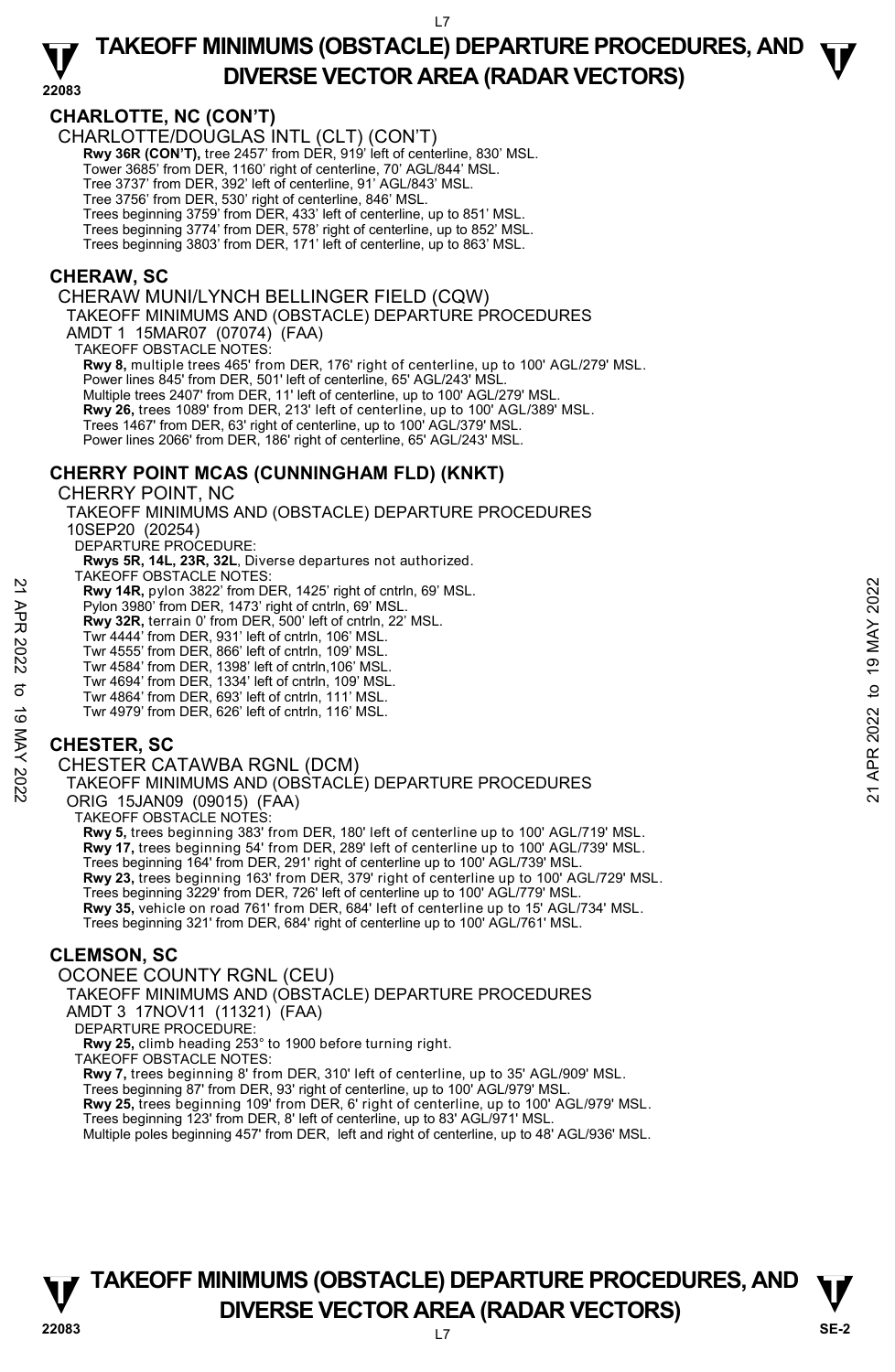## **TAKEOFF MINIMUMS (OBSTACLE) DEPARTURE PROCEDURES, AND**  $\Psi$ **DIVERSE VECTOR AREA (RADAR VECTORS) 22083**

#### **CLINTON, NC**

CLINTON-SAMPSON COUNTY (CTZ)

TAKEOFF MINIMUMS AND (OBSTACLE) DEPARTURE PROCEDURES

AMDT 2 05MAY11 (11125) (FAA)

TAKEOFF OBSTACLE NOTES:

**Rwy 6,** trees 10' from DER, 393' right of centerline, up to 116' AGL/245' MSL.

Trees 1306' from DER, 9' left of centerline, up to 100' AGL/269' MSL. **Rwy 24,** trees 14' from DER, 3' right of centerline, up to 99' AGL/188' MSL.

Tree 1718' from DER, 891' left of centerline, 100' AGL/219' MSL.

#### **COLUMBIA, SC**

COLUMBIA METRO (CAE)

TAKEOFF MINIMUMS AND (OBSTACLE) DEPARTURE PROCEDURES

AMDT 1 27AUG09 (21168) (FAA)

TAKEOFF OBSTACLE NOTES:

**Rwy 5,** trees beginning 127' from DER, 128' left of centerline, up to 97' AGL/286' MSL. Trees beginning 420' from DER, 21' right of centerline, up to 74' AGL/283' MSL. **Rwy 11,** trees beginning 1896' from DER, 621' left of centerline, up to 48' AGL/277' MSL. Light pole and trees beginning 1043' from DER, 723' right of centerline, up to 69' AGL/268' MSL.<br>**Rwy 23,** trees 3573' from DER, 1191' right of centerline, up to 60' AGL/329' MSL. **Rwy 29,** trees beginning 567' from DER, 535' left of centerline, up to 87' AGL/286' MSL. Trees beginning 1045' from DER, 526' right of centerline, up to 63' AGL/332' MSL.

#### JIM HAMILTON L B OWENS (CUB)

TAKEOFF MINIMUMS AND (OBSTACLE) DEPARTURE PROCEDURES AMDT 3 19NOV09 (09323) (FAA)

TAKEOFF MINIMUMS:

**Rwy 31,** 600-2½ or std. with min. climb of 345' per NM to 1000. DEPARTURE PROCEDURE:

**Rwy 31,** climb heading 311° to 1500 before turning Northbound.

TAKEOFF OBSTACLE NOTES:

**Rwy 13,** trains beginning at DER, 138' right of centerline, up to 23' AGL/202' MSL. 22 BEPARTURE PROCEDURES<br>
22 EWY 31, climb heading 311° to 1500 before turning Northbound.<br>
22 TAKEOFF OBSTACLE NOTES:<br>
22 Rwy 14, trains beginning at DER, 138' right of centerline, up to 23' AGL/202' MSL.<br>
22 Trees beginn

Trees beginning 3' from DER, 88' right of centerline, up to 106' AGL/255' MSL.

Trees beginning 131' from DER, 84' left of centerline, up to 97' AGL/256' MSL.

**Rwy 31,** trains beginning at DER, 437' left of centerline, up to 23' AGL/222' MSL.<br>Buildings beginning 632' from DER, 260' right of centerline, up to 372' AGL/681' MSL.

Buildings beginning 1050' from DER, 20' left of centerline, up to 50' AGL/252' MSL.

Tower 2.1 NM from DER, 3510' right of centerline, 422' AGL/747' MSL.

### **CONCORD, NC**

CONCORD-PADGETT RGNL (JQF)

TAKEOFF MINIMUMS AND (OBSTACLE) DEPARTURE PROCEDURES

AMDT 3A 03JAN19 (19003) (FAA)

TAKEOFF MINIMUMS:

**Rwy 20,** 300-1¾ or std. w/min. climb of 204' per NM to 1000, or alternatively, with standard takeoff minimums and a normal 200' per NM climb gradient, takeoff must occur no later than 1200' prior to DER.

DEPARTURE PROCEDURE:

**Rwy 2,** climb heading 016° to 2200 before proceeding on course.

**Rwy 20,** climbing right turn heading 290° to intercept CLT VOR/DME R-039 outbound to 2100 before proceeding on course.

TAKEOFF OBSTACLE NOTES:

**Rwy 2,** poles and trees beginning 2624' from DER, 688' left of centerline, up to 45' AGL/784' MSL.

Trees beginning 2107' from DER, 787' right of centerline, up to 24' AGL/783' MSL.

**Rwy 20,** street lights beginning 3047' from DER, 196' right of centerline, up to 105' AGL/744' MSL.<br>Trees 1.3 NM from DER, 1544' right of centerline, up to 100' AGL/849' MSL.

### **CONWAY, SC**

CONWAY-HORRY COUNTY (HYW)

TAKEOFF MINIMUMS AND (OBSTACLE) DEPARTURE PROCEDURES

AMDT 1A 25AUG11 (11237) (FAA)

TAKEOFF OBSTACLE NOTES:

**Rwy 4,** trees beginning 58' from DER, 393' left of centerline, up to 108' AGL/147' MSL. **Rwy 22,** trees beginning 184' from DER, 184' left of centerline, up to 86' AGL/125' MSL. Trees beginning 1508' from DER, 212' right of centerline, up to 73' AGL/112' MSL.



L8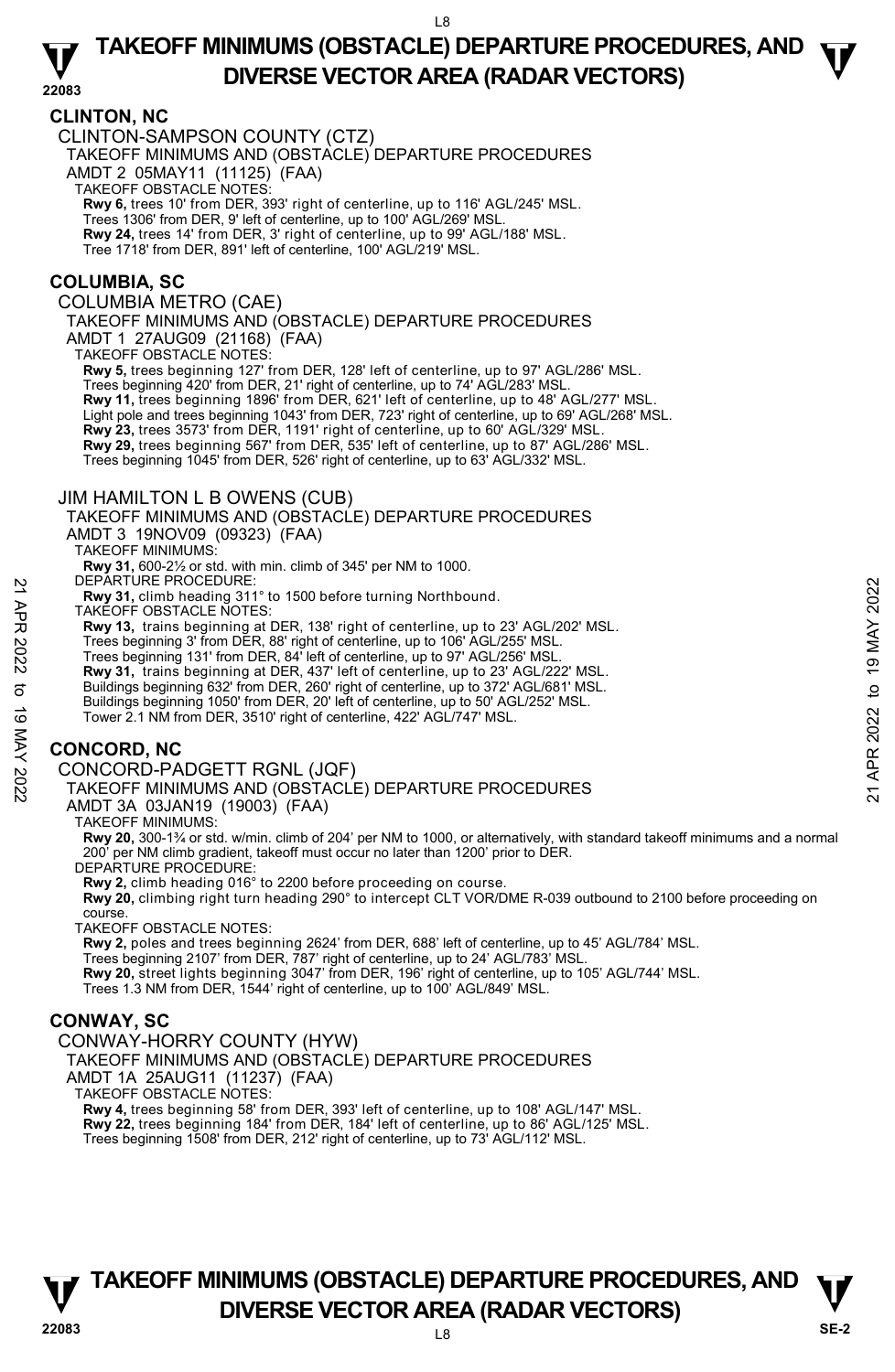# **TAKEOFF MINIMUMS (OBSTACLE) DEPARTURE PROCEDURES, AND**  $\Psi$

### **CURRITUCK, NC**

**DIVERSE VECTOR AREA (RADAR VECTORS) 22083**  CURRITUCK COUNTY RGNL (ONX) TAKEOFF MINIMUMS AND (OBSTACLE) DEPARTURE PROCEDURES AMDT 1 07MAY09 (09127) (FAA) DEPARTURE PROCEDURE: **Rwy 5,** climb heading 045° to 1300 before proceeding on course. **Rwy 23,** climb heading 240° to 4000 before turning southbound. TAKEOFF OBSTACLE NOTES: **Rwy 5,** trees beginning 41' from DER, 166' left of centerline, up to 100' AGL/122' MSL. Tree 4058' from DER, 388' right of centerline, 100' AGL/124' MSL.<br>**Rwy 23,** trees beginning 60' from DER, 384' left of centerline, up to 100' AGL/115' MSL. Trees beginning 201' from DER, 427' right of centerline, up to 100' AGL/121' MSL. **DARLINGTON, SC**  DARLINGTON COUNTY AIRPORT (UDG) TAKEOFF MINIMUMS AND (OBSTACLE) DEPARTURE PROCEDURES ORIG-B 28APR16 (16119) (FAA) TAKEOFF OBSTACLE NOTES: **Rwy 5,** multiple trees beginning 11' from DER, 241' left of centerline, up to 97' AGL/246' MSL.<br>Multiple trees beginning 72' from DER, 29' right of centerline, up to 97' AGL/236' MSL. **Rwy 23,** antenna 18' from DER, 263' left of centerline, 9' AGL/194' MSL. Trees beginning 241' from DER, 394' left of centerline, up to 70' AGL/249' MSL. Tree 732' from DER, 427' right of centerline, 33' AGL/212' MSL. **DILLON, SC**  DILLON COUNTY (DLC) TAKEOFF MINIMUMS AND (OBSTACLE) DEPARTURE PROCEDURES AMDT 1 26JUL12 (12208) (FAA) TAKEOFF MINIMUMS: **Rwy 7,** 500-3 or std. w/min. climb of 250' per NM to 700. DEPARTURE PROCEDURE **Rwy 7,** climb heading 070° to 1400 before turning south. **Rwy 25,** climb heading 250° to 1900 before turning south. TAKEOFF OBSTACLE NOTES: **Rwy 7,** trees beginning 77' from DER, 158' left of centerline, up to 100' AGL/214' MSL.<br>Trees beginning 162' from DER, 494' right of centerline, up to 100' AGL/209' MSL. Tower 2.3 NM from DER, 2100' left of centerline, 370' AGL/510' MSL. **Rwy 25,** vehicles beginning 17' from DER, 313' left of centerline, up to 15' AGL/149' MSL.<br>Vehicles beginning 28' from DER, 163' right of centerline, up to 15' AGL/149' MSL. Trees beginning 42' from DER, 256' left of centerline, up to 100' AGL/234' MSL. Trees beginning 182' from DER, 75' right of centerline, up to 100' AGL/244' MSL. Vehicles beginning 765' from DER, left and right of centerline, up to 17' AGL/156' MSL. **EDENTON, NC**  NORTHEASTERN RGNL (EDE) TAKEOFF MINIMUMS AND (OBSTACLE) DEPARTURE PROCEDURES 21 AKEOFF MINIMUMIS:<br>
22 TAWY 7, 500-3 or std. w/min. climb of 250' per NM to 700.<br>
DEPARTURE PROCEDURE:<br>
Rwy 7, climb heading 070° to 1400 before turning south.<br>
22 New 7, these beginning 250° to 1900 before turning sout

ORIG 30JUL09 (09211) (FAA)

TAKEOFF OBSTACLE NOTES:

**Rwy 1,** trees beginning 23' from DER, left and right of centerline, up to 100' AGL/117' MSL. **Rwy 19,** poles beginning 1038' from DER, 567' left of centerline, 37' AGL/47' MSL. Trees beginning 1258' from DER, left and right of centerline, up to 100' AGL/114' MSL.

## **ELIZABETH CITY, NC**

ELIZABETH CITY CG AIR STATION/RGNL (ECG) TAKEOFF MINIMUMS AND (OBSTACLE) DEPARTURE PROCEDURES AMDT 1A 24MAY18 (21168) (FAA) DEPARTURE PROCEDURE: When tethered balloon located 2.6 NM south east of airport is flying: **Rwy 1,** climb on a heading between 194° CW 110° from DER. **Rwy 10,** climb on a heading between 284° CW 110° from DER. **Rwy 19,** climb on a heading between 160° CW 014° from DER. **Rwy 28,** climb on a heading between 170° CW 103° from DER. TAKEOFF OBSTACLE NOTES: **Rwy 1,** pole 53' from DER, 314' right of centerline, 6' AGL/13' MSL. Traverse way 515' from DER, 572' right of centerline, 23' MSL. Tree 1030' from DER, 660' left of centerline, 48' MSL. Trees beginning 1147' from DER, 641' left of centerline, up to 52' MSL. Trees beginning 1265' from DER, 765' left of centerline, up to 63' MSL. **Rwy 10,** building 7' from DER, 442' right of centerline, 16' MSL. Tree 108' from DER, 474' right of centerline, 66' AGL/72' MSL. Trees, traverse way beginning 201' from DER, 148' right of centerline, up to 80' MSL. **CON'T**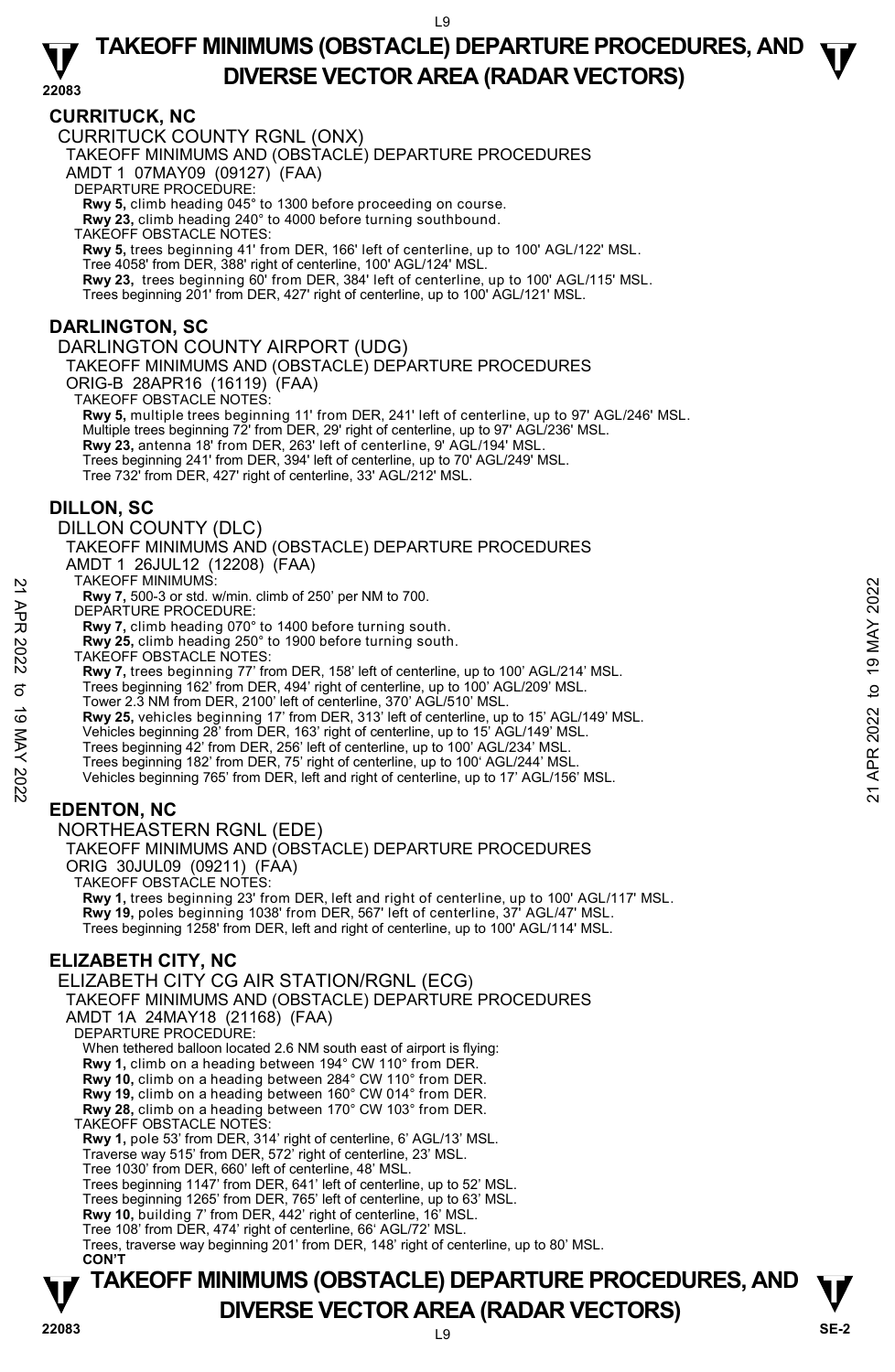## **TAKEOFF MINIMUMS (OBSTACLE) DEPARTURE PROCEDURES, AND**  $\Psi$ **DIVERSE VECTOR AREA (RADAR VECTORS) 22083**

### **ELIZABETH CITY, NC (CON'T)**

ELIZABETH CITY CG AIR STATION/RGNL (ECG) (CON'T) **Rwy 10 (CON'T),** NAVAID, traverse way beginning 292' from DER, 330' left of centerline, up to 24' MSL. Tree 939' from DER, 340' left of centerline, 35' MSL. Tree 2091' from DER, 485' left of centerline, 71' MSL. Tree 2139' from DER, 390' left of centerline, 79' MSL. Trees beginning 2185' from DER, 367' left of centerline, up to 82' MSL. **Rwy 19,** traverse way, vegetation, fence beginning 19' from DER, right of centerline, up to 25' MSL.<br>Terrain 20' from DER, 15' left of centerline, 10' MSL. Sign 64' from DER, 144' left of centerline, 12' MSL. Traverse way 478' from DER, 20' left of centerline, 24' MSL. Pole 961' from DER, 708' left of centerline, 47' MSL. Poles beginning 1031' from DER, 552' left of centerline, up to 50' MSL. Poles beginning 1259' from DER, 513' left of centerline, up to 55' MSL. Spire, tree beginning 1745' from DER, 931' left of centerline, up to 65' MSL. Tree 1989' from DER, 897' left of centerline, 75' MSL. Trees beginning 1997' from DER, 699' left of centerline, up to 84' MSL. Tree 2542' from DER, 1147' left of centerline, 87' MSL. Tree 2641' from DER, 1039' left of centerline, 91' MSL. Tree 2642' from DER, 1160' left of centerline, 92' MSL. Trees beginning 2676' from DER, 1077' left of centerline, up to 101' MSL. Trees beginning 2747' from DER, 991' left of centerline, up to 106' MSL. Trees beginning 3202' from DER, 1146' left of centerline, up to 107' MSL. **Rwy 28,** lighting 25' from DER, 130' left and right of centerline, 3' AGL/12' MSL. Traverse way beginning 394' from DER, 393' right of centerline, up to 23' MSL. Tree 2902' from DER, 881' right of centerline, 87' MSL. x Tree 2961' from DER, 1199' right of centerline, 88' MSL. Tree 3124' from DER, 812' right of centerline, 91' MSL. Tree 3475' from DER, 1339' right of centerline, 103' MSL. Tree 3541' from DER, 1437' right of centerline, 105' MSL. **ELIZABETHTOWN, NC**  CURTIS L BROWN JR FIELD (EYF) TAKEOFF MINIMUMS AND (OBSTACLE) DEPARTURE PROCEDURES ORIG 02JUL09 (09183) (FAA) DEPARTURE PROCEDURE **Rwy 15,** climb heading 152° to 2100 before turning left. **Rwy 33,** climb heading 332° to 1100 before proceeding on course. TAKEOFF OBSTACLE NOTES: **Rwy 15,** trees beginning 368' from DER, left and right of centerline, up to 100' AGL/214' MSL. **Rwy 33,** vehicle on road 177' from DER, 543' right of centerline, 15' AGL/144' MSL. Trees beginning 344' from DER, left and right of centerline, up to 100' AGL/229' MSL. **ELKIN, NC**  ELKIN MUNI (ZEF) TAKEOFF MINIMUMS AND (OBSTACLE) DEPARTURE PROCEDURES AMDT 1 13NOV14 (14317) (FAA) DEPARTURE PROCEDURE: **Rwy 7,** climb heading 074° to 2000 before turning north. **ELIZABETHTOWN, NC**<br>
22 **CURTIS L BROWN JR FIELD (EYF)**<br>
TAKEOFF MINIMUMS AND (OBSTACLE) DEPARTURE PROCEDURES<br>
23 ORIG 02JUL09 (09183) (FAA)<br>
23 DEPARTURE PROCEDURES<br>
23 ORIG 02JUL09 (09183) (FAA)<br>
26 TAKEOFF MINIMUMS AND

**Rwy 25,** climb heading 255° to 2600 before turning north. TAKEOFF OBSTACLE NOTES: **Rwy 7,** trees beginning 2' from DER, 133' left of centerline, up to 61' AGL/1120' MSL. Trees beginning 10' from DER, 64' right of centerline, up to 49' AGL/1048' MSL. Vehicles on road 169' from DER, 388' left of centerline, up to 15' AGL/1074' MSL Trees beginning 665' from DER, 24' right of centerline, up to 50' AGL/1089' MSL. Trees beginning 931' from DER, 33' left of centerline, up to 93' AGL/1132' MSL. Trees beginning 1137' from DER, 249' right of centerline, up to 78' AGL/1097' MSL. Tower 1781' from DER, 452' right of centerline, 83' AGL/1082' MSL. Trees beginning 3265' from DER, 397' right of centerline, up to 100' AGL/1199' MSL. Tower 5075' from DER, 1290' left of centerline, 100' AGL/1179' MSL. **Rwy 25,** trees beginning 41' from DER, 125' left of centerline, up to 119' AGL/1138' MSL. Trees beginning 45' from DER, 92' right of centerline, up to 78' AGL/1137' MSL.

Trees beginning 1217' from DER, 13' left of centerline, up to 99' AGL/1178' MSL.

Trees beginning 1235' from DER, 55' right of centerline, up to 100' AGL/1219' MSL.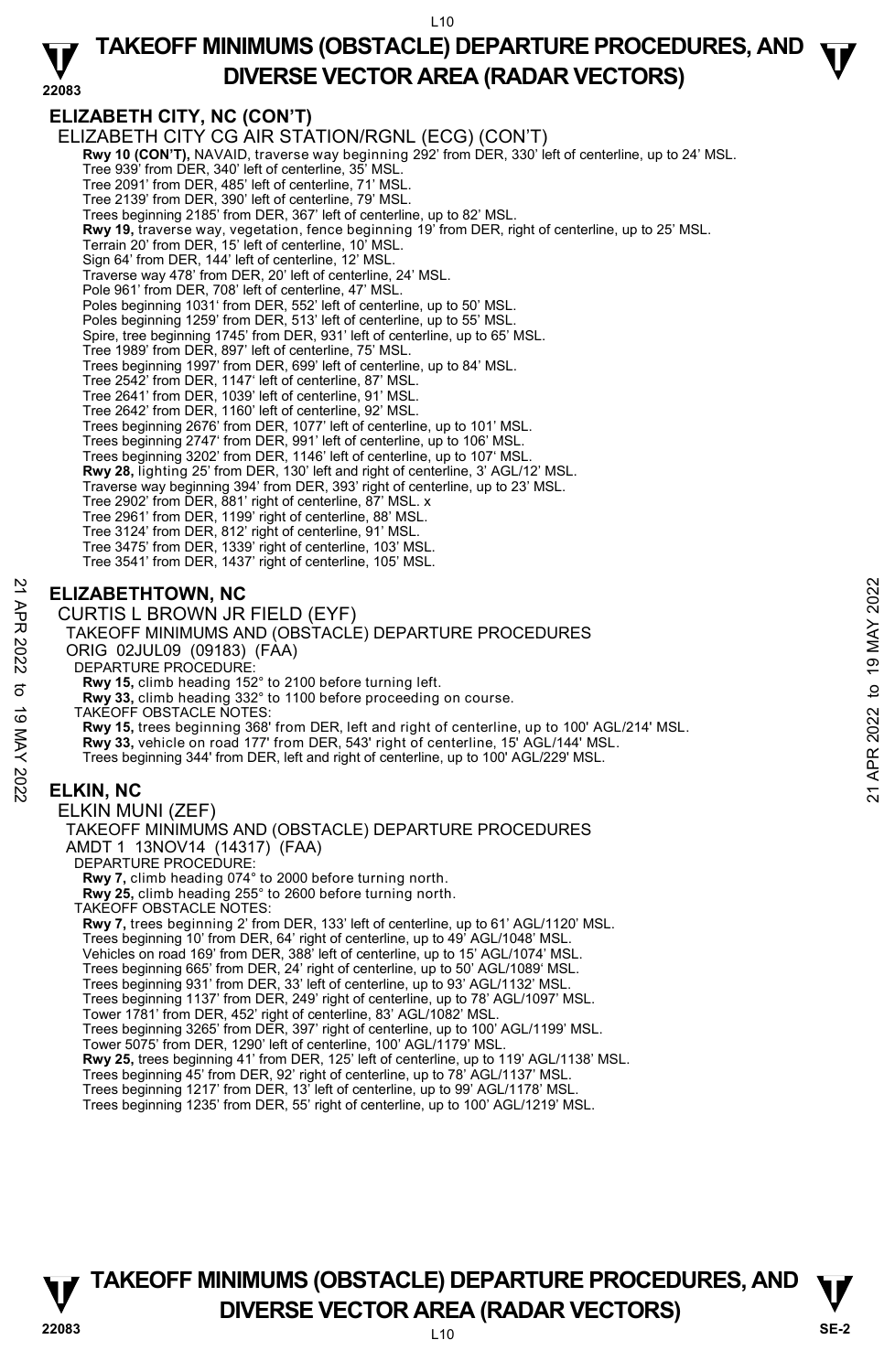**TAKEOFF MINIMUMS (OBSTACLE) DEPARTURE PROCEDURES, AND**  $\Psi$ **DIVERSE VECTOR AREA (RADAR VECTORS) 22083** 

#### **ENGELHARD, NC**

HYDE COUNTY (7W6)

TAKEOFF MINIMUMS AND (OBSTACLE) DEPARTURE PROCEDURES

ORIG 25APR19 (19115) (FAA)

DEPARTURE PROCEDURE:

**Rwy 11,** obtain ATC approval when requesting IFR clearance.

**Rwy 29,** climb heading 289° to 500' before turning left. TAKEOFF OBSTACLE NOTES:

**Rwy 11,** trees beginning 62' from DER, left and right of centerline, up to 100' AGL/107' MSL. **Rwy 29,** trees beginning 1513' from DER, 807' right of centerline, up to 100' AGL/106' MSL.<br>Trees beginning 1923' from DER, 956' left of centerline, up to 100' AGL/106' MSL. Trees beginning 2828' from DER, left and right of centerline, up to 100' AGL/106' MSL.

#### **ERWIN, NC**

#### HARNETT RGNL JETPORT (HRJ)

TAKEOFF MINIMUMS AND (OBSTACLE) DEPARTURE PROCEDURES ORIG 30AUG07 (07242) (FAA)

TAKEOFF OBSTACLE NOTES:

**Rwy 5,** multiple trees beginning 1529' from DER 16' left of centerline, up to 96' AGL/297' MSL. Multiple trees beginning 2775' from DER, 111' right of centerline, up to 76' AGL/282' MSL. Multiple poles beginning 303' from DER, 445' left of centerline, up to 17' AGL/239' MSL. Pole beginning 671' from DER, 610' right of centerline, up to 38' AGL/239' MSL. **Rwy 23,** trees beginning 94' from DER, 206' right of centerline, up to 64' AGL/252' MSL.<br>Trees beginning 5' from DER, 296' right of centerline, up to 59' AGL/247' MSL.

#### **FAYETTEVILLE, NC**

FAYETTEVILLE RGNL/GRANNIS FLD (FAY)

TAKEOFF MINIMUMS AND (OBSTACLE) DEPARTURE PROCEDURES

ORIG 31JUL08 (21168) (FAA)

TAKEOFF OBSTACLE NOTES:

**Rwy 4,** trees beginning 154' from DER, 117' right of centerline, up to 79' AGL/189' MSL.

Trees beginning 344' from DER, 240' left of centerline, up to 63' AGL/173' MSL.

**Rwy 10,** trees beginning 182' from DER, 295' right of centerline, up to 43' AGL/223' MSL.

Trees beginning 451' from DER, 383' left of centerline, up to 62' AGL/242' MSL.

**Rwy 22,** vehicle on road 98' from DER, left and right of centerline, up to 15' AGL/186' MSL.

Trees beginning 1059' from DER, 551' right of centerline, up to 94' AGL/264' MSL.<br>**Rwy 28,** pole and trees beginning 199' from DER, 307' left of centerline, up to 34' AGL/204' MSL. Trees beginning 593' from DER, 96' right of centerline, up to 79' AGL/239' MSL.

## **FLORENCE, SC**

FLORENCE RGNL (FLO) TAKEOFF MINIMUMS AND (OBSTACLE) DEPARTURE PROCEDURES AMDT 5A 12AUG21 (21224) (FAA) TAKEOFF MINIMUMS: **Rwy 1,** std. w/min. climb of 225' per NM to 1300. TAKEOFF OBSTACLE NOTES: **Rwy 1,** sign 59' from DER, 242' left of centerline, 145' MSL. Tower, trees beginning 341' from DER, 488' left of centerline, up to 47' AGL/190' MSL. Tree, poles, sign beginning 1077' from DER, 256' left of centerline, up to 200' MSL. Poles beginning 1539' from DER, 137' right of centerline, up to 187' MSL. Tree 1771' from DER, 466' right of centerline, 189' MSL. Tree 1772' from DER, 361' right of centerline, 221' MSL. Trees beginning 1786' from DER, 375' right of centerline, up to 223' MSL. Trees beginning 1876' from DER, 29' left of centerline, up to 220' MSL. Trees beginning 1971' from DER, 289' right of centerline, up to 234' MSL. Tree 2015' from DER, 890' left of centerline, 227' MSL. Trees beginning 2034' from DER, 24' left of centerline, up to 230' MSL. Trees beginning 2132' from DER, 239' right of centerline, up to 237' MSL. Tree 2154' from DER, 492' right of centerline, 244' MSL. Trees beginning 2178' from DER, 62' right of centerline, up to 250' MSL. Trees beginning 2786' from DER, 182' left of centerline, up to 234' MSL. Pole, trees beginning 3262' from DER, 140' left of centerline, up to 109' AGL/246' MSL.<br>**Rwy 9,** vegetation 32' from DER, 294' right of centerline, 138' MSL. Tree 121' from DER, 255' right of centerline, 148' MSL. Vegetation 161' from DER, 289' left of centerline, 126' MSL. Tree 2247' from DER, 742' right of centerline, 184' MSL. Trees beginning 3015' from DER, 636' left of centerline, up to 212' MSL. **Rwy 19,** trees beginning 2' from DER, 132' left of centerline, up to 186' MSL. Vegetation 21' from DER, 338' right of centerline, 125' MSL. Tree 103' from DER, 449' right of centerline, 130' MSL. Trees beginning 415' from DER, 319' right of centerline, up to 165' MSL. **CON'T** TAKEOFF OBSTACLE NOTES:<br>
TAKEOFF OBSTACLE NOTES:<br>
TRANSOFF OBSTACLE NOTES:<br>
Trees beginning 154' from DER, 210' left of centerline, up to 63' AGL/173' MSL.<br>
Trees beginning 34' from DER, 295' right of centerline, up to 43'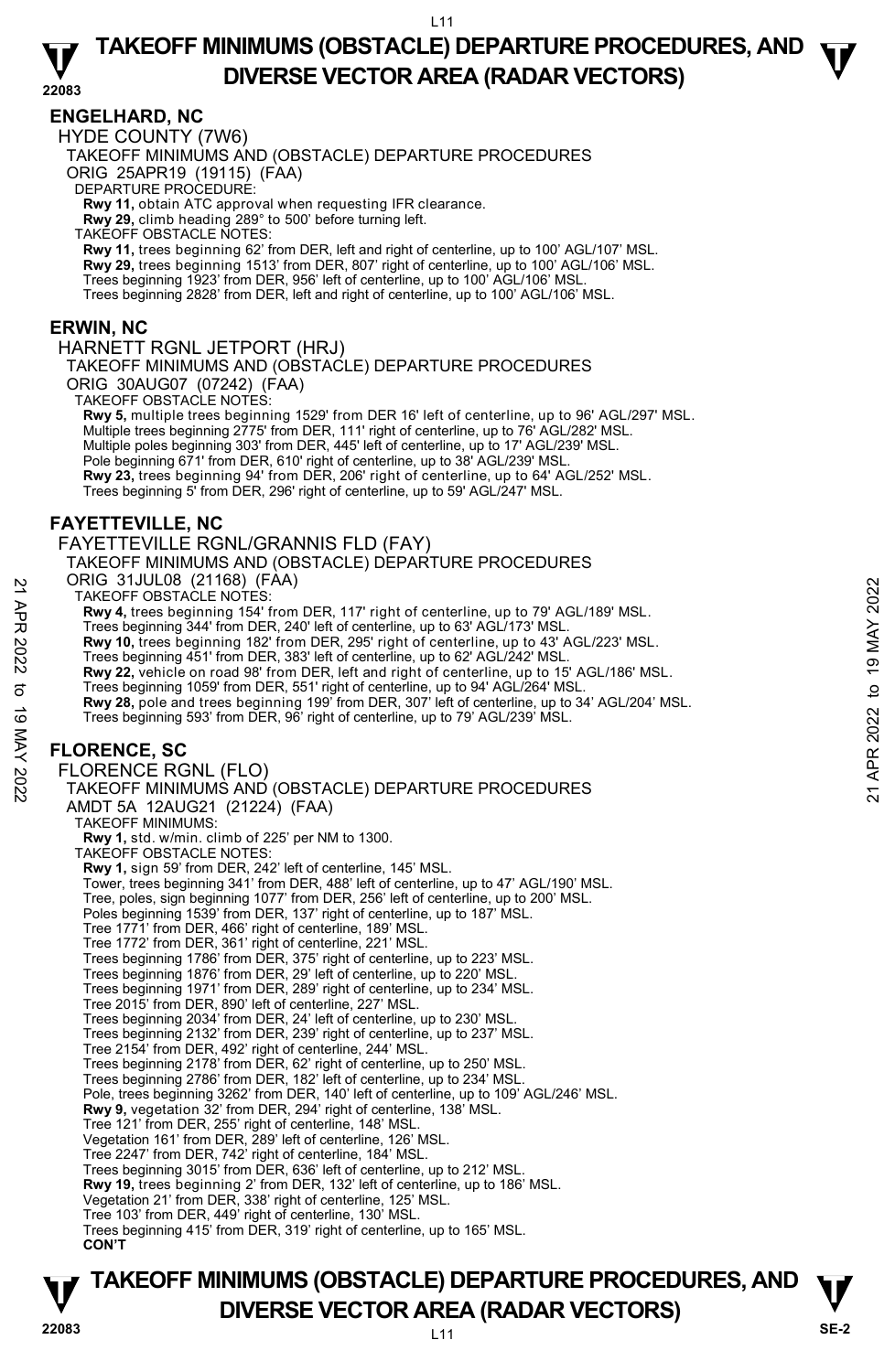## **TAKEOFF MINIMUMS (OBSTACLE) DEPARTURE PROCEDURES, AND**  $\Psi$ **DIVERSE VECTOR AREA (RADAR VECTORS) 22083**

**FLORENCE, SC (CON'T)** 

FLORENCE RGNL (FLO) (CON'T)

**Rwy 19 (CON'T),** trees beginning 1093' from DER, 279' right of centerline, up to 181' MSL.

Trees beginning 1286' from DER, 23' right of centerline, up to 185' MSL.

Trees beginning 1693' from DER, 124' right of centerline, up to 191' MSL. Tree 1898' from DER, 4' left of centerline, 188' MSL.

Trees beginning 1931' from DER, 208' left of centerline, up to 193' MSL.

Tree 2345' from DER, 821' left of centerline, 194' MSL.

Trees beginning 2438' from DER, 961' left of centerline, up to 202' MSL.

Tree 2763' from DER, 503' right of centerline, 194' MSL.

Tree 3532' from DER, 809' left of centerline, 205' MSL.

**Rwy 27,** tree 102' from DER, 389' left of centerline, 159' MSL.

## **FRANKLIN, NC**

MACON COUNTY (1A5)

TAKEOFF MINIMUMS AND (OBSTACLE) DEPARTURE PROCEDURES

ORIG 12MAR09 (09071) (FAA)

TAKEOFF MINIMUMS:

**Rwys 7, 25,** Procedure NA at night. 5700-3, for climb in visual conditions. DEPARTURE PROCEDURE:

**Rwys 7, 25,** for climb in visual conditions remain within 3 NM of Macon County airport to cross airport south bound at or above 7600 via ODF R-349 to ODF VORTAC.

TAKEOFF OBSTACLE NOTES:

**Rwy 7,** trees 599' from DER, 124' left of centerline, up to 38' AGL/2037' MSL.

Vehicle on road 964' from DER, 720' left of centerline, 15' AGL/2054' MSL.

Trees 1666' from DER, 620' right of centerline, up to 100' AGL/2179' MSL.

Trees beginning 3090' from DER, 1270' left of and to centerline, up to 100' AGL/3139' MSL.

Trees beginning 5665' from DER, 337' right of and to centerline, up to 100' AGL/2699' MSL.<br>**Rwy 25,** vehicle on road 63' from DER, 318' left of centerline, 15' AGL/2054' MSL.

Terrain 1000' from DER, on centerline, 2061' MSL.

Trees beginning 1737' from DER, 848' left of and to centerline, up to 100' AGL/3519' MSL. Trees beginning 2460' from DER, 440' right of and to centerline, up to 100' AGL/3059' MSL.

### **GASTONIA, NC**

GASTONIA MUNI (AKH)

TAKEOFF MINIMUMS AND (OBSTACLE) DEPARTURE PROCEDURES AMDT 6 20AUG15 (15232) (FAA) DEPARTURE PROCEDURE: Trees beginning 1737 from DER, 848 left of and to centerline, up to 100' AGL/3519' MSL.<br>
Trees beginning 2460' from DER, 440' right of and to centerline, up to 100' AGL/3059' MSL.<br>
Trees beginning 2460' from DER, 440' righ

**Rwy 3,** climb heading 049° to 2700 before turning left.

**Rwy 21,** climb heading 214° to 1600 before proceeding north.

TAKEOFF OBSTACLE NOTES:

**Rwy 3,** trees beginning 162' from DER, 371' right of centerline, up to 105' AGL/844' MSL.

Trees beginning 1200' from DER, 463' left of centerline, up to 76' AGL/835' MSL.

Trees beginning 1965' from DER, 433' left of centerline, up to 80' AGL/859' MSL.

Trees 3819' from DER, 657' right of centerline, up to 126' AGL/885' MSL.

**Rwy 21,** pole 254' from DER, 336' right of centerline, 20' AGL/810' MSL.

Pole 288' from DER, 329' left of centerline, 18' AGL/808' MSL. Tower and trees beginning 297' from DER, 467' left of centerline, up to 93' AGL/872' MSL.

Trees beginning 1245' from DER, 558' right of centerline, up to 99' AGL/878' MSL.

### **GEORGETOWN, SC**

GEORGETOWN COUNTY (GGE)

TAKEOFF MINIMUMS AND (OBSTACLE) DEPARTURE PROCEDURES

AMDT 1 18SEP14 (14261) (FAA)

DEPARTURE PROCEDURE

**Rwy 29,** climb heading 289° to 600 before turning northbound.

TAKEOFF OBSTACLE NOTES:

**Rwy 5,** trees beginning 382' from DER, left and right of centerline, up to 97' AGL/122' MSL.

**Rwy 11,** trees beginning 500' from DER, 200' left and right of centerline, up to 100' AGL/129' MSL.

**Rwy 23,** trees beginning 177' from DER, 441' right of centerline, up to 100' AGL/111' MSL.

Trees 1023' from DER, 670' left of centerline, up to 68' AGL/88' MSL.

**Rwy 29,** trees beginning 880' from DER, left and right of centerline, up to 100' AGL/138' MSL.

## **GOLDSBORO, NC**

WAYNE EXEC JETPORT (GWW)

TAKEOFF MINIMUMS AND (OBSTACLE) DEPARTURE PROCEDURES

AMDT 1A 17NOV11 (21168) (FAA)

TAKEOFF OBSTACLE NOTES:

**Rwy 5,** tree 184' from DER, 494' right of centerline, 41' AGL/174' MSL.

**Rwy 23,** trees beginning 107' from DER, 313' right of centerline, up to 109' AGL/242' MSL. Bush 101' from DER, 487' left of centerline, 9' AGL/142' MSL.

Trees beginning 2212' from DER, 12' left of centerline, up to 98' AGL/231' MSL.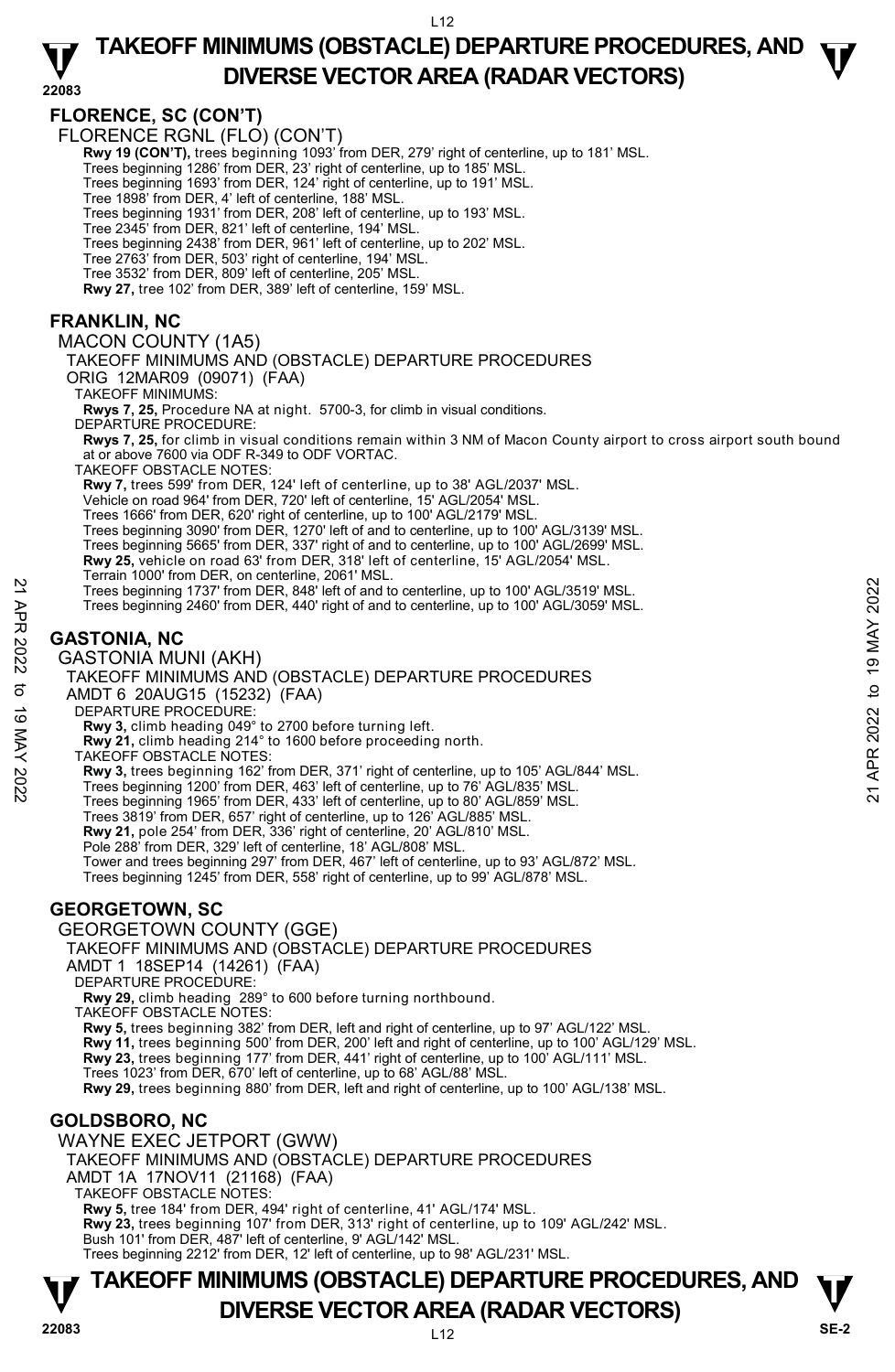## **TAKEOFF MINIMUMS (OBSTACLE) DEPARTURE PROCEDURES, AND**  $\Psi$ **DIVERSE VECTOR AREA (RADAR VECTORS) 22083**

**GREENSBORO, NC**  PIEDMONT TRIAD INTL (GSO) TAKEOFF MINIMUMS AND (OBSTACLE) DEPARTURE PROCEDURES AMDT 1 22OCT09 (09295) (FAA) TAKEOFF OBSTACLE NOTES: **Rwy 5L,** trees beginning 1328' from DER, 524' left of centerline, up to 88' AGL/912' MSL. **Rwy 5R,** terrain and trees beginning 3' from DER, 499' right of centerline, up to 102' AGL/981' MSL. Trees beginning 2751' from DER, 1191' left of centerline, 57' AGL/966' MSL. **Rwy 14,** pole and railroad signal beginning 937' from DER, 604' right of centerline, up to 51' AGL/940' MSL. <br>**Rwy 23L,** trees beginning 834' from DER, 719' left of centerline, up to 65' AGL/934' MSL. **Rwy 23R,** trees beginning 1195' from DER, 191' left of centerline, up to 100' AGL/970' MSL. Utility pole 170' from DER, 540' left of centerline, 33' AGL/936' MSL. Trees beginning 1715' from DER, 358' right of centerline, up to 100' AGL/967' MSL. **Rwy 32,** trees beginning 1' from DER, 289' right of centerline up to 90' AGL/1019' MSL. **GREENVILLE, NC**  PITT-GREENVILLE (PGV) TAKEOFF MINIMUMS AND (OBSTACLE) DEPARTURE PROCEDURES AMDT 5 04FEB16 (16035) (FAA) TAKEOFF OBSTACLE NOTES: **Rwy 2,** ground beginning 50' from DER, 50' left of centerline, up to 31' MSL. Ground beginning 86' from DER, 291' right of centerline, up to 29' MSL. Trees beginning 975' from DER, 688' right of centerline, up to 86' AGL/124' MSL. Trees beginning 1779' from DER, 653' right of centerline, up to 96' AGL/125' MSL. Tree 1910' from DER, 989' left of centerline, 63' AGL/89' MSL. Trees beginning 2224' from DER, 655' right of centerline, up to 115' AGL/142' MSL. Trees beginning 2562' from DER, 583' left of centerline, up to 82' AGL/134' MSL. Trees beginning 3164' from DER, 719' left of centerline, up to 107' AGL/138' MSL.<br>**Rwy 8,** building, poles, road and trees beginning 79' from DER, 298' left of centerline, up to 87' AGL/113' MSL. Trees and road beginning 144' from DER, 456' right of centerline, up to 44' AGL/66' MSL. Building, poles and trees beginning 795' from DER, 65' right of centerline, up to 59' AGL/71' MSL. Trees and poles beginning 1009' from DER, 14' left of centerline, up to 90' AGL/119' MSL. Building, poles and trees beginning 1538' from DER, 279' right of centerline, up to 62' AGL/88' MSL. Trees beginning 2334' from DER, 307' right of centerline, up to 88' AGL/110' MSL. Trees beginning 2336' from DER, 7' left of centerline, up to 101' AGL/127' MSL Trees beginning 3324' from DER, 646' right of centerline, up to 99' AGL/125' MSL. **Rwy 20,** runway lighting 40' from DER, 148' right of centerline, 6' AGL/25' MSL. Runway lighting and sign beginning 40' from DER, 149' left of centerline, up to 5' AGL/25' MSL. Vehicles on road, bridge/overpass, and trees beginning 230' from DER, 245' left of centerline, up to 26' AGL/42' MSL. NAVAID 491' from DER, 280' right of centerline, 35' AGL/44' MSL. Trees beginning 1133' from DER, 745' left of centerline, up to 103' AGL/115' MSL. Trees beginning 1354' from DER, 751' right of centerline, up to 113' AGL/125' MSL. Transmission line towers and trees beginning 2412' from DER, crossing left to right of centerline, up to 112' AGL/122' MSL. Trees beginning 2673' from DER, crossing centerline, up to 100' AGL/159' MSL. Trees beginning 3930' from DER, 432' left of centerline, up to 102' AGL/162' MSL. Trees beginning 5002' from DER, 706' left of centerline, up to 93' AGL/164' MSL. **Rwy 26,** airport sign 40' from DER, 199' left of centerline, 4' AGL/26' MSL. Runway end identifier light, 41' from DER, 150' right of centerline, 2' AGL/26' MSL. Trees beginning 152' from DER, 354' right of centerline, up to 86' AGL/117' MSL. Trees beginning 336' from DER, 504' left of centerline, up to 25' AGL/38' MSL. Trees beginning 573' from DER, 229' left of centerline, up to 106' AGL/109' MSL. Trees beginning 1330' from DER, 170' left of centerline, up to 109' AGL/112' MSL. Trees beginning 1625' from DER, crossing centerline, up to 127' AGL/130' MSL. Trees beginning 2122' from DER, crossing centerline, up to 131' AGL/134' MSL. **GREENVILLE, SC**  DONALDSON FLD (GYH) TAKEOFF MINIMUMS AND (OBSTACLE) DEPARTURE PROCEDURES **EVALUAT SEALUAT SEALUAT SEALUAT SEALUAT SEALUAT SEALUAT SEALUAT THES and rotation profiles and reas beginning 105' from DER, 65' right of centerline, up to 59' AGL/71' MSL.<br>
Trees and poles beginning 104' from DER, 456'** 

ORIG-A 15OCT15 (21168) (FAA)

TAKEOFF MINIMUMS:

**Rwy 5,** 300-1¾ or std. w/min. climb of 220' per NM to 1300, or alternatively, with std. takeoff minimums and a normal 200' per NM climb gradient, takeoff must occur no later than 1800' prior to DER.

TAKEOFF OBSTACLE NOTES:

**Rwy 5,** fence 63' from DER, 457' right of centerline, 8' AGL/921' MSL. Trees beginning 874' from DER, 723' left of centerline, up to 67' AGL/976' MSL.

Trees beginning 1088' from DER, 129' right of centerline, up to 82' AGL/998' MSL.

Tower 1.5 NM from DER, 2224' left of centerline, 250' AGL/1167' MSL.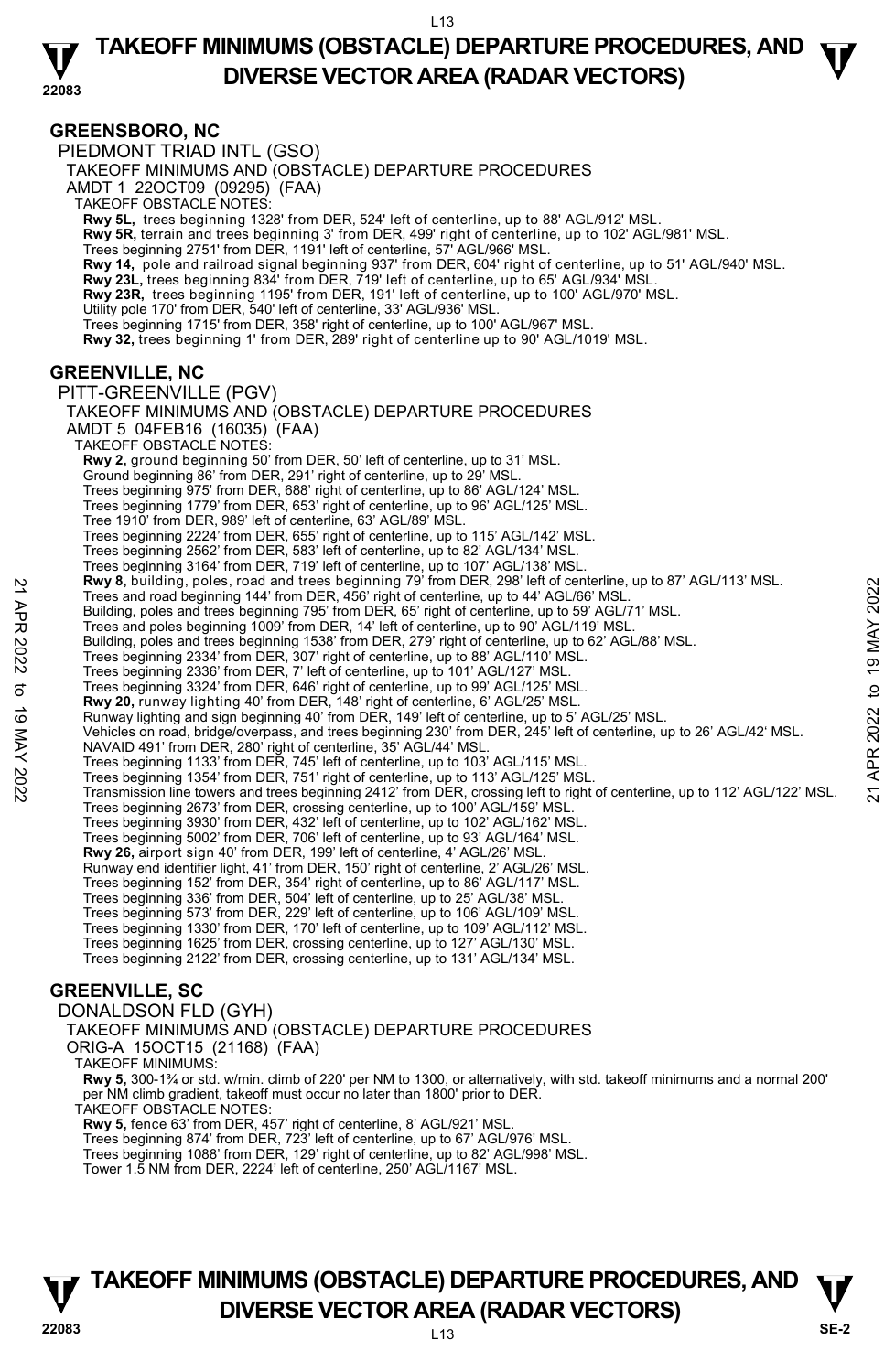## **TAKEOFF MINIMUMS (OBSTACLE) DEPARTURE PROCEDURES, AND**  $\Psi$ **DIVERSE VECTOR AREA (RADAR VECTORS) 22083**

### **GREENVILLE, SC (CON'T)**

**TAKEOFF MINIMUMS (OBSTACLE) DEPARTURE PROCEDURES, AND**  $\mathbf{V}$ GREENVILLE DOWNTOWN (GMU) TAKEOFF MINIMUMS AND (OBSTACLE) DEPARTURE PROCEDURES AMDT 7 15OCT15 (15288) (FAA) TAKEOFF MINIMUMS: **Rwy 10,** 300-1 or std. w/min. climb of 355' per NM to 1300. **Rwy 28,** 300-2½ or std. w/min. climb of 220' per NM to 1500, or alternatively, with std. takeoff minimums and a normal 200' per NM climb gradient, takeoff must occur no later than 1900' prior to DER. DEPARTURE PROCEDURE: **Rwy 1,** climb heading 006° to 2800 before turning west or northwest. **Rwy 10,** climb heading 096° to 1800 before turning west or northwest. **Rwy 19,** climb heading 186° to 1800 before turning north. **Rwy 28,** climb heading 276° to 2300 before turning north or northwest. TAKEOFF OBSTACLE NOTES: **Rwy 1,** sign 26' from DER, 125' left of centerline, 3' AGL/1049' MSL. Building and poles beginning 195' from DER, 374' right of centerline, up to 48' AGL/1111' MSL. Trees beginning 350' from DER, 319' left of centerline, up to 88' AGL/1129' MSL. Sign, building, poles, and trees beginning 1050' from DER, 55' right of centerline, up to 52' AGL/1188' MSL. Buildings 4064' from DER, 384' right of centerline, up to 61' AGL/1174' MSL. **Rwy 10,** sign and trees beginning 18' from DER, 48' right of centerline, up to 31' AGL/1026' MSL. Sign 21' from DER, 124' left of centerline, 3' AGL/1017' MSL. Pole and trees beginning 9' from DER, 198' right of centerline, up to 56' AGL/1057' MSL. Trees beginning 498' from DER, 50' left of centerline, up to 51' AGL/1042' MSL. Trees beginning 1821' from DER, 603' left of centerline, up to 47' AGL/1068' MSL. Building and pole beginning 3337' from DER, 539' right of centerline, up to 105' AGL/1136' MSL. Tower 5213' from DER, 810' left of centerline, 152' AGL/1173' MSL. **Rwy 19,** signs beginning 11' from DER, 71' right of centerline, up to 3' AGL/991' MSL.<br>Trees beginning 173' from DER, 492' right of centerline, up to 45' AGL/1013' MSL. Pole and trees beginning 276' from DER, 527' left of centerline, up to 33' AGL/1003' MSL. Trees beginning 2809' from DER, 763' right of centerline, up to 83' AGL/1094' MSL. **Rwy 28,** signs beginning 13' from DER, 77' left of centerline, up to 3' AGL/1000' MSL. Pole and trees beginning 45' from DER, 285' right of centerline, up to 49' AGL/1043' MSL. Poles and trees beginning 194' from DER, 251' left of centerline, up to 56' AGL/1021' MSL. Trees beginning 532' from DER, 60' right of centerline, up to 95' AGL/1047' MSL. Trees beginning 850' from DER, 323' left of centerline, up to 71' AGL/1075' MSL. Building 1.9 NM from DER, 2143' right of centerline, 332' AGL/1316' MSL. **GREENWOOD, SC**  GREENWOOD COUNTY (GRD) TAKEOFF MINIMUMS AND (OBSTACLE) DEPARTURE PROCEDURES AMDT 1 10NOV16 (16315) (FAA) TAKEOFF OBSTACLE NOTES: **Rwy 5**: Tree 387' from DER, 289' right of centerline, 100' AGL/629' MSL. **Rwy 9**: trees beginning 215' from DER, 493' left of centerline, up to 643' MSL. Tree 444' from DER, 554' left of centerline, 647' MSL. Trees beginning 568' from DER, 253' left of centerline, up to 651' MSL. Trees beginning 627' from DER, 545' right of centerline, up to 646' MSL. Trees beginning 780' from DER, 265' left of centerline, up to 663' MSL. Tree and pole beginning 899' from DER, 308' left of centerline, up to 668' MSL. Tree 2090' from DER, 1000' right of centerline, 109' AGL/691' MSL. Tree 2692' from DER, 1038' left of centerline, 86' AGL/699' MSL. Trees beginning 2096' from DER, 512' left of centerline, up to 100' AGL/719' MSL. Trees beginning 3359' from DER, 546' right of centerline, 100' AGL/709' MSL. Trees beginning 3773' from DER, 550' right of centerline, up to 100' AGL/719' MSL. **Rwy 23**: trees beginning 812' from DER, 571' left of centerline, up to 657' MSL. Tree 963' from DER, 516' left of centerline, 670' MSL. Trees, beginning 1037' from DER, 291' left of centerline, up to 61' AGL/681' MSL. Trees, beginning 1323' from DER, 10' left of centerline, up to 100' AGL/719' MSL. Tree 1761' from DER, 413' right of centerline, 673' MSL. Tree 1933' from DER, 244' right of centerline, 86' AGL/677' MSL. Trees, beginning 2581' from DER, 72' right of centerline, up to 100' AGL/719' MSL. Trees, beginning 3865' from DER, 1179' right of centerline, up to 100' AGL/729' MSL. **Rwy 27**: bush 11' from DER, 274' left of centerline, 3' AGL/634' MSL. Tree 264' from DER, 550' left of centerline, 641' MSL. Tree 300' from DER, 549' right of centerline, 652' MSL. Trees beginning 424' from DER, 543' left of centerline, up to 649' MSL. Tree 467' from DER, 587' right of centerline, 669' MSL. Tree 562' from DER, 639' right of centerline, 680' MSL. Trees beginning 670' from DER, 10' right of centerline, up to 85' AGL/716' MSL. Trees beginning 725' from DER, 588' left of centerline, up to 653' MSL.<br>Trees beginning 966' from DER, 594' left of centerline, up to 686' MSL.<br>Trees beginning 1087' from DER, 657' left of centerline, up to 695' MSL. Trees beginning 1681' from DER, 695' left of centerline, up to 707' MSL. Trees beginning 1864' from DER, 34' left of centerline, up to 714' MSL. **CON'T**  Pole and trees beginning 13 from DER, 285' right of centerline, up to 3 AGL/1000' MSL.<br>
Pole and trees beginning 43' from DER, 251' left of centerline, up to 49' AGL/1043' MSL.<br>
Poles and trees beginning 532' from DER, 25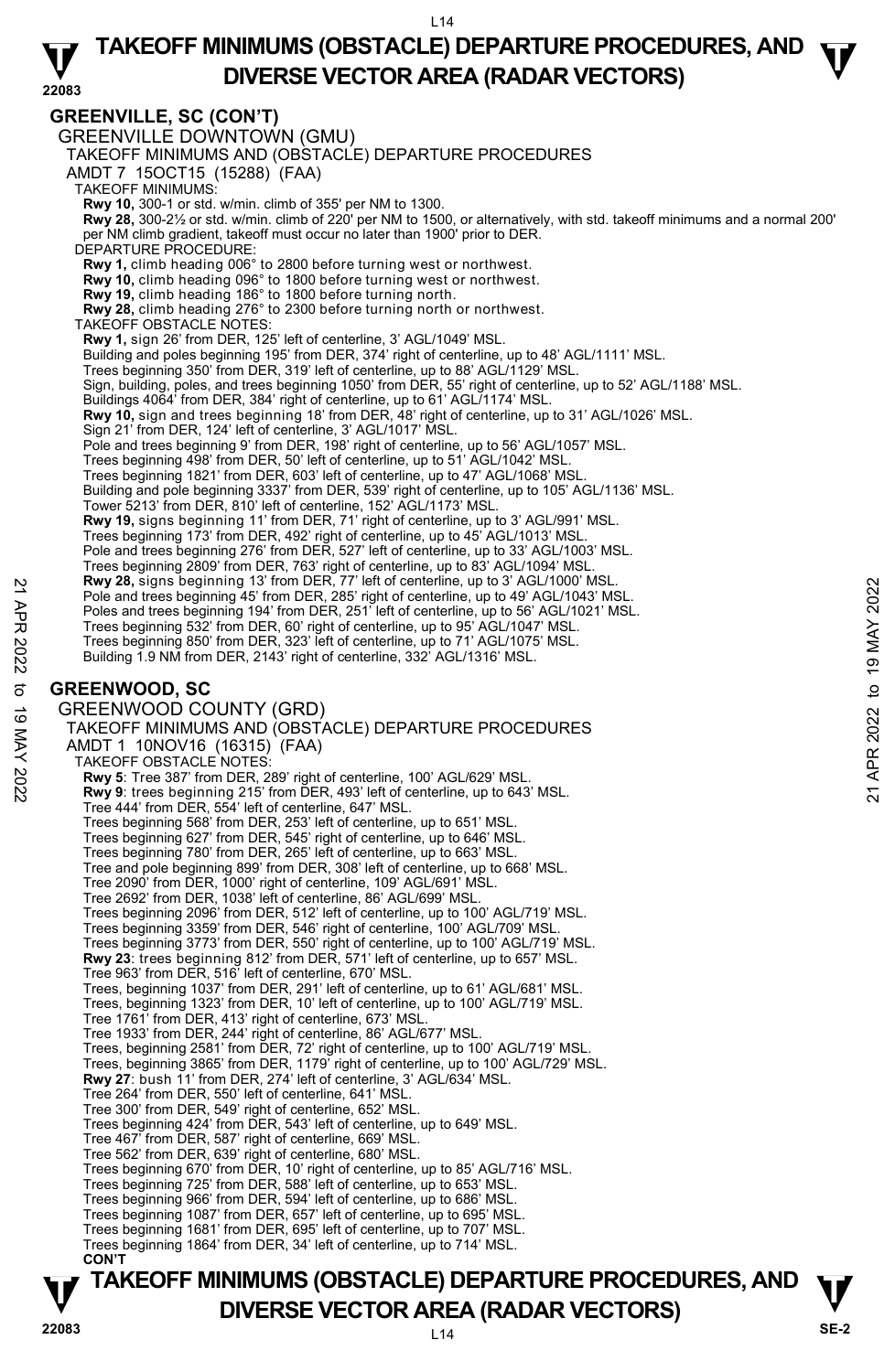## **TAKEOFF MINIMUMS (OBSTACLE) DEPARTURE PROCEDURES, AND**  $\Psi$ **DIVERSE VECTOR AREA (RADAR VECTORS) 22083**

### **GREENWOOD, SC (CON'T)**

GREENWOOD COUNTY (GRD) (CON'T)

**Rwy 27 (CON'T),** trees beginning 2764' from DER, 159' left of centerline, up to 718' MSL.

Trees beginning 2959' from DER, 119' right of centerline, up to 726' MSL.

Trees beginning 2965' from DER, 11' left of centerline, up to 727' MSL.

Trees beginning 3332' from DER, 561' right of centerline, up to 100' AGL/739' MSL.

Trees beginning 3477' from DER, 572' left of centerline, 100' AGL/729' MSL. Trees beginning 3724' from DER, 550' left of centerline, 100' AGL/739' MSL.

Trees beginning 3746' from DER, 790' right of centerline, 100' AGL/749' MSL.

#### **GREER, SC**

GREENVILLE SPARTANBURG INTL(GSP) TAKEOFF MINIMUMS AND (OBSTACLE) DEPARTURE PROCEDURES AMDT 1A 15OCT15 (15288) (FAA) DEPARTURE PROCEDURE: **Rwy 4,** climb heading 038° to 2500 before turning left. TAKEOFF OBSTACLE NOTES: **Rwy 4,** trees 1422' from DER, 832' right of centerline, up to 65' AGL/1001' MSL. **HARTSVILLE, SC**  HARTSVILLE RGNL (HVS) TAKEOFF MINIMUMS AND (OBSTACLE) DEPARTURE PROCEDURES AMDT 1 17AUG17 (17229) (FAA) TAKEOFF OBSTACLE NOTES: **Rwy 3,** buildings, tank beginning 5' from DER, 336' right of centerline, up to 368' MSL.<br>Bushes, tree beginning 31' from DER, 127' left of centerline, up to 384' MSL. Pole, tank, building beginning 68' from DER, 380' right of centerline, up to 385' MSL. Bushes beginning 381' from DER, 501' left of centerline, up to 385' MSL. Trees beginning 410' from DER, 507' right of centerline, up to 430' MSL. Trees, poles, buildings beginning 541' from DER, 244' left of centerline, up to 444' MSL. Trees, poles beginning 541' from DER, 13' right of centerline, up to 432' MSL. Tree 786' from DER, 632' left of centerline, 462' MSL. Trees beginning 900' from DER, 11' left of centerline, up to 467' MSL. Trees, poles beginning 1042' from DER, 2' left of centerline, up to 471' MSL. Trees, poles beginning 1402' from DER, 3' right of centerline, up to 436' MSL. Trees beginning 2040' from DER, 616' right of centerline, up to 437' MSL. Trees beginning 2119' from DER, 6' right of centerline, up to 440' MSL. Trees beginning 2251' from DER, 103' right of centerline, up to 443' MSL. Trees beginning 2355' from DER, 105' right of centerline, up to 445' MSL. Trees beginning 2363' from DER, 47' right of centerline, up to 450' MSL. Trees beginning 2455' from DER, 97' right of centerline, up to 453' MSL. Trees beginning 2534' from DER, 13' right of centerline, up to 454' MSL. Trees, pole beginning 2662' from DER, 14' right of centerline, up to 460' MSL. Trees, poles beginning 2756' from DER, 78' left of centerline, up to 473' MSL. Trees beginning 3076' from DER, 655' left of centerline, up to 475' MSL. Trees, pole beginning 3102' from DER, 16' left of centerline, up to 478' MSL. Trees beginning 3200' from DER, 27' right of centerline, up to 465' MSL. Trees beginning 3456' from DER, 758' right of centerline, up to 466' MSL. Trees beginning 3505' from DER, 12' left of centerline, up to 480' MSL. Trees beginning 3532' from DER, 652' right of centerline, up to 469' MSL. Trees beginning 3580' from DER, 197' right of centerline, up to 471' MSL. Trees beginning 3619' from DER, 490' right of centerline, up to 473' MSL. Trees beginning 3625' from DER, 103' right of centerline, up to 480' MSL. Trees beginning 3720' from DER, 208' right of centerline, up to 487' MSL. Trees beginning 3809' from DER, 117' right of centerline, up to 489' MSL. Trees beginning 4023' from DER, 204' right of centerline, up to 493' MSL. Trees beginning 4139' from DER, 251' right of centerline, up to 495' MSL. Trees, transmission tower beginning 4249' from DER, 55' left of centerline, up to 485' MSL. **Rwy 21,** trees beginning 21' from DER, 459' left of centerline, up to 402' MSL. Buildings beginning 95' from DER, 440' right of centerline, up to 360' MSL. Pole, building, tree beginning 263' from DER, 410' right of centerline, up to 365' MSL. 22 Trees, poles, buildings beginning 541 from DER, 244 left of centerline, up to 444' MSL.<br>
Trees, poles beginning 541 from DER, 13' right of centerline, up to 432' MSL.<br>
Trees, poles beginning 500' from DER, 13' right of

#### **HATTERAS, NC**

BILLY MITCHELL (HSE) TAKEOFF MINIMUMS AND (OBSTACLE) DEPARTURE PROCEDURES ORIG 24SEP09 (09267) (FAA) TAKEOFF OBSTACLE NOTES: **Rwy 7,** trees beginning 388' from DER, left of centerline, up to 100' AGL/169' MSL. **Rwy 25,** trees 512' from DER, 103' right of centerline, 100' AGL/110' MSL. Boat mast 2107' from DER, 664' left of centerline, 100' AGL/100' MSL.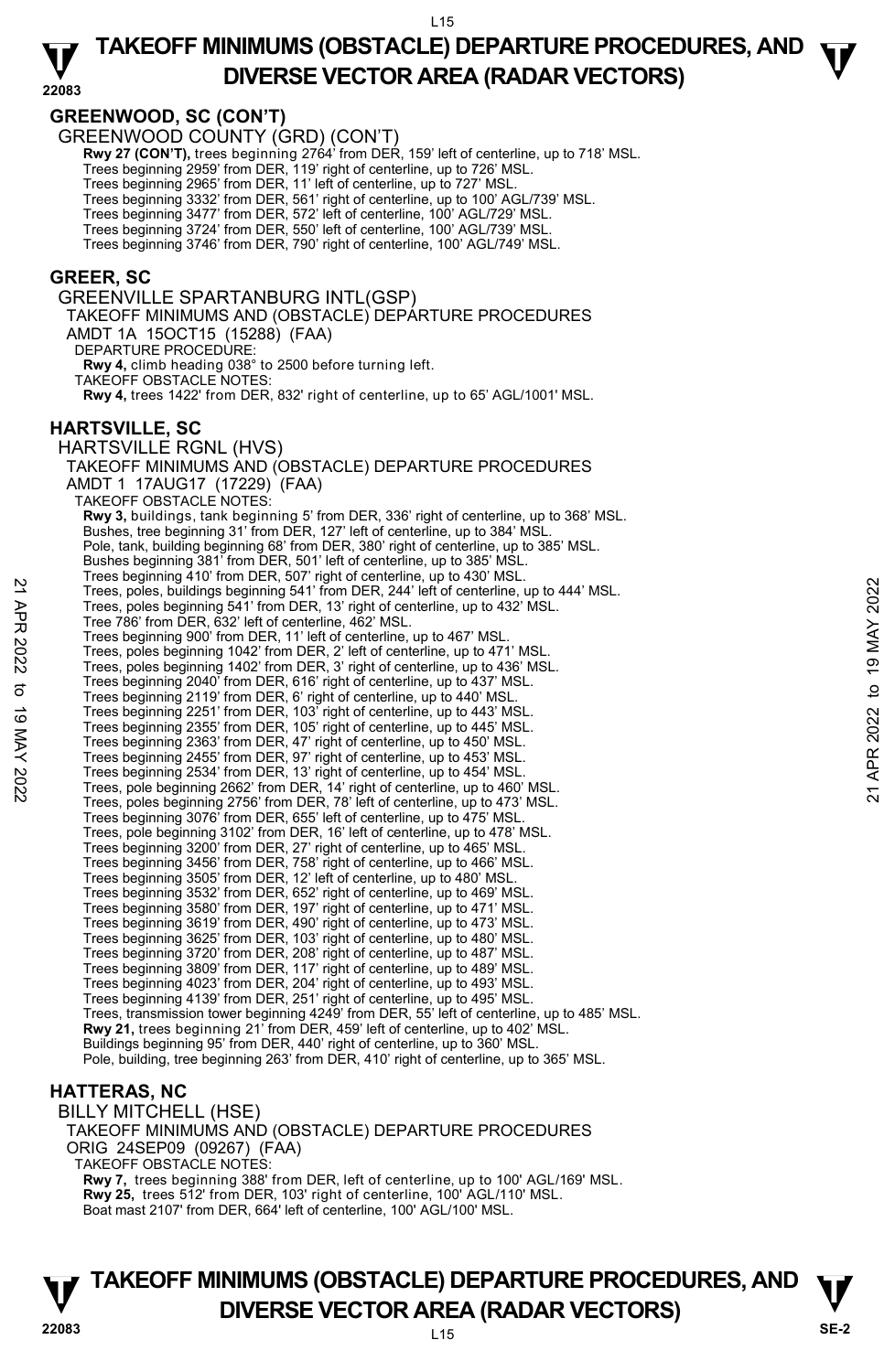## **TAKEOFF MINIMUMS (OBSTACLE) DEPARTURE PROCEDURES, AND**  $\Psi$ **DIVERSE VECTOR AREA (RADAR VECTORS) 22083**

### **HICKORY, NC**

HICKORY RGNL (HKY) TAKEOFF MINIMUMS AND (OBSTACLE) DEPARTURE PROCEDURES AMDT 4 25AUG11 (11237) (FAA) DEPARTURE PROCEDURE: Use HICKORY DEPARTURE.

### **HILTON HEAD ISLAND, SC**

HILTON HEAD (HXD) TAKEOFF MINIMUMS AND (OBSTACLE) DEPARTURE PROCEDURES AMDT 1 07DEC17 (17341) (FAA) TAKEOFF OBSTACLE NOTES: **Rwy 3,** electrical system 5' from DER, 103' left of centerline, 4' AGL/16' MSL. Tree, fence beginning 56' from DER, 294' right of centerline, up to 81' MSL. Tree, terrain, building, traverse way, pole beginning 93' from DER, 5' left of centerline, up to 101' AGL/116' MSL.<br>Tree, fence beginning 177' from DER, 293' right of centerline, up to 87' MSL. Tree, fence, building beginning 352' from DER, 6' right of centerline, up to 87' AGL/98' MSL. Trees beginning 3082' from DER, 106' right of centerline, up to 82' AGL/99' MSL. Trees beginning 3239' from DER, 279' right of centerline, up to 85' AGL/102' MSL. Tree 3295' from DER, 288' right of centerline, 91' AGL/107' MSL. Trees beginning 3323' from DER, 299' right of centerline, up to 95' AGL/112' MSL. Trees beginning 3359' from DER, 318' right of centerline, up to 97' AGL/113' MSL. **Rwy 21,** tree 4' from DER, 336' right of centerline, 103' MSL. Tree, fence, pole beginning 8' from DER, 297' left of centerline, up to 73' MSL. Tree, building, pole beginning 93' from DER, 1' right of centerline, up to 91' AGL/110' MSL. Tree 190' from DER, 468' left of centerline, 60' AGL/76' MSL. Tree, NAVAID, building beginning 312' from DER, 260' left of centerline, up to 69' AGL/85' MSL. Trees beginning 662' from DER, 455' left of centerline, up to 96' MSL. Trees beginning 771' from DER, 292' left of centerline, up to 101' MSL. Tree 1144' from DER, 675' left of centerline, 105' AGL/116' MSL. Tree, pole beginning 1222' from DER, 3' left of centerline, up to 109' AGL/120' MSL. Trees beginning 2489' from DER, 10' right of centerline, up to 111' MSL. Trees beginning 2695' from DER, 0' right of centerline, up to 113' MSL. Trees beginning 2859' from DER, 25' right of centerline, up to 117' MSL. Trees beginning 2942' from DER, 66' right of centerline, up to 118' MSL. Trees beginning 3027' from DER, 2' right of centerline, up to 106' AGL/119' MSL. **JACKSONVILLE, NC**  ALBERT J ELLIS (OAJ) TAKEOFF MINIMUMS AND (OBSTACLE) DEPARTURE PROCEDURES AMDT 2 20SEP12 (12264) (FAA) TAKEOFF OBSTACLE NOTES: **Rwy 5,** vehicles on road 93' from DER, left and right of centerline, up to 15' AGL/107' MSL. Pole 1319' from DER, 830' left of centerline, 44' AGL/127' MSL. Trees beginning 1678' from DER, left and right of centerline up to 100' AGL/198' MSL. **Rwy 23,** vehicles on road 233' from DER, 221' left of centerline, up to 15' AGL/107' MSL. Trees beginning 2091' from DER, left and right of centerline, up to 100' AGL/192' MSL. **JEFFERSON, NC**  ASHE COUNTY (GEV) TAKEOFF MINIMUMS AND (OBSTACLE) DEPARTURE PROCEDURES AMDT 1 27APR17 (17117) (FAA) TAKEOFF MINIMUMS: **Rwy 28,** 700-3 w/min. climb of 425' per NM to 5500 or standard w/min. climb of 750' per NM to 4900 or 2200-3 for climb in visual conditions. DEPARTURE PROCEDURE: **Rwy 10,** climb heading 096° to 4400 before proceeding on course. **Rwy 28,** climb heading 276° to 6100 before proceeding on course. VCOA: **Rwy 28,** obtain ATC approval for VCOA when requesting IFR clearance. Climb in visual conditions to cross Ashe County Airport at or above 5200 before proceeding on course. TAKEOFF OBSTACLE NOTES: **Rwy 10,** NAVAID, runway light, and bush beginning 8' from DER, 17' right of centerline, up to 3' AGL/3088' MSL. NAVAID, runway light, and bush beginning 8' from DER, 17' left of centerline, up to 4' AGL/3089' MSL. Trees beginning 344' from DER, 231' right of centerline, up to 3109' MSL. Tree 1144 from DER, 8/5 left of centerline, 105 AGL/110° MSL.<br>
Tree, pole beginning 1222 from DER, 3' left of centerline, up to 109' AGL/120' MSL.<br>
Trees beginning 2685' from DER, 0' right of centerline, up to 113' MSL.<br>
T

Trees beginning 369' from DER, 236' right of centerline, up to 3114' MSL.

**Rwy 28,** terrain, antenna, runway light, and tree beginning 23' from DER, 6' left of centerline, up to 3250' MSL. Terrain 25' from DER, 176' right of centerline, 3183' MSL.

Terrain, runway light, building, agricultural equipment, and tree beginning 100' from DER, 22' right of centerline, up to 3241' MSL.

Trees beginning 1091' from DER, 6' right of centerline, up to 3306' MSL.

Trees beginning 6071' from DER, 1669' right of centerline, up to 3422' MSL. **CON'T**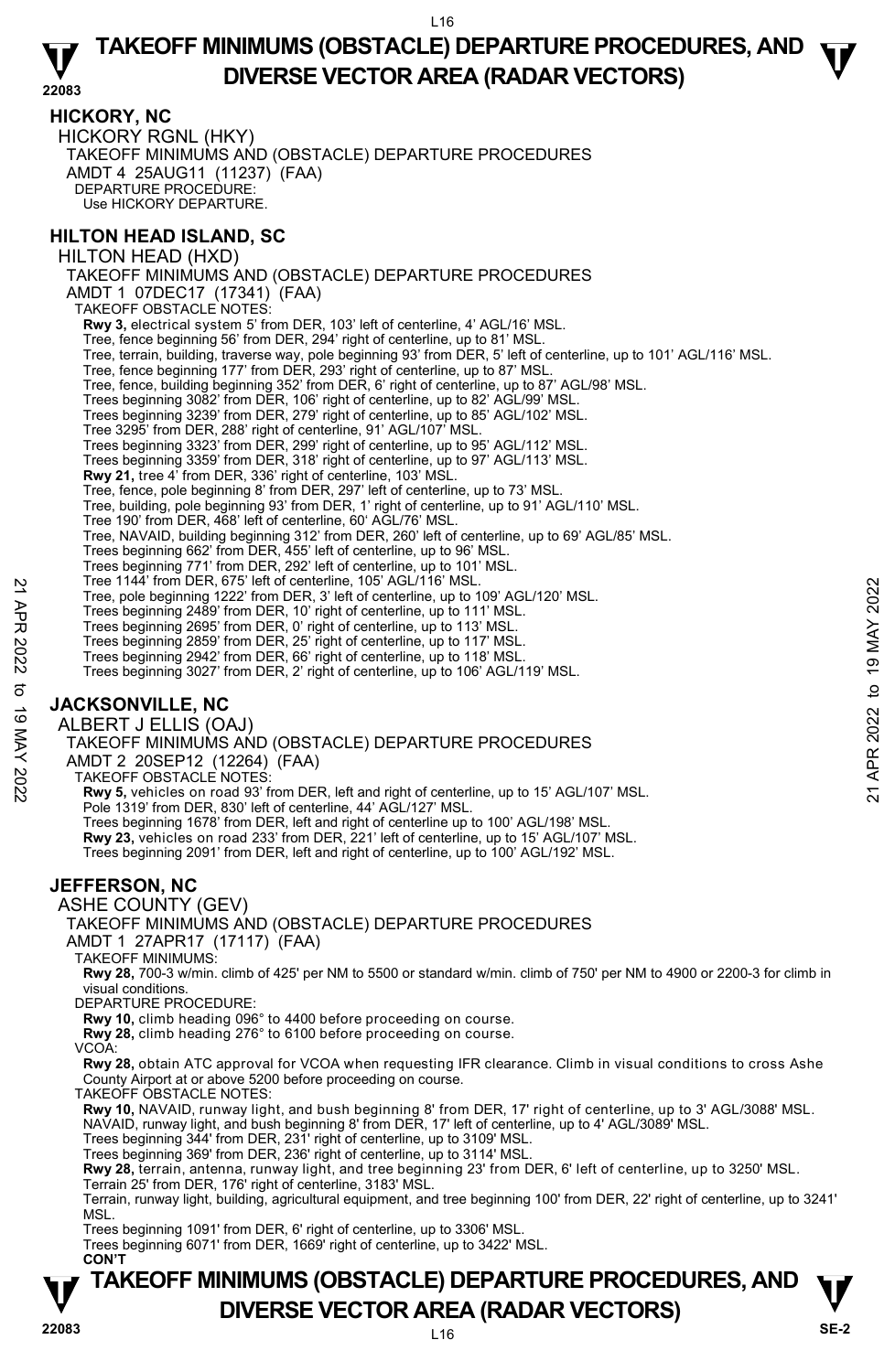## **TAKEOFF MINIMUMS (OBSTACLE) DEPARTURE PROCEDURES, AND**  $\Psi$ **DIVERSE VECTOR AREA (RADAR VECTORS) 22083**

### **JEFFERSON, NC (CON'T)**

ASHE COUNTY (GEV) (CON'T)

Rwy 28 (CON'T), tree 1.0 NM from DER, 1990' right of centerline, 3490' MSL. Trees beginning 1.0 NM from DER, 1487' right of centerline, up to 3497' MSL. Trees beginning 1.0 NM from DER, 1330' right of centerline, up to 3564' MSL. Trees beginning 1.0 NM from DER, 1599' right of centerline, up to 3644' MSL. Trees beginning 1 NM from DER, 1185' right of centerline, up to 3731' MSL. Pole and trees beginning 1.1 NM from DER, 513' right of centerline, up to 3831' MSL.

Tree 2.5 NM from DER, 1194' right of centerline, 3597' MSL.

#### **KENANSVILLE, NC**

DUPLIN COUNTY (DPL) TAKEOFF MINIMUMS AND (OBSTACLE) DEPARTURE PROCEDURES AMDT 1 08NOV18 (18312) (FAA) TAKEOFF OBSTACLE NOTES: **Rwy 5,** trees beginning 134' from DER, 501' left of centerline, up to 180' MSL.<br>Tree 194' from DER, 516' right of centerline, 175' MSL. Tree 408' from DER, 525' right of centerline, 187' MSL. Trees beginning 1092' from DER, 579' right of centerline, up to 215' MSL. **Rwy 23,** trees beginning 100' from DER, 491' left of centerline, up to 174' MSL. Tree 115' from DER, 490' right of centerline, 169' MSL. Tree 180' from DER, 504' right of centerline, 191' MSL. Tree 387' from DER, 538' right of centerline, 208' MSL. Trees beginning 588' from DER, 581' right of centerline, up to 210' MSL. Trees beginning 684' from DER, 642' left of centerline, up to 197' MSL. Trees beginning 1089' from DER, 633' right of centerline, up to 211' MSL. Trees beginning 1314' from DER, 749' left of centerline, up to 198' MSL.

#### **KILL DEVIL HILLS, NC**

FIRST FLIGHT (FFA) TAKEOFF MINIMUMS AND (OBSTACLE) DEPARTURE PROCEDURES ORIG 22JUN17 (17173) (FAA) TAKEOFF OBSTACLE NOTES: **Rwy 21,** tree, 11' from DER, 481' right of centerline, 79' MSL. Trees beginning 12' from DER, 277' right of centerline, up to 91' MSL. Trees beginning 18' from DER, 149' right of centerline, up to 93' MSL. Tree, 20' from DER, 318' left of centerline, 71' MSL. Trees beginning 42' from DER, 213' left of centerline, up to 75' MSL. Trees beginning 115' from DER, 150' left of centerline, up to 79' MSL. Trees beginning 212' from DER, 142' left of centerline, up to 81' MSL. Trees beginning 334' from DER, 155' left of centerline, up to 84' MSL. Trees beginning 347' from DER, 162' left of centerline, up to 85' MSL. Trees beginning 441' from DER, 167' left of centerline, up to 86' MSL. Trees beginning 483' from DER, 340' right of centerline, up to 94' MSL. Trees beginning 497' from DER, 205' right of centerline, up to 95' MSL. Tree, pole beginning 616' from DER, 192' right of centerline, up to 97' MSL. Tree, 2798' from DER, 876' left of centerline, 90' MSL. Antenna 2852' from DER, 470' left of centerline, 110' MSL. **Rwy 3,** trees beginning 2' from DER, 214' left of centerline, up to 71' MSL. Tree, building beginning 88' from DER, 28' left of centerline, up to 75' MSL. Pole, 339' from DER, 201' right of centerline, 21' MSL. Trees beginning 365' from DER, 37' right of centerline, up to 25' MSL. Tree, 454' from DER, 207' right of centerline, 30' MSL. Trees beginning 467' from DER, 64' right of centerline, up to 34' MSL. Tree, 731' from DER, 274' right of centerline, 35' MSL. Tree, 909' from DER, 384' right of centerline, 44' MSL. Pole beginning 1301' from DER, 236' right of centerline, up to 105' MSL. FIRST FLIGHT (FFA)<br>
TAKEOFF MINIMUMS AND (OBSTACLE) DEPARTURE PROCEDURES<br>
ORIG 22JUN17 (17173) (FAA)<br>
TAKEOFF OBSTACLE NOTES:<br>
Rwy 21, tree, 11' from DER, 481' right of centerline, 19' MSL.<br>
Trees beginning 18' from DER,

Pole beginning 2109' from DER, 133' left of centerline, up to 105' MSL.

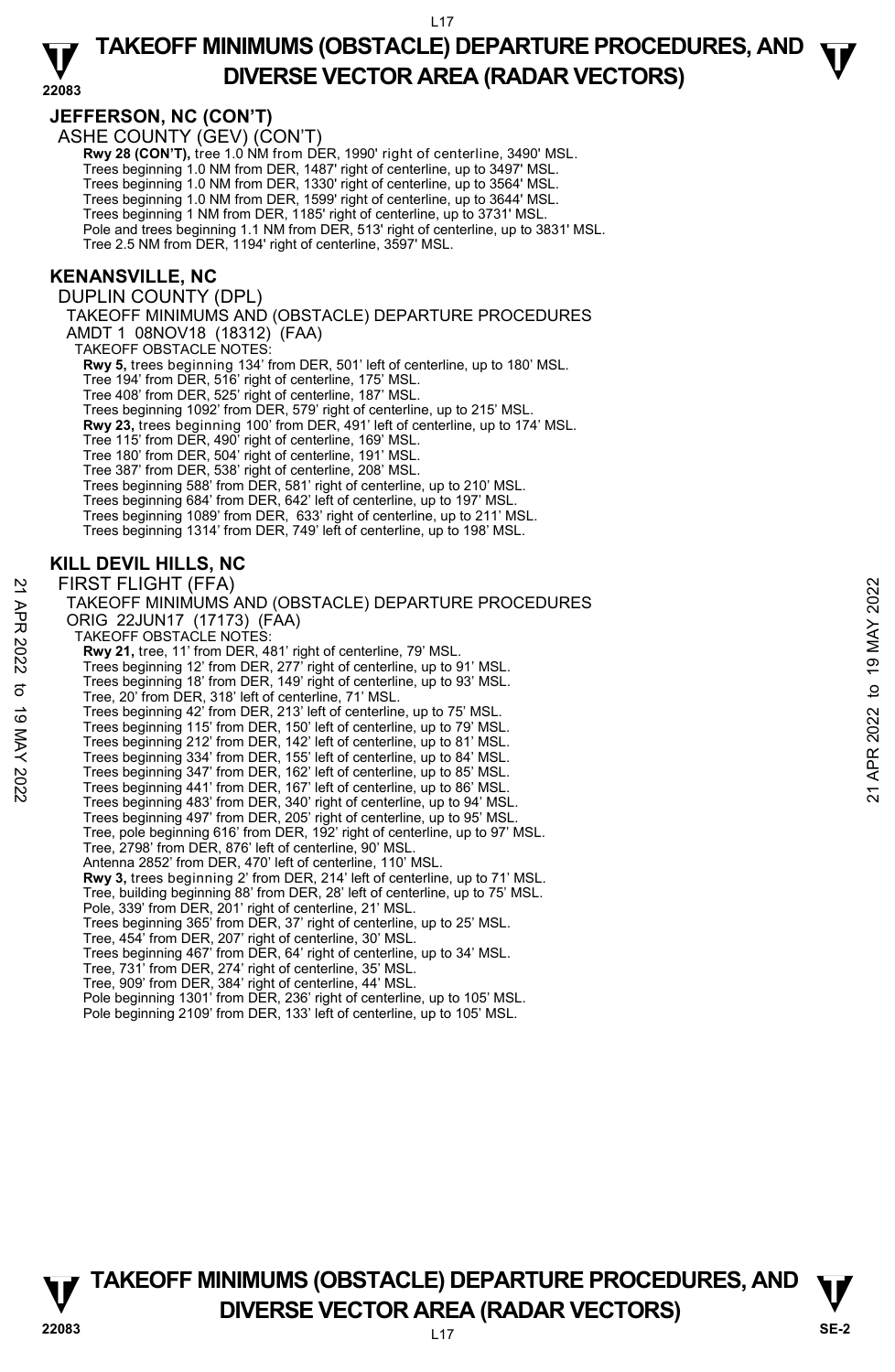## **TAKEOFF MINIMUMS (OBSTACLE) DEPARTURE PROCEDURES, AND**  $\Psi$ **DIVERSE VECTOR AREA (RADAR VECTORS) 22083**

### **KINGSTREE, SC**

WILLIAMSBURG RGNL (CKI) TAKEOFF MINIMUMS AND (OBSTACLE) DEPARTURE PROCEDURES AMDT 2 17AUG17 (17229) (FAA) TAKEOFF MINIMUMS: **Rwy 14,** 400-2¾ or std. w/ min. climb of 210'/NM to 500. DEPARTURE PROCEDURE: **Rwy 14,** climb heading 140° to 700 before turning north. TAKEOFF OBSTACLE NOTES: **Rwy 14,** tree 23' from DER, 159' right of centerline, 6' AGL/66' MSL. Parking lot beginning 199' from DER, 478' left of centerline, up to 77' MSL. Building 359' from DER, 578' left of centerline, 81' MSL. Tree, pole beginning 880' from DER, 473' left of centerline, up to 142' MSL. Trees beginning 1083' from DER, 548' right of centerline, up to 130' MSL. Trees beginning 1181' from DER, 680' left of centerline, up to 145' MSL.<br>Trees beginning 1574' from DER, 631' left of centerline, up to 152' MSL.<br>Trees beginning 1918' from DER, 590' right of centerline, up to 138' MSL. Trees beginning 2175' from DER, 633' right of centerline, up to 142' MSL. Trees beginning 2701' from DER, 874' right of centerline, up to 151' MSL. Trees beginning 2896' from DER, 551' left of centerline, up to 159' MSL. Tree 3483' from DER, 1366' right of centerline, 160' MSL. Trees beginning 3483' from DER, 597' right of centerline, up to 163' MSL. Tree 3805' from DER, 596' right of centerline, 165' MSL. Tower 2.2 NM from DER, 2801' right of centerline, 330' AGL/404' MSL. **Rwy 32,** trees beginning 62' from DER, 325' left of centerline, up to 107' MSL. Trees beginning 126' from DER, 507' right of centerline, up to 86' AGL/150' MSL. Trees beginning 140' from DER, 427' left of centerline, up to 123' MSL. Tree 1024' from DER, 733' left of centerline, 143' MSL. Trees beginning 1138' from DER, 634' left of centerline, up to 147' MSL. Trees beginning 1249' from DER, 723' right of centerline, up to 158' MSL. Trees beginning 1472' from DER, 614' right of centerline, up to 162' MSL. Trees beginning 1877' from DER, 621' left of centerline, up to 148' MSL. Trees beginning 2328' from DER, 580' left of centerline, up to 153' MSL. Trees beginning 2541' from DER, 572' left of centerline, up to 155' MSL. Tree 3442' from DER, 1019' left of centerline, 157' MSL.

## **KINSTON, NC**

KINSTON RGNL JETPORT AT STALLINGS FLD (ISO) TAKEOFF MINIMUMS AND (OBSTACLE) DEPARTURE PROCEDURES ORIG 25OCT07 (21168) (FAA) DEPARTURE PROCEDURE: **Rwy 5,** climb heading 050° to 1800 before turning east. TAKEOFF OBSTACLE NOTES: **Rwy 5,** multiple poles 1,521' from DER, 237' right of centerline, up to 64' AGL/137' MSL. Pole 1625' from DER, 53' left of centerline, 52' AGL/128' MSL. Multiple trees 1873' from DER, 110' right of centerline, up to 73' AGL/173' MSL. **Rwy 23,** multiple trees 770' from DER, 598' left of centerline, up to 87' AGL/186' MSL. Multiple trees 1092' from DER, 109' right of centerline, up to 49' AGL/148 MSL. Trees beginning 1472' from DER, 614' right of centerline, up to 148' MSL.<br>
Trees beginning 1877' from DER, 621' left of centerline, up to 148' MSL.<br>
Trees beginning 2328' from DER, 572' left of centerline, up to 153' MSL.<br>

## **LAKE CITY, SC**

LAKE CITY MUNI CJ EVANS FLD (51J) TAKEOFF MINIMUMS AND (OBSTACLE) DEPARTURE PROCEDURES ORIG 15MAR07 (21140) (FAA) TAKEOFF MINIMUMS: **Rwy 1,** 500-2½ or std. w/min. climb of 375' per NM to 700. **Rwy 19,** 300-1 or std. w/min. climb of 404' per NM to 400. TAKEOFF OBSTACLE NOTES: **Rwy 1,** tree 1474' from DER, 189' right of centerline, 62' AGL/143' MSL. Multiple towers beginning 1.6 NM from DER, 1285' left of centerline, up to 411' AGL/491' MSL.<br>**Rwy 19,** tree 1428' from DER, 225' right of centerline, 53' AGL/134' MSL. Tank 4906' from DER, 1349' left of centerline, 180' AGL/254' MSL.

## **LANCASTER, SC**

LANCASTER COUNTY- MCWHIRTER FIELD (LKR) TAKEOFF MINIMUMS AND (OBSTACLE) DEPARTURE PROCEDURES AMDT 2 20AUG15 (15232) (FAA) TAKEOFF OBSTACLE NOTES: **Rwy 6,** trees 176' from DER, 394' left of centerline, up to 27' AGL/526' MSL. Trees 4704' from DER, 1425' left of centerline, up to 81' AGL/630' MSL.

**Rwy 24,** trees 73' from DER, 492' left of centerline, up to 18' AGL/467' MSL.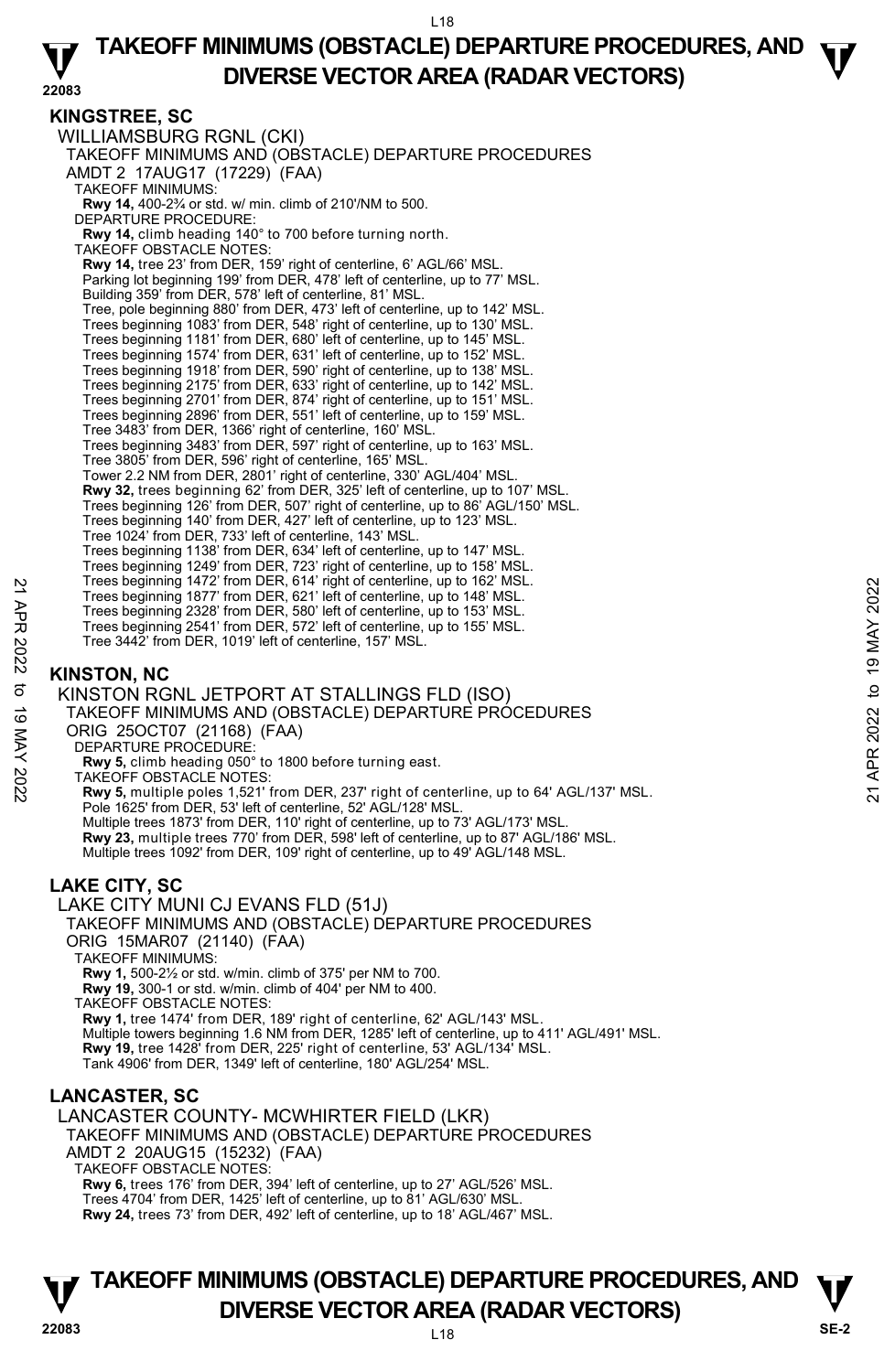## **TAKEOFF MINIMUMS (OBSTACLE) DEPARTURE PROCEDURES, AND**  $\Psi$ **DIVERSE VECTOR AREA (RADAR VECTORS) 22083**

### **LAURENS, SC**

LAURENS COUNTY (LUX) TAKEOFF MINIMUMS AND (OBSTACLE) DEPARTURE PROCEDURES ORIG 02MAY13 (13122) (FAA) TAKEOFF OBSTACLE NOTES: **Rwy 8**, trees and bushes beginning 72' from DER, 298' right of centerline, up to 68' AGL/787' MSL. Vehicles on roadway, poles and trees beginning 929' from DER, 5' left of centerline, up to 120' AGL/789' MSL. Rising terrain and trees beginning 944' from DER, 1' right of centerline, up to 106' AGL/777' MSL. Vehicles on roadway beginning 955' from DER, left and right of centerline up to 15' AGL/734' MSL. Building 1013' from DER, 662' right of centerline, 18' AGL/729' MSL. Fence beginning 1051' from DER, 434' right of centerline, 2' AGL/723' MSL. **Rwy 26**, trees beginning 104' from DER, 470' right of centerline, up to 128' AGL/799' MSL. Trees beginning 580' from DER, 169' left of centerline, up to 117' AGL/766' MSL. Trees beginning 915' from DER, 113' right of centerline, up to 110' AGL/768' MSL. **LEXINGTON, NC**  DAVIDSON COUNTY (EXX) TAKEOFF MINIMUMS AND (OBSTACLE) DEPARTURE PROCEDURES AMDT 1 26JUL12 (12208) (FAA) TAKEOFF MINIMUMS: **Rwy 6,** 300-1 or std. w/min. climb of 384' per NM to 1000. TAKEOFF OBSTACLE NOTES: **Rwy 6,** trees beginning 917' from DER 34' right of centerline, up to 100' AGL/856' MSL. Trees beginning 158' from DER, 8' left of centerline, up to 100' AGL/859' MSL. Tanks 1520' from DER, 121' left of centerline, up to 110' AGL/755' MSL. **Rwy 24,** tree 53' from DER, 472' left of centerline, 100' AGL/774' MSL. Terrain beginning 150' from DER, 223' right of centerline, 754' MSL. **LIBERTY, NC**  CAUSEY (2A5) TAKEOFF MINIMUMS AND (OBSTACLE) DEPARTURE PROCEDURES AMDT 1 11SEP97 (97254) (FAA) TAKEOFF MINIMUMS: **Rwys 2, 20,** 300-1. DEPARTURE PROCEDURE: **Rwy 20,** for departures 245° CW 020°, climbing left turn direct LIB VORTAC, then proceed outbound via LIB R-256 to 3000 before proceeding on course. **LINCOLNTON, NC**  LINCOLNTON COUNTY RGNL (IPJ) TAKEOFF MINIMUMS AND (OBSTACLE) DEPARTURE PROCEDURES AMDT 2 20AUG15 (15232) (FAA) DEPARTURE PROCEDURE: CAUSEY (2A5)<br>
TAKEOFF MINIMUMS AND (OBSTACLE) DEPARTURE PROCEDURES<br>
AMDT 1 11SEP97 (97254) (FAA)<br>
NAWS 2, 20, 300-1.<br>
RWS 2, 20, 300-1.<br>
RWS 2, 20, 300-1.<br>
DEPARTURE PROCEDURE:<br>
RWS 2, 20, 300-1.<br>
DEPARTURE LIB VORTAC, the

### **Rwy 5,** climb heading 063° to 2000 before proceeding on course. **Rwy 23,** climb heading 243° to 2800 before turning left. TAKEOFF OBSTACLE NOTES: **Rwy 5,** trees beginning 1913' from DER, 330' left of centerline, up to 75' AGL/954' MSL.

**Rwy 23,** trees beginning 2068' from DER, 479' right of centerline, up to 102' AGL/1001' MSL.

Trees 2572' from DER, 42' left of centerline, up to 87' AGL/986' MSL.

Trees 5326' from DER, 1643' right of centerline, up to 88' AGL/1027' MSL.

## **LORIS, SC**

TWIN CITY (5J9) TAKEOFF MINIMUMS AND (OBSTACLE) DEPARTURE PROCEDURES ORIG 06MAY10 (10126) (FAA) TAKEOFF OBSTACLE NOTES: **Rwy 8,** vehicles on roadway 18' from DER, 127' right of centerline, up to 15' AGL/119' MSL.<br>Trees beginning 159' from DER, 208' right of centerline, up to 100' AGL/204' MSL. Trees beginning 169' from DER, 314' left of centerline, up to 100' AGL/204' MSL. **Rwy 26,** vehicles on roadway 9' from DER, 113' left of centerline, up to 15' AGL/119' MSL.<br>Trees beginning 20' from DER, 182' left of centerline, up to 100' AGL/204' MSL. Hangar 81' from DER, 267' right of centerline, 50' AGL/154' MSL. Aircraft 87' from DER, 171' right of centerline, up to 30' AGL/134' MSL. Building 665' from DER, 139' left of centerline, 30' AGL/134' MSL. Building 1359' from DER, 226' right of centerline, 30' AGL/134' MSL.

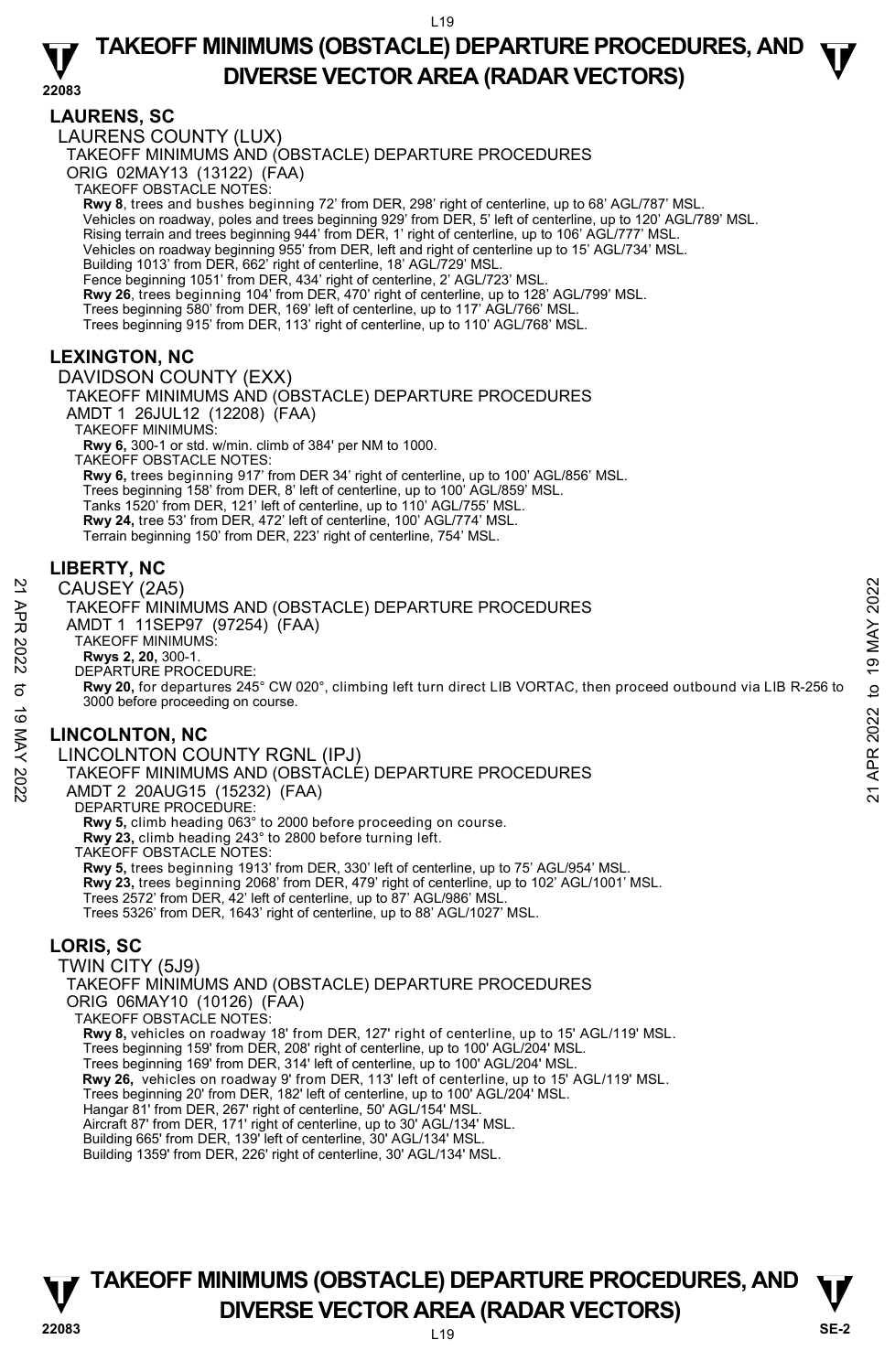## **TAKEOFF MINIMUMS (OBSTACLE) DEPARTURE PROCEDURES, AND**  $\Psi$ **DIVERSE VECTOR AREA (RADAR VECTORS) 22083**

### **LOUISBURG, NC**

TRIANGLE NORTH EXEC (LHZ)

TAKEOFF MINIMUMS AND (OBSTACLE) DEPARTURE PROCEDURES

ORIG 20OCT11 (21280) (FAA)

DEPARTURE PROCEDURE:

**Rwy 5,** climb heading 046° to 1900 before turning right. TAKEOFF OBSTACLE NOTES:

**Rwy 5,** trees beginning 154' from DER, 516' right of centerline, up to 99' AGL/399' MSL.

Trees beginning 166' from DER, 492' left of centerline, up to 75' AGL/415' MSL.

Terrain 471' from DER, 394' left of centerline, 345' MSL.

**Rwy 23,** vehicle on road 98' from DER, 457' right of centerline, up to 15' AGL/377' MSL.

Power line 760' from DER, 635' right of centerline, 55' AGL/405' MSL.

#### **LUMBERTON, NC**

#### LUMBERTON RGNL (LBT)

TAKEOFF MINIMUMS AND (OBSTACLE) DEPARTURE PROCEDURES

AMDT 3 16OCT14 (14289) (FAA)

TAKEOFF MINIMUMS:

**Rwy 31,** 300-1 or std. w/min. climb of 250' per NM to 400 or alternatively, with std. takeoff minimums and a normal 200' per NM climb gradient, takeoff must occur no later than 2000' prior to DER.

TAKEOFF OBSTACLE NOTES:

**Rwy 5,** utility 29' from DER, 117' left of centerline, 3' AGL/124' MSL.

Trees beginning 93' from DER, 335' right of centerline, up to 55' AGL/180' MSL.

Trees beginning 1780' from DER, left and right of centerline, up to 93' AGL/219' MSL.

**Rwy 13,** vehicles on roadway beginning 29' from DER, 392' right of centerline, up to 15' AGL/139' MSL.

Vehicles on roadway beginning 340' from DER, 123' left of centerline, up to 15' AGL/139' MSL.<br>Trees beginning 486' from DER, left and right of centerline, up to 100' AGL/219' MSL.

**Rwy 23,** trees beginning 59' from DER, 119' right of centerline, up to 107' AGL/233' MSL.

- Trees beginning 3274' from DER, 31' left of centerline, up to 91' AGL/217' MSL.<br>**Rwy 31,** vehicles on roadway beginning 258' from DER, 532' left of centerline, up to 15' AGL/139' MSL.
- Building 510' from DER, 612' left of centerline, 40' AGL/164' MSL.
- Trees beginning 436' from DER, left and right of centerline, up to 100' AGL/224' MSL.

Tower 5168' from DER, 1713' right of centerline, 150' AGL/286' MSL.

## **MACKALL AAF (KHFF)**

CAMP MACKALL, NC

TAKEOFF MINIMUMS AND (OBSTACLE) DEPARTURE PROCEDURES ORIG 17JUN21 (21168) (USA) TAKOFF MINIMUMS: Provides on roadway beginning 238 from DER, 522 left of centerline, 40 AGL/154 MSL.<br>
Trees beginning 436' from DER, 1913' right of centerline, up to 100' AGL/224' MSL.<br>
Trees beginning 436' from DER, 1913' right of center

 **Rwy 30,** 300-1¼ or std. w/min. climb of 230'/NM to 800.

 **Rwys 4**, **16, 22, 34,** NA – NON-IFR runways.

TAKEOFF OBSTACLE NOTES:

**Rwy 12,** tree 324' from DER, 536' left of cntrln, 369' MSL. **Rwy 30,** terrain 5878' from DER, 2075' left of cntrln, 550' MSL. Tree 1324' from DER, 783' right of cntrln, 435' MSL.

#### **MANNING, SC**

SANTEE COOPER RGNL (MNI) TAKEOFF MINIMUMS AND (OBSTACLE) DEPARTURE PROCEDURES ORIG 12FEB09 (09043) (FAA) TAKEOFF OBSTACLE NOTES: **Rwy 2,** trees beginning at DER, 480' right of centerline, up to 100' AGL/229' MSL. Trees beginning 16' from DER, 221' left of centerline, up to 100' AGL/209' MSL. Vehicle on road 85' from DER, 468' right of centerline, 15' AGL/117' MSL.<br>**Rwy 20,** trees beginning 125' from DER, 289' right of centerline, up to 100' AGL/179' MSL. Trees beginning 86' from DER, 136' left of centerline, up to 100' AGL/189' MSL. Vehicle on road 250' from DER, on centerline, 15' AGL/110' MSL.

### **MANTEO, NC**

DARE COUNTY RGNL (MQI) TAKEOFF MINIMUMS AND (OBSTACLE) DEPARTURE PROCEDURES AMDT 2 15DEC11 (11349) (FAA) TAKEOFF MINIMUMS: **Rwy 17,** 300-1½ or std. w/min. climb of 250' per NM to 300. **Rwy 35,** 300-1½ or std. w/min. climb of 260' per NM to 300. TAKEOFF OBSTACLE NOTES: **Rwy 5,** multiple trees beginning 585' from DER, 417' left and right of centerline, up to 100' AGL/109' MSL.

**Rwy 35,** multiple trees beginning 23' from DER,182' right and left of centerline, up to 100' AGL/116' MSL. Building 267' from DER, 410' right of centerline, 20' AGL/35' MSL.

Ship 1 NM from DER, on centerline, 208' AGL/208' MSL.

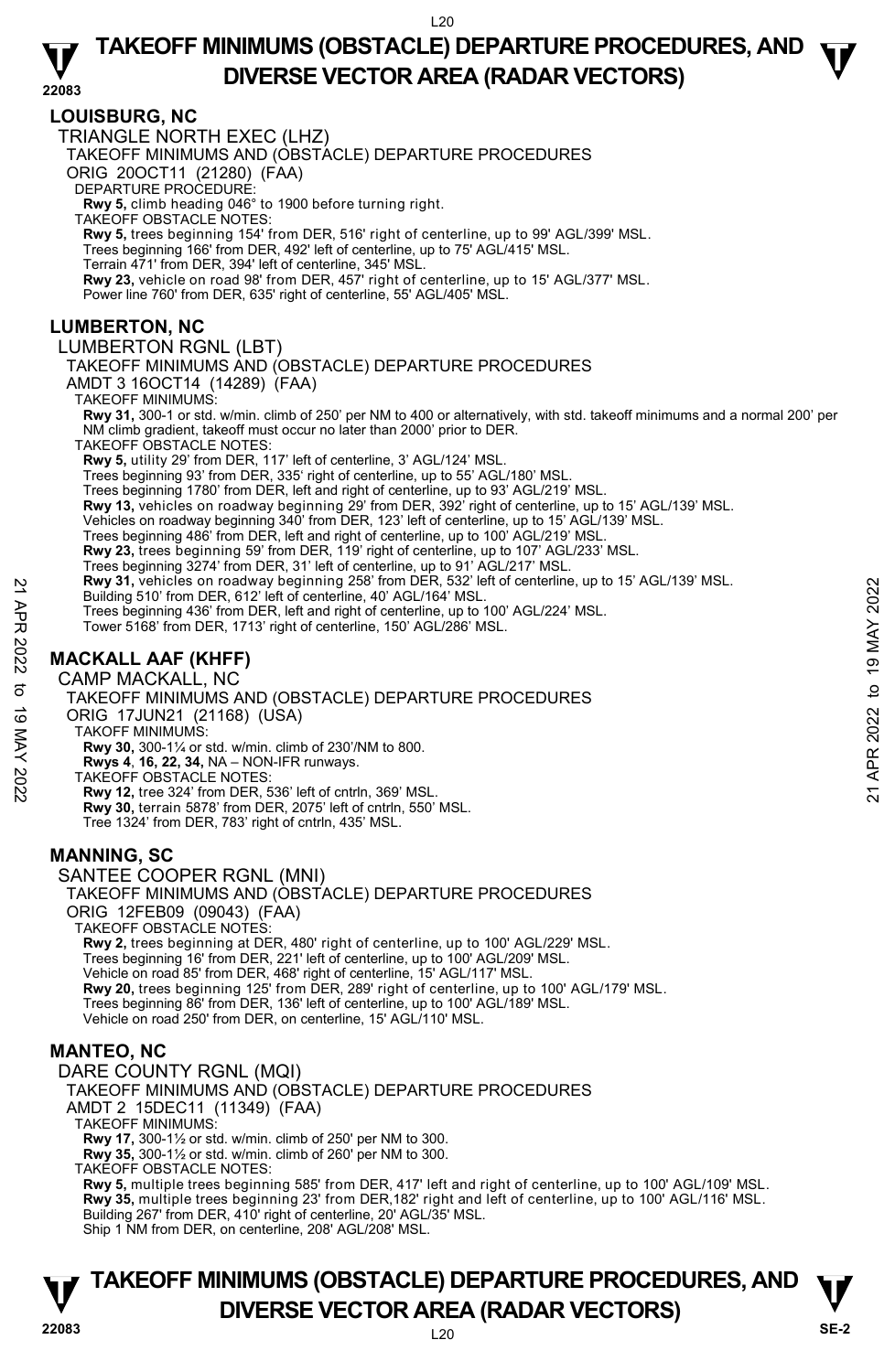## **TAKEOFF MINIMUMS (OBSTACLE) DEPARTURE PROCEDURES, AND**  $\Psi$ **DIVERSE VECTOR AREA (RADAR VECTORS) 22083**

**MARION, SC**  MARION COUNTY (MAO)

TAKEOFF MINIMUMS AND (OBSTACLE) DEPARTURE PROCEDURES

AMDT 2 13NOV14 (14317) (FAA)

DEPARTURE PROCEDURE:

**Rwy 4,** climb on heading 058° to 2000 before turning. TAKEOFF OBSTACLE NOTES:

**Rwy 4,** road with vehicle 89' from DER, 241' left of centerline, 15' AGL/103' MSL.

- Trees and bushes beginning 8' from DER, 301' left of centerline, up to 15' AGL/92' MSL.
- Buildings beginning 271' from DER, 385' left of centerline up to 25' AGL/114' MSL
- Trees and poles beginning 297' from DER, 401' left of centerline, up to 51' AGL/140' MSL.
- Trees beginning 1311' from DER, 411' left of centerline, up to 107' AGL/201' MSL.
- Trees and bushes beginning 14' from DER, 258' right of centerline, up to 67' AGL/154' MSL.
- Trees, buildings, and poles beginning 511' from DER, 216' right of centerline, up to 125' AGL/214' MSL.
- Trees beginning 2026' from DER, 7' right of centerline, up to 91' AGL/188' MSL.
- **Rwy 22,** road with vehicle 96' from DER, 489' left of centerline, 15' AGL/104' MSL.
- Trees beginning 226' from DER, 302' left of centerline, up to 48' AGL/136' MSL.
- Trees beginning 1019' from DER, 372' left of centerline, up to 47' AGL/135' MSL.
- Bush 4' from DER, 354' right of centerline, 12' AGL/101' MSL.

Trees beginning 2624' from DER, 811' right of centerline, up to 109' AGL/197' MSL.

#### **MAXTON, NC**

LAURINBURG/MAXTON (MEB)

TAKEOFF MINIMUMS AND (OBSTACLE) DEPARTURE PROCEDURES

ORIG 25OCT07 (22027) (FAA)

TAKEOFF OBSTACLE NOTES:

**Rwy 5,** road 606' from DER, on centerline, 15' AGL/224' MSL.

Trees 1002' from DER, 474' left of centerline, 67' AGL/267' MSL.

- **Rwy 13,** aircraft 762' from DER, 762' left of centerline, 58' AGL/266' MSL.
- **Rwy 23,** tree 1011' from DER, 512' right of centerline, 30' AGL/246' MSL.
- **Rwy 31,** trees beginning 1014' from DER, 58' left of centerline, up to 54' AGL/271' MSL.

#### **MC ENTIRE JNGB (MMT)**

EASTOVER, SC

#### TAKEOFF MINIMUMS AND (OBSTACLE) DEPARTURE PROCEDURES

AMDT 2 29MAY14 (14149)

TAKEOFF MINIMUMS:

**Rwy 5,** Standard with CG of 310 ft/NM to 2700 or 300-2 with min climb of 250 ft/NM to 2700 (Provided a ceiling and visibility to see and avoid a 40:1 penetration within the ICA (extended) and a climb gradient to avoid a 40:1 penetration outside the ICA (extended)). **EXAMPLE SET AND THE SET AND THE SET AND TAKE OFF MINIMUMS**<br> **221 APR 31, trees beginning 1014' from DER, 58' left of centerline, up to 54' AGL/271' MSL.**<br> **221 ACCENTIRE JNGB (MMT)**<br> **221 AVEOFF MINIMUMS** AND (OBSTACLE)

**Rwy 32,** Standard with CG of 230ft/NM to 2700.

DEPARTURE PROCEDURE:

**Rwy 5,** depart on a track of 050 to 2700' before turning on course, or as directed by ATC.

**Rwy 32,** depart on a track of 320 to 700' MSL before turning on course, or as directed by ATC. Departing eastbound, complete turn within 4 NM to avoid R-6001, if unable, advise Control Tower prior to taxi.

TAKEOFF OBSTACLE NOTES:

**Rwy 5,** Helicopters parked from 198' to 552' from DER, 306' to 618' left of centerline, up to 19' AGL/274' MSL. Multiple trees left of centerline, beginning 2390' out to 1.5 NM from DER, 93' to 2082' left of centerline, 0' AGL/385' MSL up to 551' MSL.

Multiple trees right of centerline, beginning 2207' out to 4124' from DER, 232' to 905' right of centerline, 0' AGL/377' MSL up to 399' MSL.

**Rwy 14,** Multiple trees left of centerline, beginning 2316' out to 4208' from DER, 774' to 1107' left of centerline, 0' AGL/325' MSL up to 359' MSL.

Pylon 3282' from DER, 1553' left of centerline, 79' AGL/288' MSL.

Multiple trees right of centerline, beginning 2202' out to 3374' from DER, 989' to 1139' right of centerline, 0' AGL/339' MSL up to 349' MSL.

Aircraft parked 42' from DER, 544' right of centerline, 0' AGL/255' MSL.

Pylon 2668' from DER, 1714' right of centerline, 79' AGL/286' MSL.

**Rwy 23,** Multiple trees left of centerline, beginning 2482' out to 3574' from DER, 186' to 1423' left of centerline, 130' AGL/351' MSL up to 363' MSL.

Wind sensor 500' from DER, 495' left of centerline, 33' AGL/275' MSL.

Multiple trees right of centerline, beginning 2470' out to 3968' from DER, 419' to 1200' right of centerline, 0' AGL/343' MSL up to 367' MSL.

Light pole 2172' from DER, 615' to 791' right of centerline, 26' AGL/274' MSL.

**Rwy 32,** Multiple trees left of centerline, beginning 2267' out to 5053' from DER, 68' to 1650' left of centerline, 0'<br>AGL/335' MSL up to 381' MSL.

Multiple trees right of centerline, beginning 1774' out to 2207' from DER, 475' to 820' right of centerline, 0' AGL/343' MSL up to 355' MSL.

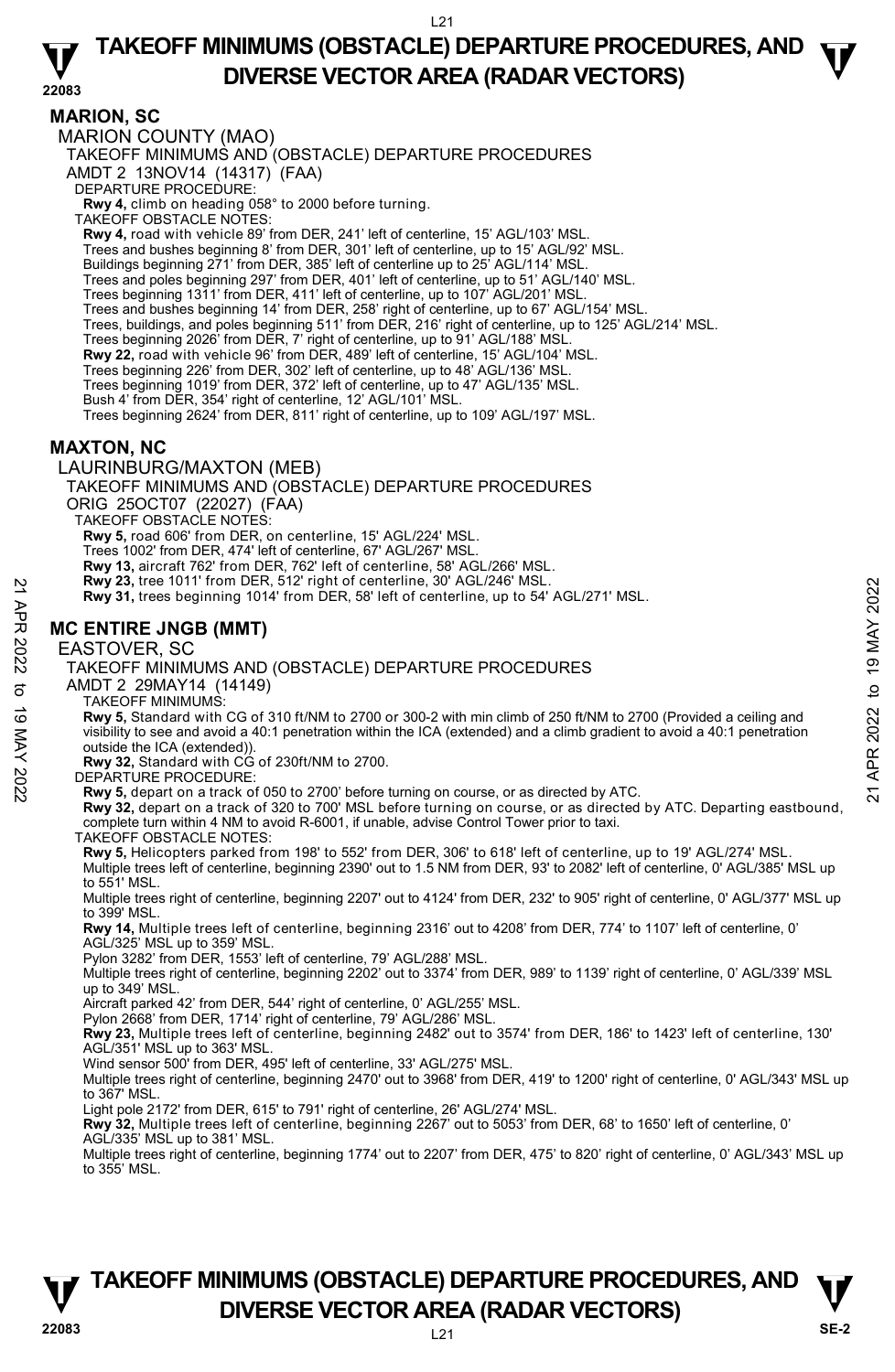## **TAKEOFF MINIMUMS (OBSTACLE) DEPARTURE PROCEDURES, AND**  $\Psi$ **DIVERSE VECTOR AREA (RADAR VECTORS) 22083**

### **MOCKSVILLE, NC**

TWIN LAKES (8A7) TAKEOFF MINIMUMS AND (OBSTACLE) DEPARTURE PROCEDURES ORIG 02AUG07 (07214) (FAA) TAKEOFF MINIMUMS: **Rwy 27,** 300-1<br>TAKEOFF OBSTACLE NOTES: **Rwy 9,** numerous trees beginning 35' from DER, 27' right of centerline, up to 100' AGL/939' MSL. Numerous trees beginning 200' from DER, 164' left of centerline, up to 100' AGL/919' MSL. **Rwy 27,** numerous trees beginning 200' from DER, 78' right of centerline, up to 100' AGL/929' MSL.<br>Numerous trees beginning 616' from DER, 77' left of centerline, up to 100' AGL/909' MSL. **MONCKS CORNER, SC**  BERKELEY COUNTY (MKS) TAKEOFF MINIMUMS AND (OBSTACLE) DEPARTURE PROCEDURES ORIG 15JAN09 (09015) (FAA) TAKEOFF MINIMUMS: **Rwy 5,** 300-1¾ or std. w/ min. climb of 215' per NM to 400. TAKEOFF OBSTACLE NOTES: **Rwy 5,** trees beginning 17' from DER, 102' right of centerline, up to 99' AGL/158' MSL. Terrain 30' from DER, 478' left of centerline, 79' MSL. Trees beginning 964' from DER, 66' left of centerline, up to 108' AGL/167' MSL. Poles beginning 467' from DER, 480' left of centerline, up to 24' AGL/103' MSL. Tower 1.4 NM from DER, 530' left of centerline, up to 228' AGL/292' MSL. **Rwy 23,** trees beginning abeam DER, 361' right of centerline, up to 100' AGL/199' MSL. Transmission poles beginning 1320' from DER, 249' right of centerline, up to 63' AGL/142' MSL. Terrain 21' from DER, 125' left of centerline, 76' MSL. Trees beginning 1141' from DER, 47' left of centerline, up to 84' AGL/163' MSL. Transmission pole 2503' from DER, 115' left of centerline, 62' AGL/141' MSL.

## **MONROE, NC**

CHARLOTTE/MONROE EXEC (EQY)

TAKEOFF MINIMUMS AND (OBSTACLE) DEPARTURE PROCEDURES AMDT 2 20AUG15 (22083) (FAA) TAKEOFF OBSTACLE NOTES: **Rwy 5,** trees beginning 24' from DER, 308' right of centerline, up to 77' AGL/736' MSL. Trees beginning 70' from DER, 218' left of centerline, up to 27' AGL/686' MSL. Trees beginning 606' from DER, 58' right of centerline, up to 33' AGL/692' MSL. Poles and trees beginning 651' from DER, 19' left of centerline, up to 44' AGL/713' MSL. Trees beginning 1223' from DER, 436' right of centerline, up to 62' AGL/721' MSL. Trees beginning 2151' from DER, 79' left of centerline, up to 89' AGL/748' MSL. **MONROE, NC**<br> **CHARLOTTE/MONROE EXEC (EQY)**<br>
TAKEOFF MINIMUMS AND (OBSTACLE) DEPARTURE PROCEDURES<br>
AMDT 2 20AUG15 (22083) (FAA)<br>
TAKEOFF MINIMUMS AND (OBSTACLE) DEPARTURE PROCEDURES<br>
AMDT 2 20AUG15 (22083) (FAA)<br>
TAKEOFF

**Rwy 23,** runway light 12' from DER, 31' left of centerline, 2' AGL/684' MSL.<br>Trees beginning 1714' from DER, 203' left of centerline, up to 97' AGL/746' MSL. Trees 2366' from DER, 771' right of centerline, up to 86' AGL/755' MSL.

## **MOORESVILLE, NC**

LAKE NORMAN AIRPARK (14A)

#### TAKEOFF MINIMUMS AND (OBSTACLE) DEPARTURE PROCEDURES

ORIG 23NOV06 (06327) (FAA)

TAKEOFF MINIMUMS:

**Rwy 14,** std. w/ a min. climb of 294' per NM to 2900 or 1300-2½ for climb in visual conditions. DEPARTURE PROCEDURE:

**Rwy 14,** for climb in visual conditions: cross Lake Norman Airpark at or above 2000' MSL before proceeding on course.

**Rwy 32,** climb heading 324° to 1300 before proceeding on course.

TAKEOFF OBSTACLE NOTES:

**Rwy 14,** terrain and multiple trees beginning 197' from DER, 308' left of centerline, up to 200' AGL/1099' MSL. Building and multiple trees beginning 158' from DER, 258' right of centerline, up to 100' AGL/979' MSL.<br>**Rwy 32,** tree 559' from DER, on centerline, 42' AGL/851' MSL.

Multiple trees beginning 47' from DER, 34' left of centerline, up to 101' AGL/890' MSL.

Multiple trees beginning 526' from DER, 31' right of centerline, up to 97' AGL/886' MSL.

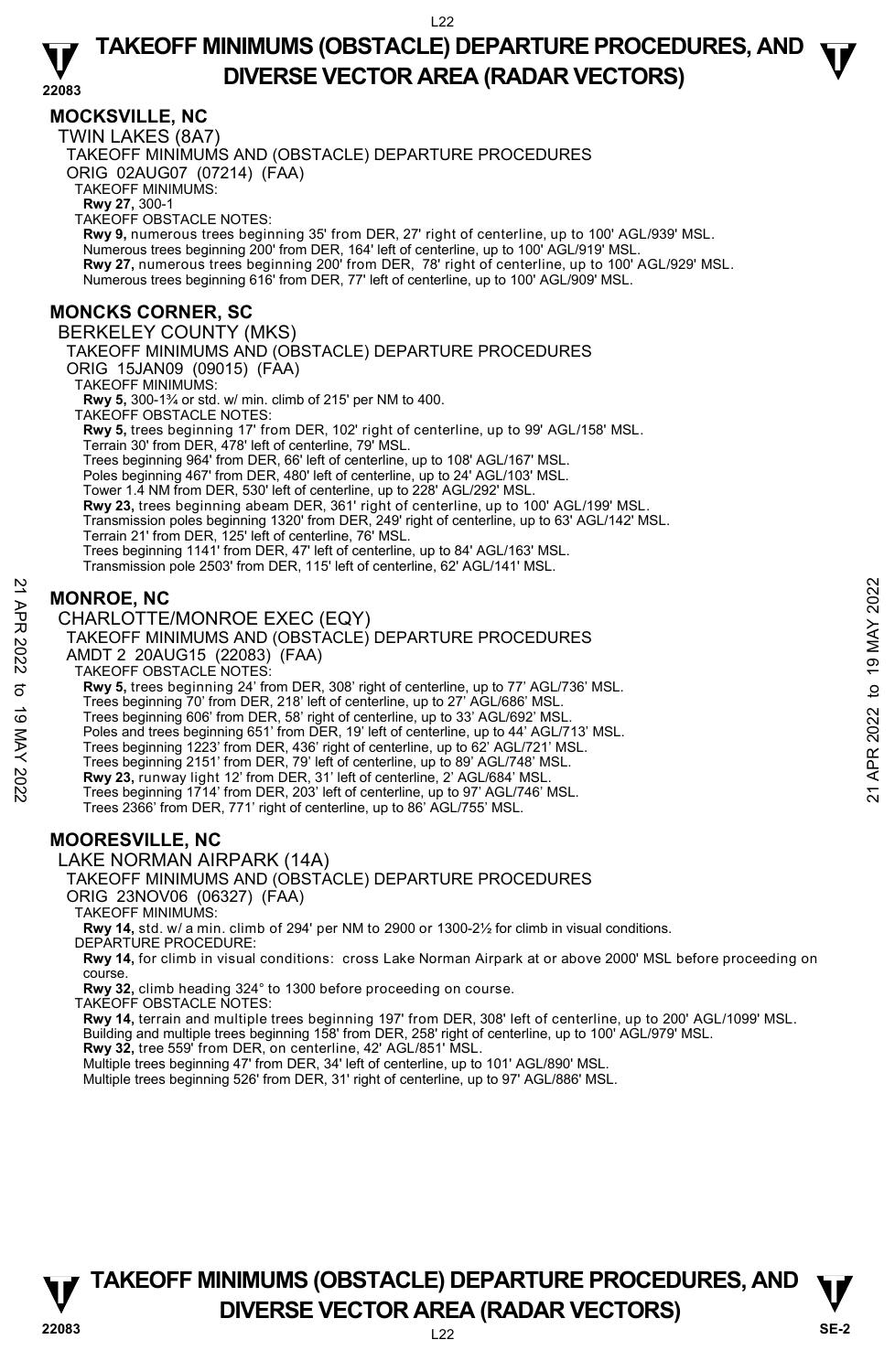# **TAKEOFF MINIMUMS (OBSTACLE) DEPARTURE PROCEDURES, AND**  $\Psi$

**DIVERSE VECTOR AREA (RADAR VECTORS) 22083 MORGANTON, NC**  FOOTHILLS RGNL (MRN) TAKEOFF MINIMUMS AND (OBSTACLE) DEPARTURE PROCEDURES AMDT 2 30JUN11 (11181) (FAA) TAKEOFF MINIMUMS: **Rwy 21,** std. w/min. climb of 225' per NM to 3800. DEPARTURE PROCEDURE: **Rwy 3,** climbing left turn direct FIQ NDB, thence ... **Rwy 21,** climb direct FIQ NDB, thence ... … continue climbing in holding pattern (Southwest, left turns, 031° inbound) to 5000 before proceeding on course. TAKEOFF OBSTACLE NOTES: **Rwy 3,** trees beginning 167' from DER, 388' right of centerline, up to 100' AGL/1379' MSL. Rising terrain beginning 138' from DER, 3' right of centerline, up to 1280' MSL. Trees beginning 1180' from DER, 421' left of centerline, up to 68' AGL/1327' MSL. Rising terrain beginning 39' from DER, 223' left of centerline, up to 1277' MSL. **Rwy 21,** trees beginning 2329' from DER, 1061' right of centerline, up to 100' AGL/1339' MSL. Trees beginning 1681' from DER, 883' left of centerline, up to 100' AGL/1379' MSL. **MOUNT AIRY, NC**  MOUNT AIRY/SURRY COUNTY (MWK) TAKEOFF MINIMUMS AND (OBSTACLE) DEPARTURE PROCEDURES AMDT 4 08NOV18 (18312) (FAA) TAKEOFF MINIMUMS: **Rwy 36,** std. w/min. climb of 250' per NM to 3900, or 1600-3 for climb in visual conditions. DEPARTURE PROCEDURE: **Rwy 18,** climb heading 180° to 2900 before turning left. **Rwy 36,** climb heading 360° to 2200 before proceeding on course. VCOA: **Rwy 36,** obtain ATC approval for VCOA when requesting IFR clearance. Climb in visual conditions to cross Mount Airy/Surry County Airport at or above 2700 MSL before proceeding on course. TAKEOFF OBSTACLE NOTES: **Rwy 18,** vehicles on road beginning 50' from DER, 378' right of centerline, up to 1222' MSL. Trees beginning 72' from DER, 365' left of centerline, up to 1254' MSL. Tree 189' from DER, 498' right of centerline, 1231' MSL. Tree 219' from DER, 528' right of centerline, 1249' MSL. Trees beginning 318' from DER, 328' right of centerline, up to 1252' MSL. Trees beginning 495' from DER, 354' left of centerline, up to 1259' MSL. Trees beginning 593' from DER, 170' right of centerline, up to 1253' MSL. Trees beginning 1365' from DER, 329' right of centerline, up to 1263' MSL. Building, tree beginning 1841' from DER, 96' left of centerline, up to 47' AGL/1260' MSL. Trees beginning 2091' from DER, 151' left of centerline, up to 73' AGL/1270' MSL. Trees beginning 2110' from DER, 166' left of centerline, up to 77' AGL/1271' MSL. Trees beginning 2134' from DER, 95' left of centerline, up to 81' AGL/1272' MSL. Tree 2668' from DER, 367' left of centerline, 56' AGL/1276' MSL. Tree 2680' from DER, 140' left of centerline, 71' AGL/1278' MSL. Tree 2683' from DER, 306' left of centerline, 61' AGL/1280' MSL. Trees beginning 2684' from DER, 120' left of centerline, up to 1290' MSL. Trees beginning 2716' from DER, 265' left of centerline, up to 1304' MSL. Trees beginning 2849' from DER, 53' left of centerline, up to 89' AGL/1316' MSL. Tree 3196' from DER, 40' right of centerline, 98' AGL/1289' MSL. Airly Surry Courty Amport at or above 2700 MSL before proceeding on course.<br> **Property 18,** vehicles on road beginning 50' from DER, 378' right of centerline, up to 1222' MSL.<br>
Trees beginning 72' from DER, 36' left of cen

**Rwy 36**, terrain 34' from DER, 428' left of centerline, 1279' MSL.

Terrain 35' from DER, 325' right of centerline, 1277' MSL.

Terrain beginning 94' from DER, 312' right of centerline, up to 1285' MSL. Terrain beginning 116' from DER, 390' left of centerline, up to 1287' MSL.

Fence beginning 170' from DER, 465' right of centerline, up to 4' AGL/1289' MSL.

Vehicles on road, pole, tree beginning 537' from DER, 451' left of centerline, up to 1332' MSL. Tree 820' from DER, 580' left of centerline, 1344' MSL.

Building 941' from DER, 520' right of centerline, 1321' MSL.

Trees beginning 987' from DER, 455' left of centerline, up to 1345' MSL.

Tree 1151' from DER, 724' right of centerline, 1327' MSL. Trees beginning 1157' from DER, 51' left of centerline, up to 1348' MSL.

Trees beginning 1193' from DER, 14' right of centerline, up to 1339' MSL.

Trees, pole beginning 2211' from DER, 69' right of centerline, up to 69' AGL/1340' MSL. Tree 2251' from DER, 201' right of centerline, 74' AGL/1345' MSL.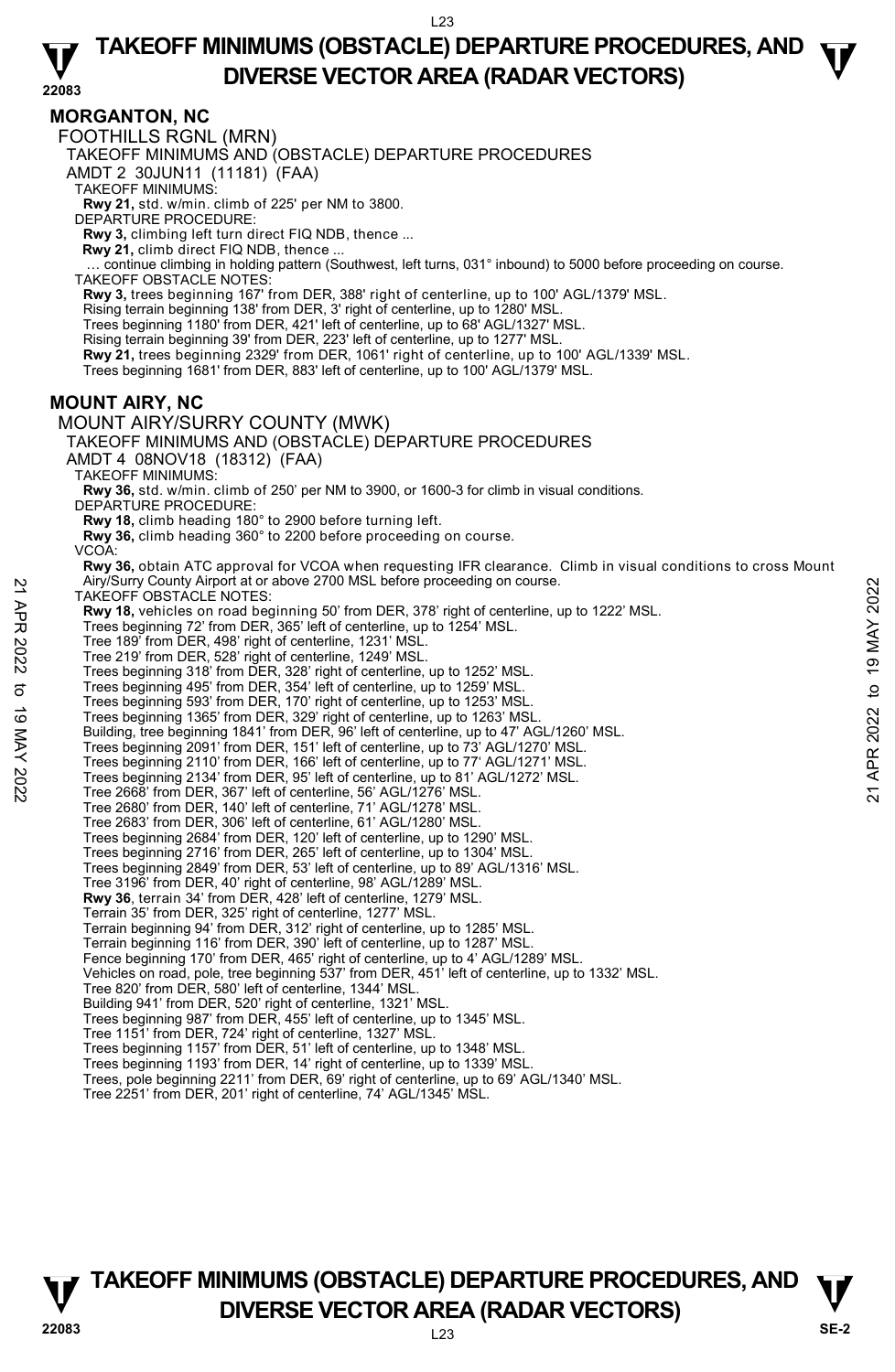**TAKEOFF MINIMUMS (OBSTACLE) DEPARTURE PROCEDURES, AND**  $\Psi$ **DIVERSE VECTOR AREA (RADAR VECTORS) 22083** 

#### **MOUNT OLIVE, NC**

MOUNT OLIVE MUNI (W40) TAKEOFF MINIMUMS AND (OBSTACLE) DEPARTURE PROCEDURES AMDT 2 07MAR13 (13066) (FAA) TAKEOFF MINIMUMS: **Rwy 23,** 300-1 or std. w/ min. climb of 334' per NM to 500. TAKEOFF OBSTACLE NOTES: **Rwy 5,** trees beginning 971' from DER, 27' left of centerline, up to 100' AGL/267' MSL. Trees beginning 2209' from DER, 25' right of centerline, up to 100' AGL/262' MSL. Pole 454' from DER, 407' left of centerline, 17' AGL/191' MSL Vehicle on road 363' from DER, 115' left of centerline, 15' AGL/179' MSL. Vehicle on road 321' from DER, 106' right of centerline, 15' AGL/181' MSL. GND 14' from DER, 107' right of centerline, 167' MSL. **Rwy 23,** tower 4535' from DER, 445' right of centerline, 196' AGL/355' MSL. Trees beginning 185' from DER, 108' left of centerline, up to 100' AGL/253' MSL. Trees beginning 865' from DER, 226' right of centerline, up to 100' AGL/259' MSL. Buildings beginning 110' from DER, 323' left of centerline, up to 25' AGL/181' MSL. Poles beginning 279' from DER, 43' left of centerline, up to 20' AGL/184' MSL.

### **MOUNT PLEASANT, SC**

MT PLEASANT RGNL-FAISON FLD (LRO) TAKEOFF MINIMUMS AND (OBSTACLE) DEPARTURE PROCEDURES AMDT 1 06MAY10 (21140) (FAA) DEPARTURE PROCEDURE: **Rwy 17,** climb heading 174° to 1400 before proceeding on course. **Rwy 35,** climb heading 354° to 1900 before turning right. TAKEOFF OBSTACLE NOTES: **Rwy 17,** AAO 3.8 NM from DER, 4834' right of centerline, 200' AGL/210' MSL. **Rwy 35,** tree 1900' from DER, 921' left of centerline, 84' AGL/96' MSL. Tree 3043' from DER, 401' right of centerline, 83' AGL/95' MSL.

### **MYRTLE BEACH, SC**

MYRTLE BEACH INTL (MYR) TAKEOFF MINIMUMS AND (OBSTACLE) DEPARTURE PROCEDURES AMDT 2 11FEB10 (10042) (FAA) TAKEOFF OBSTACLE NOTES: **Rwy 18,** trees beginning 1770' from DER, 664' left of centerline, up to 60' AGL/88' MSL. Tree 3043' from DER, 401' right of centerline, 83' AGL/95' MSL.<br>
22<br> **MYRTLE BEACH INTL (MYR)**<br>
TAKEOFF MINIMUMS AND (OBSTACLE) DEPARTURE PROCEDURES<br>
AMDT 2 11FE810 (10042) (FAA)<br>
32<br>
TAKEOFF MINIMUMS AND (OBSTACLE) DEPAR

### **NEW BERN, NC**

COASTAL CAROLINA RGNL (EWN)

TAKEOFF MINIMUMS AND (OBSTACLE) DEPARTURE PROCEDURES

AMDT 4 15NOV12 (12320) (FAA)

TAKEOFF MINIMUMS:

**Rwy 14,** 300-1 or std. w/ min. climb of 240' per NM to 300, or alternatively, with standard takeoff minimums and a normal 200' per NM climb gradient, takeoff must occur no later than 1900' prior to DER. **Rwy 32,** std. w/ min. climb of 215' per NM to 800, or 1100-2½ for climb in visual conditions.

DEPARTURE PROCEDURE

**Rwy 4,** climb heading 039° to 600 before turning north.

**Rwy 32,** climb heading 316° to 800 before turning north, or for climb in visual conditions cross coastal Carolina RGNL airport at or above 1000 MSL before proceeding on course. When executing VCOA, notify ATC prior to departure. TAKEOFF OBSTACLE NOTES:

**Rwy 4,** signs beginning 9' from DER, 429' right of centerline, up to 45' AGL/61' MSL.

Vehicles on road beginning 87' from DER, 499' left of centerline, up to 17' AGL/27' MSL.

Trees, sign and vertical structure beginning 648' from DER, left and right of centerline, up to 91' AGL/104' MSL.<br>**Rwy 14,** trees beginning 92' from DER, 257' left of centerline, up to 77' AGL/92' MSL.

Trees and pole beginning 226' from DER, 146' right of centerline, up to 98' AGL/118' MSL.

Trees and tower beginning 3335' from DER, 118' left of centerline, up to 120' AGL/145' MSL.

Antenna 5034' from DER, 1239' left of centerline, up to 147' AGL/170' MSL.<br>**Rwy 22,** bush beginning 101' from DER, 288' left of centerline, up to 6' AGL/16' MSL.

Trees beginning 803' from DER, 56' left of centerline, up to 115' AGL/116' MSL.

Trees beginning 809' from DER, 87' right of centerline, up to 134' AGL/139' MSL.

Trees beginning 2977' from DER, left and right of centerline, up to 115' AGL/122' MSL.

**Rwy 32**, bush and trees beginning 141' from DER, 236' left of centerline, up to 68' AGL/78' MSL.

Trees beginning 718' from DER, right of centerline, up to 101' AGL/111' MSL.<br>Trees and transmission tower 744' from DER, 31' left of centerline, up to 116' AGL/126' MSL.

## **TAKEOFF MINIMUMS (OBSTACLE) DEPARTURE PROCEDURES, AND**  $\mathbf{V}$ **V** DIVERSE VECTOR AREA (RADAR VECTORS) **V**<br>22083 SE-2

 $L24$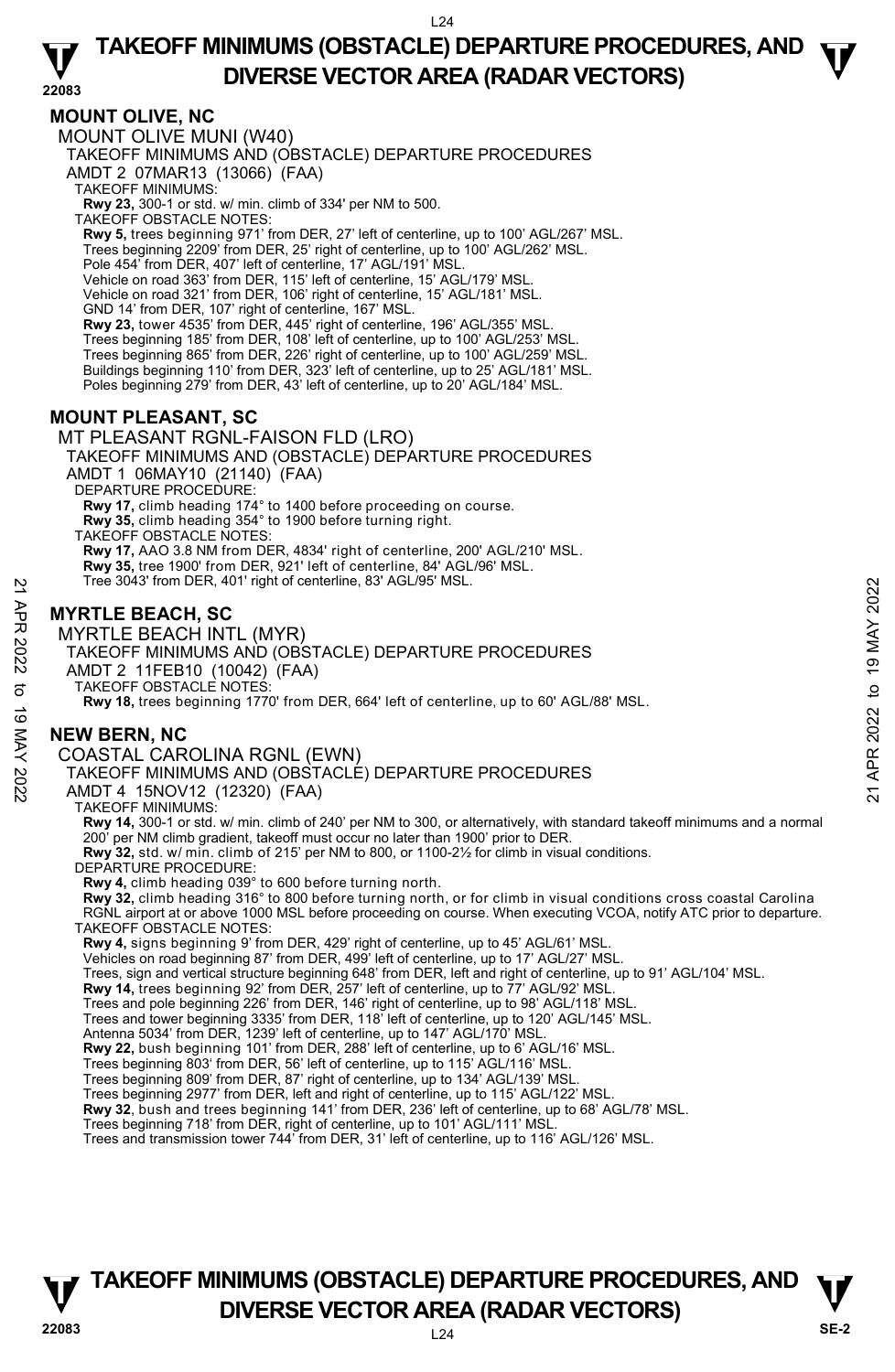## **TAKEOFF MINIMUMS (OBSTACLE) DEPARTURE PROCEDURES, AND**  $\Psi$ **DIVERSE VECTOR AREA (RADAR VECTORS) 22083**

#### **NEWBERRY, SC**

NEWBERRY COUNTY (EOE) TAKEOFF MINIMUMS AND (OBSTACLE) DEPARTURE PROCEDURES AMDT 1 20NOV08 (08325) (FAA) TAKEOFF OBSTACLE NOTES: **Rwy 4,** multiple trees beginning 1895' from DER, left and right of centerline, up to 100' AGL/659' MSL. **Rwy 22,** multiple trees beginning 500' from DER, left and right of centerline, up to 100' AGL/629' MSL.

### **NEW RIVER MCAS (MC CUTCHEON FLD) (KNCA)**

JACKSONVILLE, NC TAKEOFF MINIMUMS AND (OBSTACLE) DEPARTURE PROCEDURES ORIG 22JUN17 (17173) TAKEOFF OBSTACLE NOTES: **Rwy 1,** building 1375' from DER, 1119' left of cntrln, 80' AGL/96' MSL.

### **NORTH AF AUX (KXNO)**

NORTH, SC

TAKEOFF MINIMUMS AND (OBSTACLE) DEPARTURE PROCEDURES ORIG 02MAR17 (17061) CAUTION: **Rwy 5/23** diverse departure procedures not authorized at night. TAKEOFF OBSTACLE NOTES: **Rwy 6,** possible C-5 on taxiway B, 687' from DER, 535' right of centerline, 65' AGL/ 386' MSL. Pylon 2363' from DER, 1572' left of centerline, 79' AGL/403' MSL. Multiple towers 2450' to 2821' from DER, 922' to 1127' left of centerline, 53' AGL/381' MSL. Trees 1409' to 3007' from DER, 162' to 1002' left of centerline, 104' AGL/408' MSL. **Rwy 24,** pylon 1729' from DER, 1456' right of centerline, 79' AGL/325' MSL. Trees 1092' to 2049' from DER, 344' to 885' right of centerline, 91' AGL/335' MSL.

### **NORTH MYRTLE BEACH, SC**

GRAND STAND (CRE)

**TAKEOFF MINIMUMS (OBSTACLE) DEPARTURE PROCEDURES, AND**  $\mathbf{V}$ **V** DIVERSE VECTOR AREA (RADAR VECTORS) **V**<br>22083 SE-2 TAKEOFF MINIMUMS AND (OBSTACLE) DEPARTURE PROCEDURES ORIG 14JAN10 (10014) (FAA) TAKEOFF OBSTACLE NOTES: **Rwy 5,** vehicles on roadway 8' from DER, 455' right of centerline, up to 16' AGL/41' MSL. Trees beginning 1782' from DER, 6' right of centerline, up to 74' AGL/103' MSL. **Rwy 23,** trees beginning 43' from DER, 399' right of centerline, up to 33' AGL/58' MSL. Sign 60' from DER, 205' left of centerline, 11' AGL/36' MSL. Trees beginning 1393' from DER, 277' left of centerline, up to 62' AGL/88' MSL. **NORTH WILKESBORO, NC**  WILKES COUNTY (UKF) TAKEOFF MINIMUMS AND (OBSTACLE) DEPARTURE PROCEDURES AMDT 1A 20JUN19 (19171) (FAA) TAKEOFF MINIMUMS: **Rwy 1,** std. w/min. climb of 330' per NM to 5000 or 2000-3 for climb in visual conditions. **Rwy 19,** std. w/min. climb of 230' per NM to 3200 or 2000-3 for climb in visual conditions. DEPARTURE PROCEDURE: **Rwy 19,** climb heading 187° to 3200 before proceeding on course. VCOA: **All runways,** obtain ATC approval for VCOA when requesting IFR clearance. Climb in visual conditions to cross Wilkes County airport at or above 3200 before proceeding on course. TAKEOFF OBSTACLE NOTES: **Rwy 1,** trees beginning 2' from DER, 309' right of centerline, up to 1344' MSL. Tree 44' from DER, 447' left of centerline, 1351' MSL. Tree 65' from DER, 501' left of centerline, 1352' MSL. Trees beginning 171' from DER, 495' left of centerline, up to 1364' MSL. Trees beginning 294' from DER, 468' left of centerline, up to 1367' MSL. Trees, building beginning 324' from DER, 263' right of centerline, up to 1358' MSL. Tree 425' from DER, 405' right of centerline, 1367' MSL. Tree 484' from DER, 491' right of centerline, 1378' MSL. Trees beginning 520' from DER, 263' right of centerline, up to 1379' MSL. Trees, pole beginning 587' from DER, 188' left of centerline, up to 1370' MSL. Trees beginning 760' from DER, 263' right of centerline, up to 1381' MSL. Trees beginning 1014' from DER, 146' right of centerline, up to 1389' MSL. Tree 1417' from DER, 537' left of centerline, 1374' MSL. Tree 1452' from DER, 641' left of centerline, 1384' MSL. Trees beginning 1528' from DER, 1' left of centerline, up to 1403' MSL. Trees, poles beginning 2154' from DER, 423' left of centerline, up to 1421' MSL. Trees, pole beginning 2369' from DER, 357' left of centerline, up to 1423' MSL. Trees beginning 2784' from DER, 497' right of centerline, up to 1393' MSL. **CON'T EXAMPLE BEACH, SC**<br> **EXAMPLE BEACH, SC**<br>
GRAND STAND (CRE)<br>
TAKEOFF MINIMUMS AND (OBSTACLE) DEPARTURE PROCEDURES<br>
ORIG 14JAN10 (10014) (FAA)<br>
TAKEOFF MINIMUMS AND (OBSTACLE) DEPARTURE PROCEDURES<br>
ORIG 14JAN10 (10014) (FA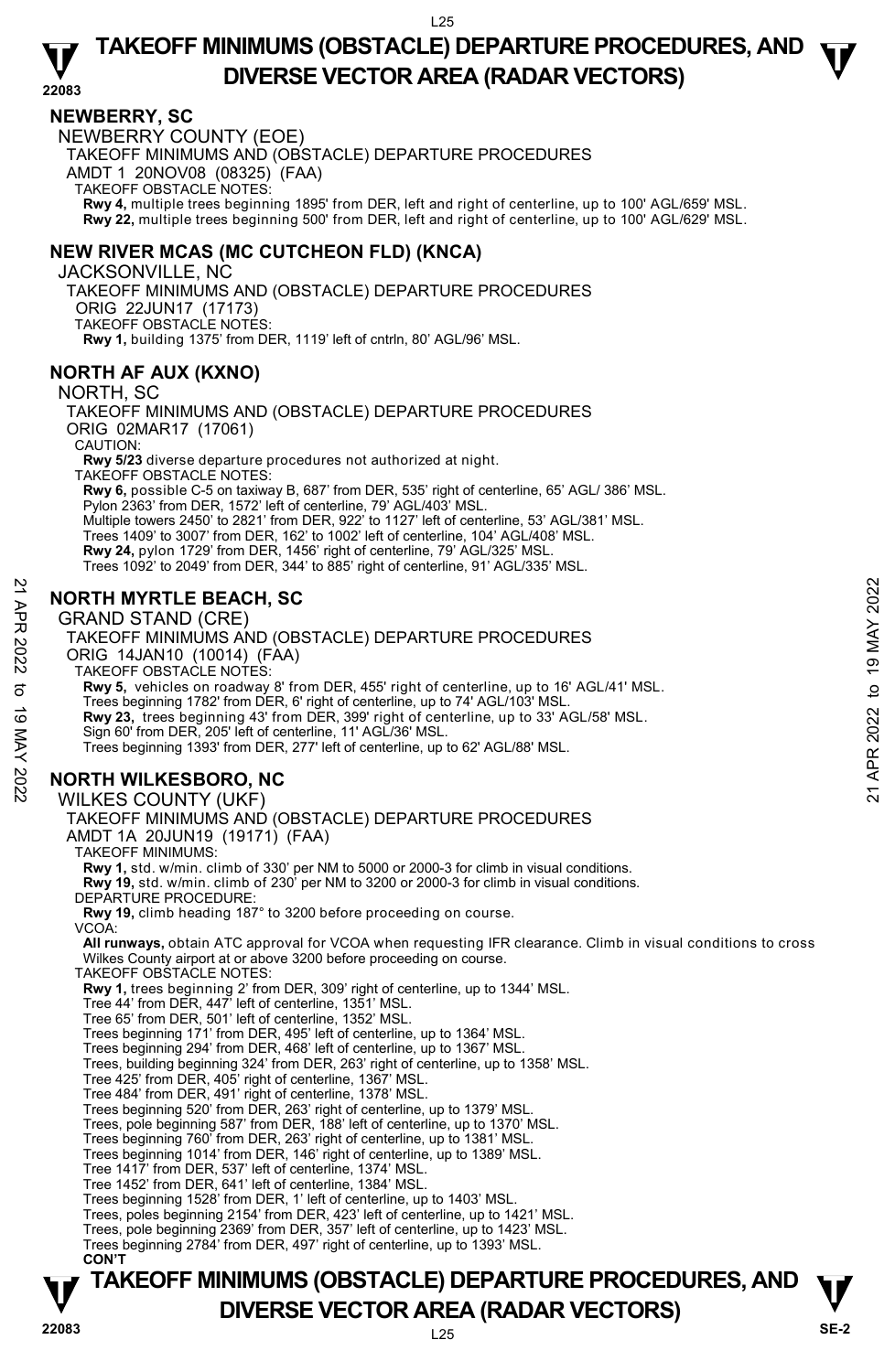## **TAKEOFF MINIMUMS (OBSTACLE) DEPARTURE PROCEDURES, AND**  $\Psi$ **DIVERSE VECTOR AREA (RADAR VECTORS) 22083**

### **NORTH WILKESBORO, NC (CON'T)**

WILKES COUNTY (UKF) (CON'T)

**Rwy 1 (CON'T),** trees beginning 3436' from DER, 726' right of centerline, up to 1406' MSL.

Trees beginning 3646' from DER, 1115' right of centerline, up to 1413' MSL.

Tree 4982' from DER, 1807' left of centerline, 1428' MSL. Trees beginning 5360' from DER, 187' right of centerline, up to 1443' MSL.

Tree 5510' from DER, 363' right of centerline, 1448' MSL.

Tree 5558' from DER, 430' right of centerline, 1451' MSL. Trees beginning 5517' from DER, 290' right of centerline, up to 1460' MSL.

**Rwy 19,** trees beginning 33' from DER, 321' right of centerline, up to 1262' MSL.

Trees beginning 135' from DER, 475' left of centerline, up to 1298' MSL.

Trees beginning 173' from DER, 326' right of centerline, up to 1266' MSL.

Tree 990' from DER, 652' left of centerline, 1304' MSL.

Tree 1037' from DER, 469' right of centerline, 1274' MSL.

### **OAK ISLAND, NC**

CAPE FEAR RGNL JETPORT *I* HOWIE FRANKLIN FLD (SUT)

TAKEOFF MINIMUMS AND (OBSTACLE) DEPARTURE PROCEDURES

AMDT 1 28JUN12 (12180) (FAA)

TAKEOFF MINIMUMS:

**Rwy 5,** 400-3 or std. w/min. climb of 210' per NM to 600, or alternatively with standard takeoff minimums and a normal 200' per NM climb gradient, takeoff must occur no later than 1500' prior to DER.

TAKEOFF OBSTACLE NOTES:

**Rwy 5,** building, trees and towers beginning 18' from DER, 21' right of centerline, up to 92' AGL/97' MSL. Trees beginning 257' from DER, 21' left of centerline, up to 89' AGL/104' MSL. **Rwy 23,** trees beginning 42' from DER, left and right of centerline, up to 92' AGL/102' MSL.

#### **ORANGEBURG, SC**

ORANGEBURG MUNI (OGB) TAKEOFF MINIMUMS AND (OBSTACLE) DEPARTURE PROCEDURES AMDT 4 25APR19 (19115) (FAA) TAKEOFF MININUMS: **Rwy 35,** 300-2½ or std. w/min. climb of 240' per NM to 600. DEPARTURE PROCEDURE: **Rwy 5,** climb heading 049° to 1000 before turning left. **Rwy 35,** climb heading 354° to 800 before turning right. TAKEOFF OBSTACLE NOTES: **Rwy 5,** tree 190' from DER, 474' left of centerline, 279' MSL. Tree 302' from DER, 384' left of centerline, 286' MSL. Trees beginning 421' from DER, 386' left of centerline, up to 289' MSL. Traverse way 769' from DER, 406' right of centerline, 220' MSL. **Rwy 23,** tree 32' from DER, 477' left of centerline, 186' MSL. Tree 870' from DER, 684' right of centerline, 253' MSL. Pole 1260' from DER, 127' left of centerline, 52' AGL/202' MSL. Trees beginning 1647' from DER, 420' right of centerline, up to 259' MSL. Tree 2195' from DER, 45' left of centerline, 250' MSL. Tree 2529' from DER, 118' left of centerline, 251' MSL. **Rwy 35,** tree 798' from DER, 231' left of centerline, 277' MSL. Trees beginning 1538' from DER, 241' right of centerline, up to 272' MSL. Transmission line 3374' from DER, 663' right of centerline, 97' AGL/296' MSL. Trees beginning 3663' from DER, 1239' right of centerline, up to 301' MSL. Tower 1.9 NM from DER, 2830' right of centerline, 268' AGL/477' MSL. **OXFORD, NC**  21 TAKEOFF MINIMUMS AND (OBSTACLE) DEPARTURE PROCEDURES<br>
22 AMDT 4 25APR19 (19115) (FAA)<br>
22 TAKEOFF MININIMS:<br>
22 Rwy 35, 300-2½ or std. w/min. climb of 240' per NM to 600.<br>
DEPARTURE PROCEDURE:<br>
23 DEPARTURE PROCEDURE:<br>

#### HENDERSON/OXFORD (HNZ)

TAKEOFF MINIMUMS AND (OBSTACLE) DEPARTURE PROCEDURES

AMDT 1 05MAR15 (21336) (FAA)

DEPARTURE PROCEDURE:

**Rwy 24,** climb heading 240° to 1300 before turning right.

TAKEOFF OBSTACLE NOTES:

**Rwy 6,** trees beginning 263' from DER, 358' left of centerline, up to 68' AGL/558' MSL.

Trees beginning 670' from DER, 496' right of centerline, up to 60' AGL/552' MSL.

**Rwy 24,** silo, vehicles on road, telephone line, and trees beginning 7' from DER, 353' right of centerline, up to 88' AGL/601' MSL.

Trees beginning 771' from DER, 10' left of centerline, up to 100' AGL/595' MSI Trees beginning 1596' from DER, 248' left of centerline, up to 100' AGL/618' MSL.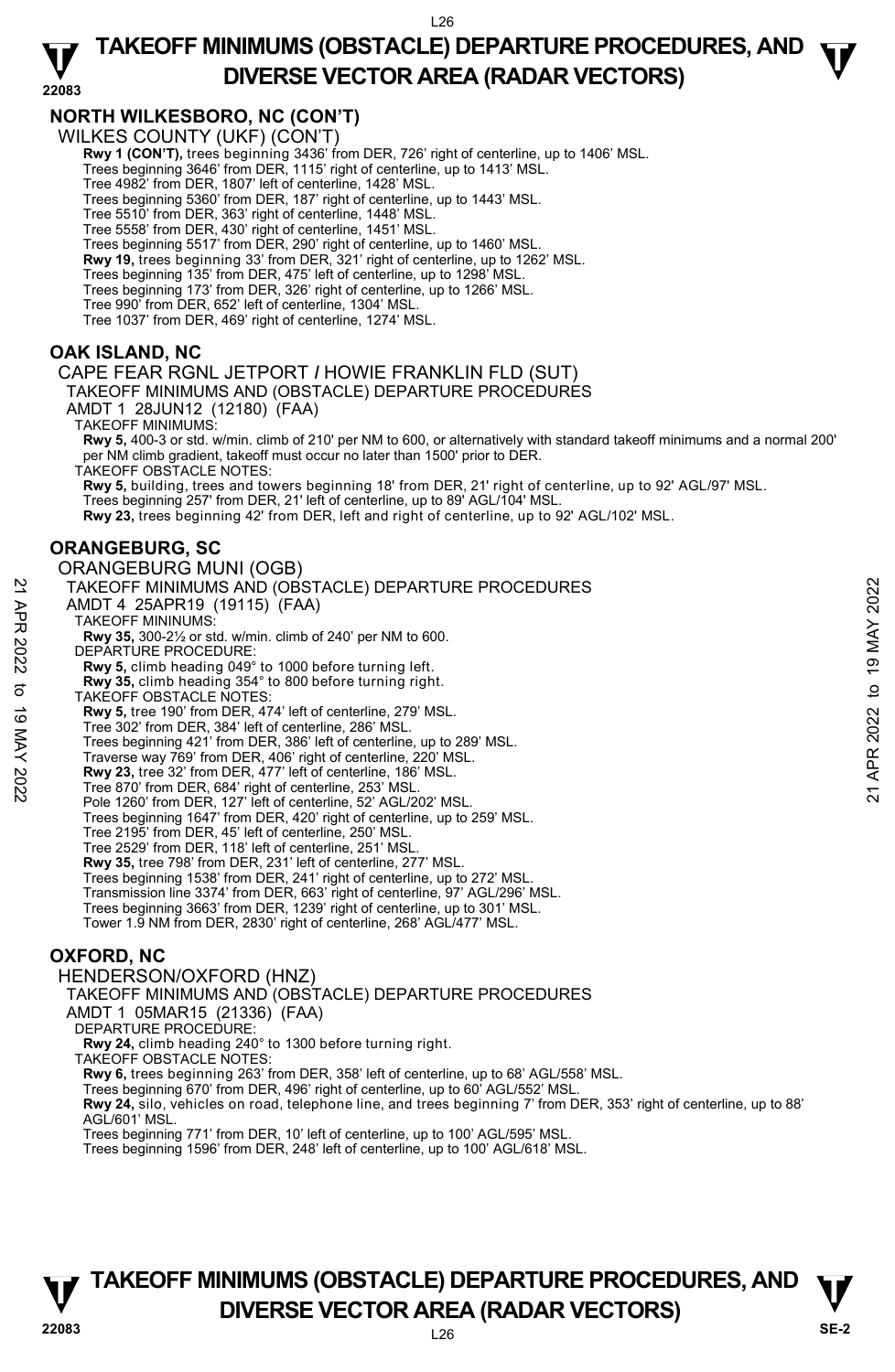## **TAKEOFF MINIMUMS (OBSTACLE) DEPARTURE PROCEDURES, AND**  $\Psi$ **DIVERSE VECTOR AREA (RADAR VECTORS) 22083**

### **PAGELAND, SC**

PAGELAND (PYG) TAKEOFF MINIMUMS AND (OBSTACLE) DEPARTURE PROCEDURES AMDT 1 02MAR17 (17061) (FAA) TAKEOFF OBSTACLE NOTES: **Rwy 6,** tree 10' from DER, 407' left of centerline, 601' MSL. Tree 38' from DER, 417' right of centerline, 582' MSL. Pole 67' from DER, 296' right of centerline, 595' MSL. Tree and pole beginning 73' from DER, 188' left of centerline, up to 607' MSL. Flag pole 81' from DER, 439' right of centerline, 596' MSL. Pole 114' from DER, 381' right of centerline, 597' MSL. Tree 199' from DER, 327' right of centerline, 602' MSL. Trees beginning 222' from DER, 372' left of centerline, up to 608' MSL. Trees and vehicles on road beginning 265' from DER, 401' right of centerline, up to 621' MSL. Airport beacon, trees, and pole beginning 323' from DER, 102' right of centerline, up to 627' MSL. Trees, bldg, and poles beginning 324' from DER, 345' left of centerline, up to 622' MSL. Trees beginning 1235' from DER, 698' left of centerline, up to 630' MSL. Trees beginning 1295' from DER, 40' left of centerline, up to 641' MSL. Trees beginning 1793' from DER, 167' right of centerline, up to 635' MSL. Tree 2177' from DER, 36' left of centerline, 642' MSL. **Rwy 24,** tree 5' from DER, 287' right of centerline, 573' MSL. Tree 16' from DER, 378' right of centerline, 580' MSL. Tree and windsock beginning 20' from DER, 148' right of centerline, up to 581' MSL. Vehicle on road beginning 42' from DER, 406' left of centerline, up to 571' MSL. Tree and pole beginning 55' from DER, 390' left of centerline, up to 600' MSL. Trees beginning 111' from DER, 209' right of centerline, up to 587' MSL. Tree 138' from DER, 501' left of centerline, 604' MSL. Trees, fence, poles, bldg, and vehicles on road beginning 225' from DER, 417' left of centerline, up to 609' MSL. Trees beginning 1174' from DER, 364' left of centerline, up to 624' MSL. **PELION, SC**  LEXINGTON COUNTY (6J0) TAKEOFF MINIMUMS AND (OBSTACLE) DEPARTURE PROCEDURES ORIG-A 08NOV18 (18312) (FAA) TAKEOFF OBSTACLE NOTES: **Rwy 18,** trees beginning 1705' from DER, 1' right of centerline, up to 71' AGL/521' MSL.<br>Trees beginning 429' from DER, 298' left of centerline, up to 34' AGL/484' MSL.<br>Power poles 430' from DER, 298' left of centerline, **Rwy 36,** trees beginning 2016' from DER, 301' right of centerline, up to 59' AGL/511' MSL. **PICKENS, SC**  PICKENS COUNTY (LQK) TAKEOFF MINIMUMS AND (OBSTACLE) DEPARTURE PROCEDURES ORIG 17DEC09 (09351) (FAA) DEPARTURE PROCEDURE: **Rwy 5,** climb heading 048° to 2300 then climbing right turn via heading 120° to 3400 to intercept V20-35. **Rwy 23,** climb heading 228° to 2200 then climbing left turn via heading 120° to 3400 to intercept V20-35. TAKEOFF OBSTACLE NOTES: **Rwy 5,** tree 30' from DER, 299' left of centerline, 9' AGL/1022' MSL. Vehicles on roadway, 424' from DER, left and right of centerline, up to 15' AGL/1028' MSL. Trees beginning 1531' from DER, 691' left of centerline, up to 107' AGL/1038' MSL. Tree 3019' from DER, 450' right of centerline, 120' AGL/1095' MSL. **Rwy 23,** tree 906' from DER, 269' left of centerline, 91' AGL/990' MSL. Trees beginning 1015' from DER, 466' right of centerline, up to 106' AGL/1022' MSL. **PINEHURST/SOUTHERN PINES, NC**  MOORE COUNTY (SOP) TAKEOFF MINIMUMS AND (OBSTACLE) DEPARTURE PROCEDURES ORIG-A 18AUG16 (16231) (FAA) DEPARTURE PROCEDURE: **Rwy 23,** climb heading 234° to 1100 before turning left. TAKEOFF OBSTACLE NOTES: **Rwy 5,** terrain 448' from DER, 343' right of centerline, 443' MSL. Trees beginning 663' from DER, 137' right of centerline, up to 100' AGL/475' MSL. Terrain 141' from DER, 329' left of centerline, 435' MSL. Trees beginning 176' from DER, 220' left of centerline, up to 100' AGL/529' MSL. **Rwy 23,** pipe 228' from DER, 431' right of centerline, 13' AGL/463' MSL. PELION, SC<br>
22 LEXINGTON COUNTY (6J0)<br>
TAKEOFF MINIMUMS AND (OBSTACLE) DEPARTURE PROCEDURES<br>
ORIG-A 08NOV18 (18312) (FAA)<br>
TAKEOFF OBSTACLE NOTES:<br>
RW 18, trees beginning 170<sup>5</sup> from DER, 1' right of centerline, up to 1'1

Antenna 657' from DER, 415' right of centerline, 32' AGL/482' MSL.

Trees beginning 701' from DER, 422' right of centerline, up to 100' AGL/579' MSL.

Trees beginning 364' from DER, 353' left of centerline, up to 100' AGL/569' MSL.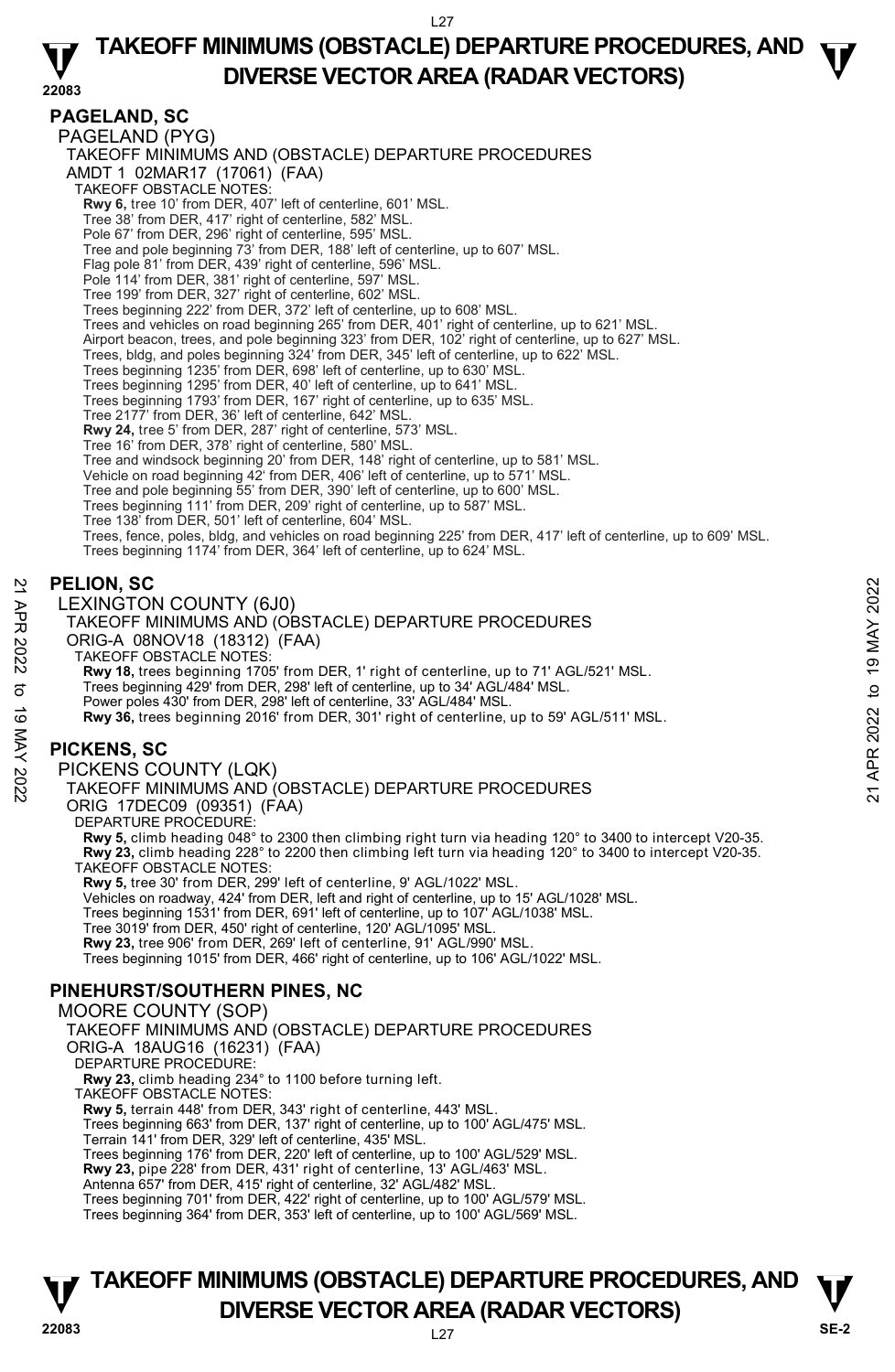**TAKEOFF MINIMUMS (OBSTACLE) DEPARTURE PROCEDURES, AND**  $\Psi$ **DIVERSE VECTOR AREA (RADAR VECTORS) 22083** 

#### **PLYMOUTH, NC**

PLYMOUTH MUNI (PMZ) TAKEOFF MINIMUMS AND (OBSTACLE) DEPARTURE PROCEDURES AMDT 2 15DEC11 (11349) (FAA) TAKEOFF MINIMUMS: **Rwy 3,** 400-2 or std. w/min. climb of 270' per NM to 500. DEPARTURE PROCEDURE: **Rwy 3,** climb heading 027° to 500 before turning left. TAKEOFF OBSTACLE NOTES: **Rwy 3,** trees beginning 283' from DER, 55' left of centerline, up to 100' AGL/130' MSL.<br>Trees beginning 109' from DER, 8' right of centerline, up to 100' AGL/130' MSL. Antenna 1.5 NM from DER, 3068' left of centerline, 347' AGL/366' MSL. **Rwy 21,** trees beginning 119' from DER, 8' left of centerline, up to 100' AGL/134' MSL. Trees beginning 123' from DER, 39' right of centerline, up to 100' AGL/134' MSL. **POPE AAF (KPOB)**  FORT BRAGG, NC TAKEOFF MINIMUMS AND (OBSTACLE) DEPARTURE PROCEDURES AMDT 10 24MAR22 (22083) (USAF) DEPARTURE PROCEDURE: **Rwy 5,** expect RADAR vectors from Fayetteville approach. **Rwy 23,** expect RADAR vectors from Fayetteville approach. Std w/min. climb of 232' per NM to 1000 or 300-1¾ w/min. climb of 220' per NM to 1000. Fence 1201' from DER, 71' left of centerline, 247' MSL. TAKEOFF OBSTACLE NOTES: **Rwy 5,** multiple trees 1682' to 2515' from DER, 703' right of centerline, 108' AGL/281' MSL. Multiple trees 2578' to 2988' from DER, 996' right of centerline, 107' AGL/280' MSL. Multiple trees 3026' to 3376' from DER, 921' right of centerline, 118' AGL/290' MSL. Multiple trees 1473' to 1554' from DER, 776' left of centerline, 45' AGL/231' MSL. Multiple trees 2187' to 3435' from DER, 418' left of centerline, 107' AGL/279' MSL. Industrial plant 3878' from DER, 1124' left of centerline, 100' AGL/283' MSL. **Rwy 23,** fence 1201' from DER, 71' left of centerline, 247' MSL. Terrain 1896' from DER, 864' right of centerline, 282' MSL. Multiple trees 2733' to 2971' from DER, 692' right of centerline, 59' AGL/303' MSL. Multiple trees 3005' to 3499' from DER, 641' right of centerline, 95' AGL/343' MSL. Multiple trees 3504' to 3991' from DER, 340' right of centerline, 93' AGL/339' MSL. Multiple trees 4003' to 4488' from DER, 453' right of centerline, 66' AGL/329' MSL. Multiple ballpark lights 5098' from DER, 466' right of centerline, 75' AGL/348' MSL. Forestry twr 2.2 NM from DER, 3399' right of centerline, 140' AGL/559' MSL. Multiple trees 1278' to 1761' from DER, 266' left of centerline, 64' AGL/292' MSL. Multiple trees 2542' to 3644' from DER, 128' left of centerline, 65' AGL/ 322' MSL. Multiple trees 3504' to 3887' from DER, 729' left of centerline, 65' AGL/322' MSL. Multiple trees 4013' to 4908' from DER, 6' left of centerline, 68' AGL/344' MSL. Multiple trees 5132' to 5713' from DER, 187' left of centerline, 78' AGL/368' MSL. Pylon and trees 1.3 NM from DER, 1285' left of centerline, 120' AGL/473' MSL. Twr 5900' from DER, 1750' right of centerline, 54' AGL/374' MSL. Twr 3 NM from DER, 1.4 NM right of centerline, 220' AGL/746' MSL. Multiple trees 2018' to 3435' from DER, 128' left of centerline, 10' AGL/283' MSL.<br>
Threas the 1201' from DER, 1124' left of centerline, 247' MSL.<br>
Terrain 18976' from DER, 71' left of centerline, 247' MSL.<br>
Terrain 1896'

### **RAEFORD, NC**

P K AIRPARK (5W4) TAKEOFF MINIMUMS AND (OBSTACLE) DEPARTURE PROCEDURES AMDT 1 18NOV10 (10322) (FAA) TAKEOFF OBSTACLE NOTES:

**Rwy 4,** rising terrain 48' from DER, left and right of centerline, up to 332' MSL. Trees beginning 83' from DER, left and right of centerline, up to 100' AGL/429' MSL. Vehicles on road beginning 329' from DER, 189' right of centerline, up to 15' AGL/324' MSL. **Rwy 22,** terrain 42' from DER, left and right of centerline, up to 306' MSL. Trees beginning 268' from DER, left and right of centerline, up to 100' AGL/389' MSL. Vehicles on road beginning 1' from DER, left and right of centerline, up to 15' AGL/314' MSL.

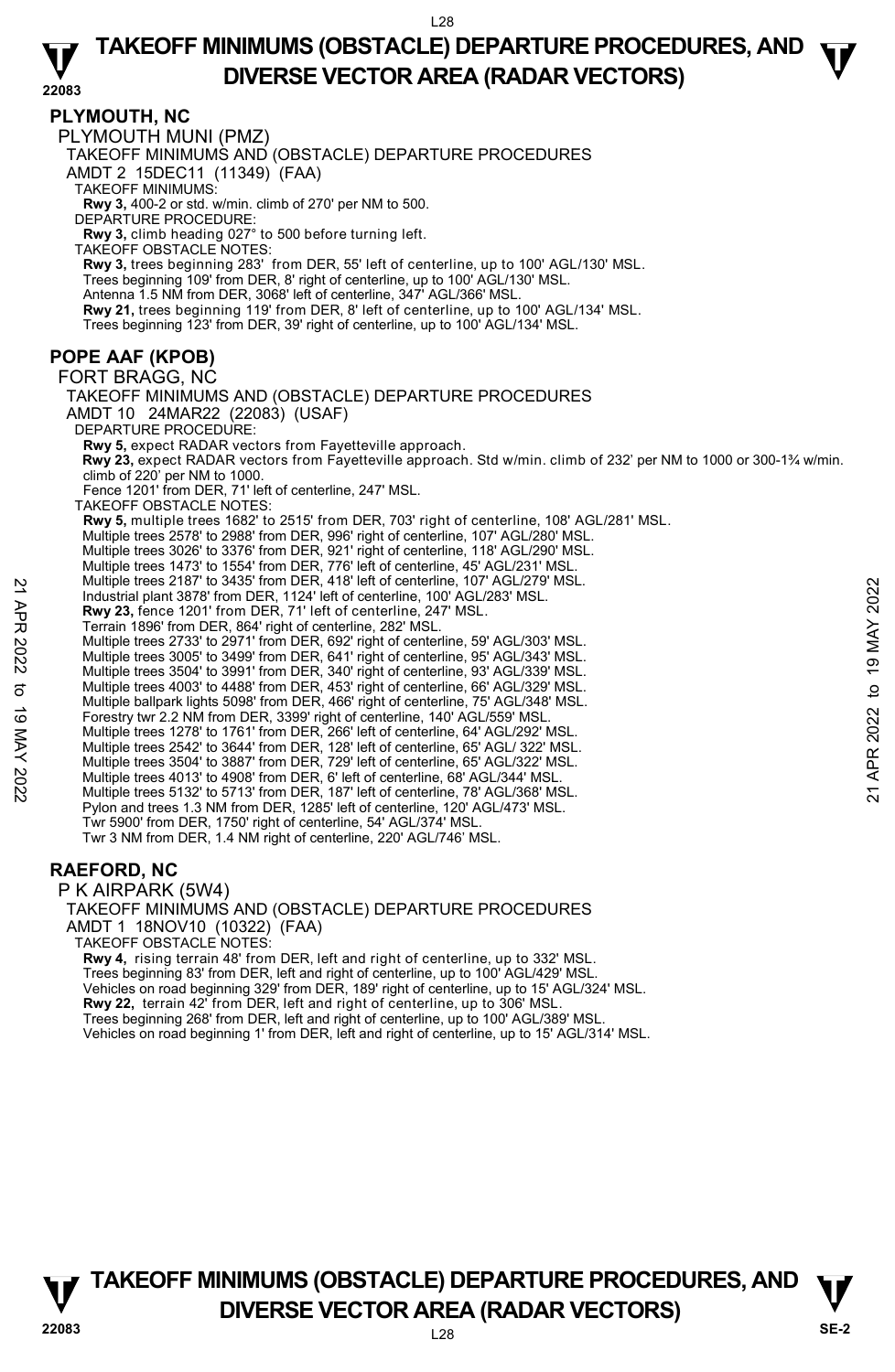## **TAKEOFF MINIMUMS (OBSTACLE) DEPARTURE PROCEDURES, AND**  $\Psi$ **DIVERSE VECTOR AREA (RADAR VECTORS) 22083**

### **RALEIGH-DURHAM, NC**

RALEIGH-DURHAM INTL (RDU)

TAKEOFF MINIMUMS AND (OBSTACLE) DEPARTURE PROCEDURES

AMDT 6A 24MAY18 (18144) (FAA)

TAKEOFF MINIMUMS:

**Rwy 32,** 300-1. DEPARTURE PROCEDURE:

**Rwy 14**, climb heading 144° to 1400 before turning right.

**Rwy 23L,** climb heading 234° to 1900 before turning left.

**Rwy 23R,** climb heading 234° to 1800 before turning left. TAKEOFF OBSTACLE NOTES:

**Rwy 5L,** trees 3802' from DER, 1237' left of centerline, up to 77' AGL/506' MSL. Tank and trees beginning 2011' from DER, 948' right of centerline, up to 138' AGL/547' MSL. **Rwy 5R,** trees 1436' from DER, 803' right of centerline, up to 80' AGL/469' MSL. **Rwy 14,** trees beginning 2021' from DER, 510' left of centerline, up to 116' AGL/545' MSL. Trees beginning 2467' from DER, 2' right of centerline, up to 122' AGL/571' MSL. **Rwy 23L,** trees 1495' from DER, 797' left of centerline, up to 58' AGL/447' MSL. Light pole 1457' from DER, 878' right of centerline, 93' AGL/452' MSL. **Rwy 32,** light poles beginning 1170' from DER, 618' left of centerline, up to 55' AGL/486' MSL. Hangar 1242' from DER, 753' right of centerline, 34' AGL/473' MSL. Control tower 2207' from DER, 910' right of centerline, 231' AGL/660' MSL.

#### DIVERSE VECTOR AREA (RADAR VECTORS)

AMDT 1 22JUN17 (17173) (FAA)  **Rwy 14,** heading as assigned by ATC; requires minimum climb of 310' per NM to 1000. **Rwy 23L,** heading as assigned by ATC; requires minimum climb of 250' per NM to 2300. **Rwy 23R,** heading as assigned by ATC; requires minimum climb of 240' per NM to 2100.

### **REIDSVILLE, NC**

ROCKINGHAM COUNTY NC SHILOH (SIF) TAKEOFF MINIMUMS AND (OBSTACLE) DEPARTURE PROCEDURES AMDT 3 27JAN22 (22027) (FAA) TAKEOFF MINIMUMS: **Rwy 31,** 400-2¼ or std. w/min. climb of 558' per NM to 1000. DEPARTURE PROCEDURE:  **Rwy 31,** climb on heading 312° to 1200 before proceeding on course. TAKEOFF OBSTACLE NOTES: **Rwy 13,** trees beginning 27' from DER, 284' left of centerline, up to 51' AGL/703' MSL. Fence beginning 43' from DER, 490' right of centerline, up to 6' AGL/671' MSL. Fence 180' from DER, 476' right of centerline, 8' AGL/674' MSL. Trees beginning 194' from DER, 277' left of centerline, up to 43' AGL/704' MSL. Trees beginning 295' from DER, 292' left of centerline, up to 60' AGL/727' MSL. Tree, vehicles on road beginning 311' from DER, 484' right of centerline, up to 71' AGL/738' MSL. Trees beginning 438' from DER, 1' left of centerline, up to 65' AGL/734' MSL.<br>Tree, vehicles on road beginning 530' from DER, 460' right of centerline, up to 81' AGL/750' MSL. Tree, pole, building beginning 660' from DER, 7' right of centerline, up to 93' AGL/758' MSL. Trees beginning 1465' from DER, 29' right of centerline, up to 93' AGL/759' MSL. Trees beginning 1542' from DER, 2' right of centerline, up to 101' AGL/762' MSL. Trees beginning 1768' from DER, 122' left of centerline, up to 79' AGL/741' MSL. Tree 1913' from DER, 519' left of centerline, 76' AGL/744' MSL. Trees beginning 1960' from DER, 76' left of centerline, up to 79' AGL/745' MSL. Trees beginning 1981' from DER, 21' left of centerline, up to 105' AGL/771' MSL. **Rwy 31,** tree 37' from DER, 454' right of centerline, 33' AGL/714' MSL. Terrain 64' from DER, 282' left of centerline, 697' MSL. Vehicles on road 84' from DER, 139' left of centerline, 711' MSL. Pole, vehicles on road beginning 117' from DER, 266' left of centerline, up to 729' MSL. Trees beginning 165' from DER, 346' right of centerline, up to 24' AGL/729' MSL. Tree, fence, vehicles on road, terrain, building beginning 191' from DER, 21' left of centerline, up to 93' AGL/788' MSL. Trees beginning 324' from DER, 370' right of centerline, up to 52' AGL/736' MSL. Trees beginning 499' from DER, 217' right of centerline, up to 48' AGL/738' MSL. Trees beginning 625' from DER, 15' right of centerline, up to 66' AGL/759' MSL. Trees beginning 891' from DER, 84' right of centerline, up to 68' AGL/760' MSL. Tree, vehicles on road beginning 1000' from DER, 8' right of centerline, up to 88' AGL/781' MSL. Trees beginning 1151' from DER, 68' left of centerline, up to 108' AGL/791' MSL. Tree, vehicles on road, pole, building beginning 1166' from DER, 1' right of centerline, up to 97' AGL/799' MSL.<br>Tree, pole beginning 1244' from DER, 25' left of centerline, up to 122' AGL/799' MSL. Tree, building beginning 1834' from DER, 176' right of centerline, up to 80' AGL/803' MSL. Tree, building, pole, antenna beginning 1920' from DER, 124' right of centerline, up to 89' AGL/815' MSL. Tree, building, pole, antenna, terrain beginning 2013' from DER, 18' right of centerline, up to 103' AGL/835' MSL. Trees beginning 2017' from DER, 16' left of centerline, up to 91' AGL/806' MSL. Trees beginning 2113' from DER, 62' left of centerline, up to 90' AGL/809' MSL. Tree, terrain beginning 2216' from DER, 10' right of centerline, up to 101' AGL/848' MSL. Tree, terrain, vegetation beginning 2233' from DER, 2' left of centerline, up to 101' AGL/831' MSL.  **CON'T**  NOCKINGHAMM COUNTTY NC SHILOH (SIF)<br>
TAKEOFF MINIMUMS AND (DBSTACLE) DEPARTURE PROCEDURES<br>
AMDT 3 27JAN22 (22027) (FAA)<br>
TAKEOFF MINIMUMS:<br>
RW 31, 400-2% or std. w/min. climb of 558' per NM to 1000.<br>
RW 31, climb on headi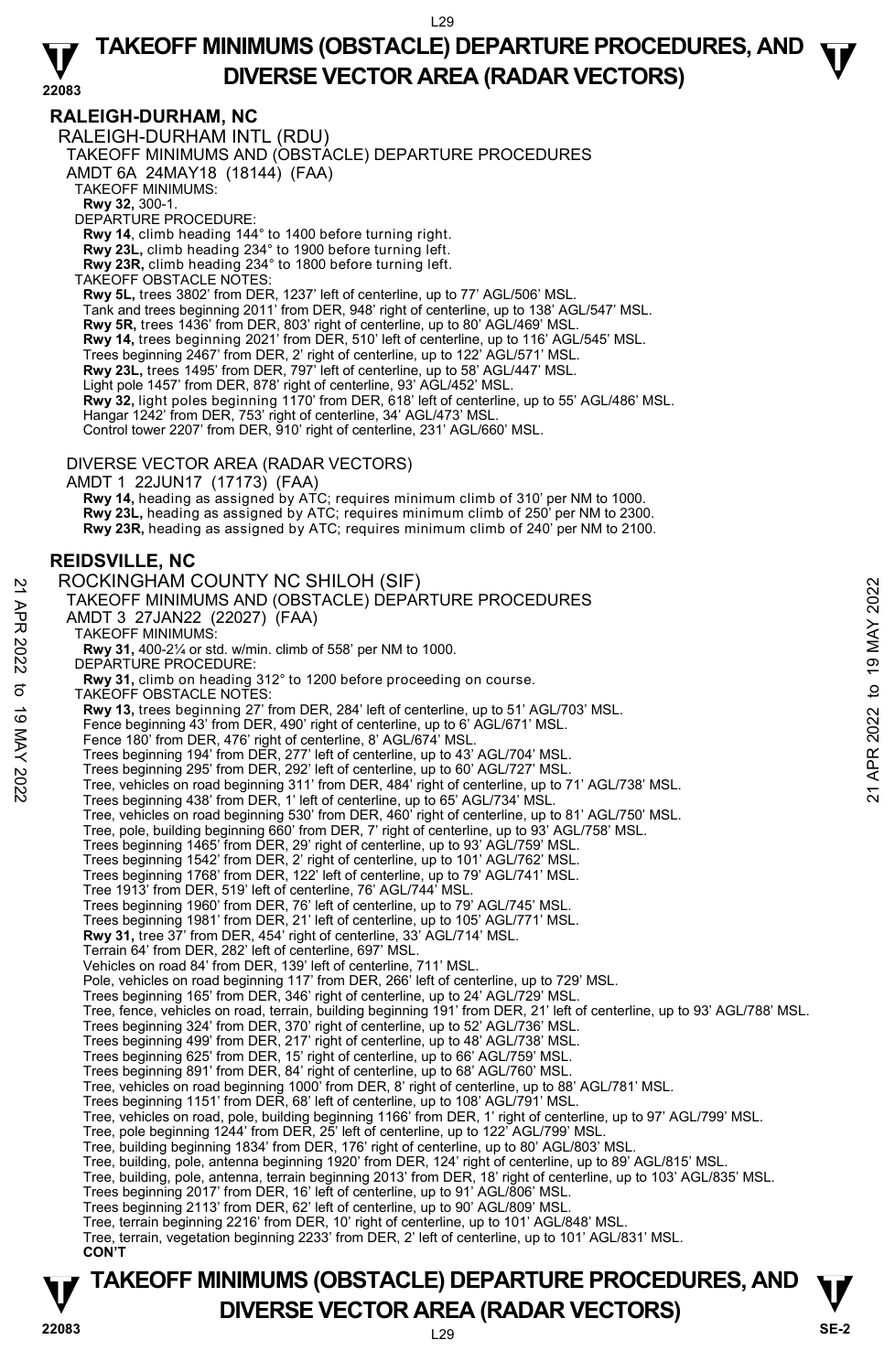L30 **TAKEOFF MINIMUMS (OBSTACLE) DEPARTURE PROCEDURES, AND**  $\Psi$ **DIVERSE VECTOR AREA (RADAR VECTORS) 22083** 

#### **REIDSVILLE, NC (CON'T)**

ROCKINGHAM COUNTY NC SHILOH (SIF) (CON'T)

**Rwy 31 (CON'T),** trees beginning 2404' from DER, 4' right of centerline, up to 113' AGL/851' MSL. Tree, terrain, pole, vegetation, vehicles on road, sign, building beginning 2447' from DER, 0' right of centerline, up to 105' AGL/863' MSL. Tree, pole beginning 2620' from DER, 6' left of centerline, up to 99' AGL/835' MSL. Tree, pole, vehicles on road, building beginning 2687' from DER, 1' left of centerline, up to 102' AGL/844' MSL. Trees beginning 4097' from DER, 84' left of centerline, up to 97' AGL/846' MSL. Trees beginning 4120' from DER, 193' left of centerline, up to 96' AGL/848' MSL. Trees beginning 4130' from DER, 78' left of centerline, up to 104' AGL/849' MSL. Trees beginning 4145' from DER, 134' left of centerline, up to 111' AGL/850' MSL. Trees beginning 4151' from DER, 1' left of centerline, up to 101' AGL/851' MSL. Tree, pole, building beginning 4253' from DER, 0' of centerline, up to 101' AGL/878' MSL.<br>Trees beginning 4437' from DER, 1' left of centerline, up to 112' AGL/852' MSL. Trees beginning 5289' from DER, 45' left of centerline, up to 123' AGL/853' MSL. Trees beginning 5376' from DER, 66' left of centerline, up to 107' AGL/857' MSL. Trees beginning 5419' from DER, 32' left of centerline, up to 99' AGL/865' MSL. Trees beginning 5548' from DER, 5' left of centerline, up to 92' AGL/877' MSL. Trees beginning 5600' from DER, 0' left of centerline, up to 79' AGL/879' MSL. Trees beginning 5626' from DER, 34' left of centerline, up to 85' AGL/888' MSL. Trees beginning 5641' from DER, 5' left of centerline, up to 87' AGL/894' MSL. Trees beginning 5654' from DER, 22' left of centerline, up to 91' AGL/900' MSL. Trees beginning 5737' from DER, 29' left of centerline, up to 84' AGL/906' MSL. Trees beginning 5826' from DER, 32' left of centerline, up to 89' AGL/910' MSL. Trees beginning 5865' from DER, 155' left of centerline, up to 110' AGL/928' MSL. Trees beginning 5966' from DER, 288' left of centerline, up to 90' AGL/941' MSL. Tree 6066' from DER, 1939' left of centerline, 88' AGL/944' MSL. Trees beginning 6068' from DER, 373' left of centerline, up to 88' AGL/950' MSL. Trees beginning 1 NM from DER, 1095' left of centerline, up to 91' AGL/965' MSL. Trees beginning 1 NM from DER, 11' left of centerline, up to 91' AGL/968' MSL. Tree 1.1 NM from DER, 451' right of centerline, 98' AGL/879' MSL. Trees beginning 1.1 NM from DER, 62' right of centerline, up to 106' AGL/889' MSL. Trees beginning 1.1 NM from DER, 367' right of centerline, up to 100' AGL/892' MSL. Trees beginning 1.1 NM from DER, 16' right of centerline, up to 97' AGL/895' MSL. Trees beginning 1.1 NM from DER, 117' right of centerline, up to 101' AGL/903' MSL. Trees beginning 1.1 NM from DER, 41' right of centerline, up to 106' AGL/914' MSL. Tree 1.1 NM from DER, 3' right of centerline, 100' AGL/921' MSL. Trees beginning 1.1 NM from DER, 60' right of centerline, up to 99' AGL/923' MSL. Trees beginning 1.2 NM from DER, 85' right of centerline, up to 94' AGL/940' MSL. Trees beginning 1.2 NM from DER, 4' right of centerline, up to 95' AGL/947' MSL. Tree, pole, building, vehicles on road beginning 1.2 NM from DER, 112' left of centerline, up to 100' AGL/969' MSL.<br>Trees beginning 1.2 NM from DER, 28' right of centerline, up to 80' AGL/952' MSL. Trees beginning 1.2 NM from DER, 6' right of centerline, up to 77' AGL/953' MSL. Trees beginning 1.2 NM from DER, 269' right of centerline, up to 87' AGL/963' MSL. Trees beginning 1.2 NM from DER, 28' right of centerline, up to 93' AGL/970' MSL. Trees beginning 1.3 NM from DER, 100' right of centerline, up to 97' AGL/973' MSL. Trees beginning 1.3 NM from DER, 1' left of centerline, up to 91' AGL/970' MSL. Tree, pole beginning 1.3 NM from DER, 12' left of centerline, up to 95' AGL/973' MSL.<br>Tree, pole beginning 1.3 NM from DER, 7' right of centerline, up to 118' AGL/975' MSL. Tree, pole beginning 1.4 NM from DER, 10' right of centerline, up to 94' AGL/1004' MSL. Tree, pole, tank beginning 1.6 NM from DER, 10' right of centerline, up to 101' AGL/1013' MSL. Tree 1.8 NM from DER, 2909' right of centerline, 102' AGL/977' MSL. 22 Trees beginning 1.1 NM from DER, 82 iright of centerline, up to 106' AGL/889' MSL.<br>
Trees beginning 1.1 NM from DER, 187' right of centerline, up to 197' AGL/895' MSL.<br>
Trees beginning 1.1 NM from DER, 187' right of ce

### **ROANOKE RAPIDS, NC**

HALIFAX/NORTHAMPTON RGNL (IXA) TAKEOFF MINIMUMS AND (OBSTACLE) DEPARTURE PROCEDURES AMDT 1 17AUG17 (22027) (FAA) TAKEOFF OBSTACLE NOTES: **Rwy 20,** tree 100' from DER, 492' left of centerline, 178' MSL. Tree 1363' from DER, 183' right of centerline, 182' MSL. Trees beginning 1420' from DER, 27' right of centerline, up to 187' MSL. Tree 1515' from DER, 29' left of centerline, 179' MSL. Tree 1696' from DER, 56' left of centerline, 191' MSL. Tree 1724' from DER, 127' left of centerline, 195' MSL. Trees beginning 1780' from DER, 70' left of centerline, up to 199' MSL. Trees beginning 2026' from DER, 151' left of centerline, up to 200' MSL. Tree 2276' from DER, 77' right of centerline, 199' MSL. **Rwy 2,** NAVAID 39' from DER, 125' right of centerline, 20' AGL/140' MSL. NAVAID 40' from DER, 124' left of centerline, 18' AGL/141' MSL. Tree 1298' from DER, 722' right of centerline, 183' MSL.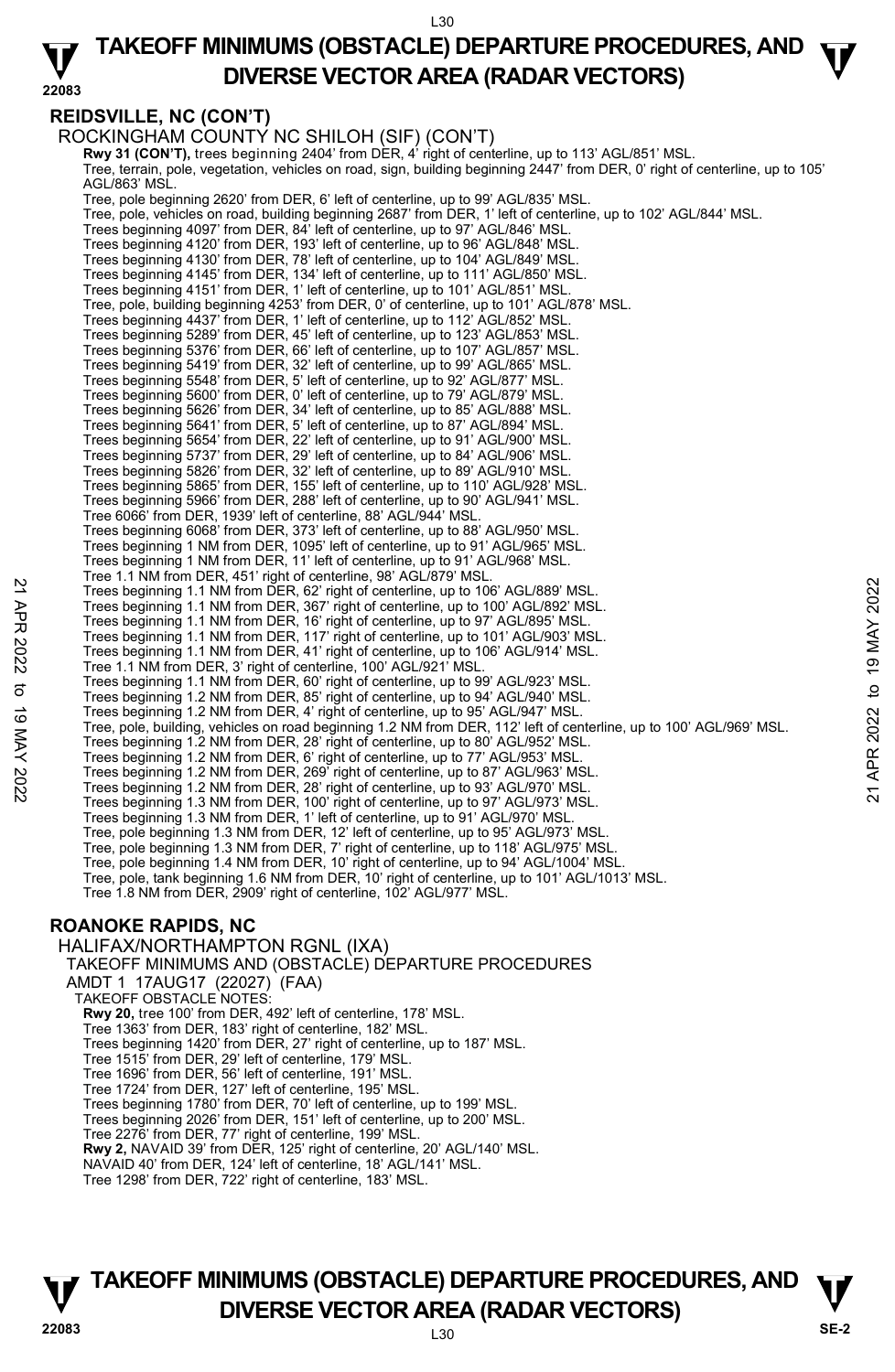## **TAKEOFF MINIMUMS (OBSTACLE) DEPARTURE PROCEDURES, AND**  $\Psi$ **DIVERSE VECTOR AREA (RADAR VECTORS) 22083**

#### **ROCK HILL, SC**

ROCK HILL/YORK COUNTY/BRYANT FIELD (UZA) TAKEOFF MINIMUMS AND (OBSTACLE) DEPARTURE PROCEDURES AMDT 2 20AUG15 (15232) (FAA) TAKEOFF OBSTACLE NOTES: **Rwy 2,** trees beginning 99' from DER, 491' right of centerline, up to 89' AGL/750' MSL. Trees beginning 1857' from DER, 77' right of centerline, up to 101' AGL/730' MSL. Trees beginning 2096' from DER, 3' left of centerline, up to 84' AGL/723' MSL. **Rwy 20,** vegetation 153' from DER, 470' right of centerline, up to 8' AGL/673' MSL. Trees 3231' from DER, 40' left of centerline, up to 83' AGL/749' MSL.

#### **ROCKINGHAM, NC**

RICHMOND COUNTY (RCZ)

TAKEOFF MINIMUMS AND (OBSTACLE) DEPARTURE PROCEDURES AMDT 2 30JUN10 (10154) (FAA)

TAKEOFF MINIMUMS:

**Rwys 4, 22,** NA-Environmental.

TAKEOFF OBSTACLE NOTES:

**Rwy 14,** multiple trees beginning 676' from DER, 20' right of centerline, up to 100' AGL/441' MSL.<br>Multiple trees beginning 5' from DER, 75' left of centerline, up to 100' AGL/458' MSL. Train beginning 6' from DER, 355' left of centerline, 23' AGL/382' MSL.

**Rwy 32,** tree 1152' from DER, 443' left of centerline, 100' AGL/399' MSL.

Tree 181' from DER, 428' right of centerline, 100' AGL/429' MSL.

Vehicles on roadway 34' from DER, 498' right of centerline, up to 15' AGL/364' MSL.

### **ROCKY MOUNT, NC**

ROCKY MOUNT/WILSON RGNL (RWI) TAKEOFF MINIMUMS AND (OBSTACLE) DEPARTURE PROCEDURES AMDT 2 05APR12 (21336) (FAA) DEPARTURE PROCEDURE: **Rwy 22,** climb heading 222° to 1200 before turning right. TAKEOFF OBSTACLE NOTES: **Rwy 4,** trees 1457' from DER, 792' left of centerline, up to 58' AGL/207' MSL. Trees 2452' from DER, 751' right of centerline, up to 72' AGL/231' MSL. **Rwy 22,** trees beginning 1215' from DER, 428' left of centerline, up to 66' AGL/224' MSL. Trees 2452' from DER, 665' right of centerline, up to 45' AGL/204' MSL. **ROXBORO, NC**  RALEIGH RGNL AT PERSON COUNTY (TDF) TAKEOFF MINIMUMS AND (OBSTACLE) DEPARTURE PROCEDURES ORIG-A 26MAR20 (20086) (FAA) TAKEOFF OBSTACLE NOTES: **Rwy 6,** lighting 9' from DER, 30' left of centerline, 606' MSL. Tree 1474' from DER, 815' right of centerline, 645' MSL. Tree 1606' from DER, 654' left of centerline, 652' MSL. Trees beginning 1621' from DER, 215' right of centerline, up to 657' MSL. Trees beginning 1623' from DER, 124' left of centerline, up to 654' MSL. Trees beginning 2230' from DER, 114' left of centerline, up to 676' MSL. Tree 2762' from DER, 313' right of centerline, 682' MSL. Trees beginning 2816' from DER, 235' left of centerline, up to 681' MSL. Tree 3270' from DER, 1110' right of centerline, 687' MSL. **Rwy 24,** trees beginning 436' from DER, 607' right of centerline, up to 642' MSL. Trees beginning 753' from DER, 575' right of centerline, up to 649' MSL. Trees beginning 959' from DER, 608' right of centerline, up to 651' MSL. Trees beginning 1182' from DER, 643' right of centerline, up to 655' MSL. Trees beginning 1496' from DER, 886' left of centerline, up to 655' MSL. Tree 2481' from DER, 1156' right of centerline, 657' MSL. Trees beginning 2565' from DER, 969' left of centerline, up to 662' MSL. Tree 2593' from DER, 1142' right of centerline, 673' MSL. 21 AWD 1 2 USAP ROCEDURE:<br>
22 APR 2022 TARTIJE PROCEDURE:<br>
22 APR 2022 TAKEOFF OBSTACLE NOTES.<br>
22 APR 2022 TAKEOFF OBSTACLE NOTES.<br>
22 APR 2022 from DER, 751' right of centerline, up to 58' AGL/207' MSL.<br>
22 APR 20452' f

Trees beginning 2600' from DER, 894' right of centerline, up to 676' MSL.

Trees beginning 2702' from DER, 943' right of centerline, up to 677' MSL

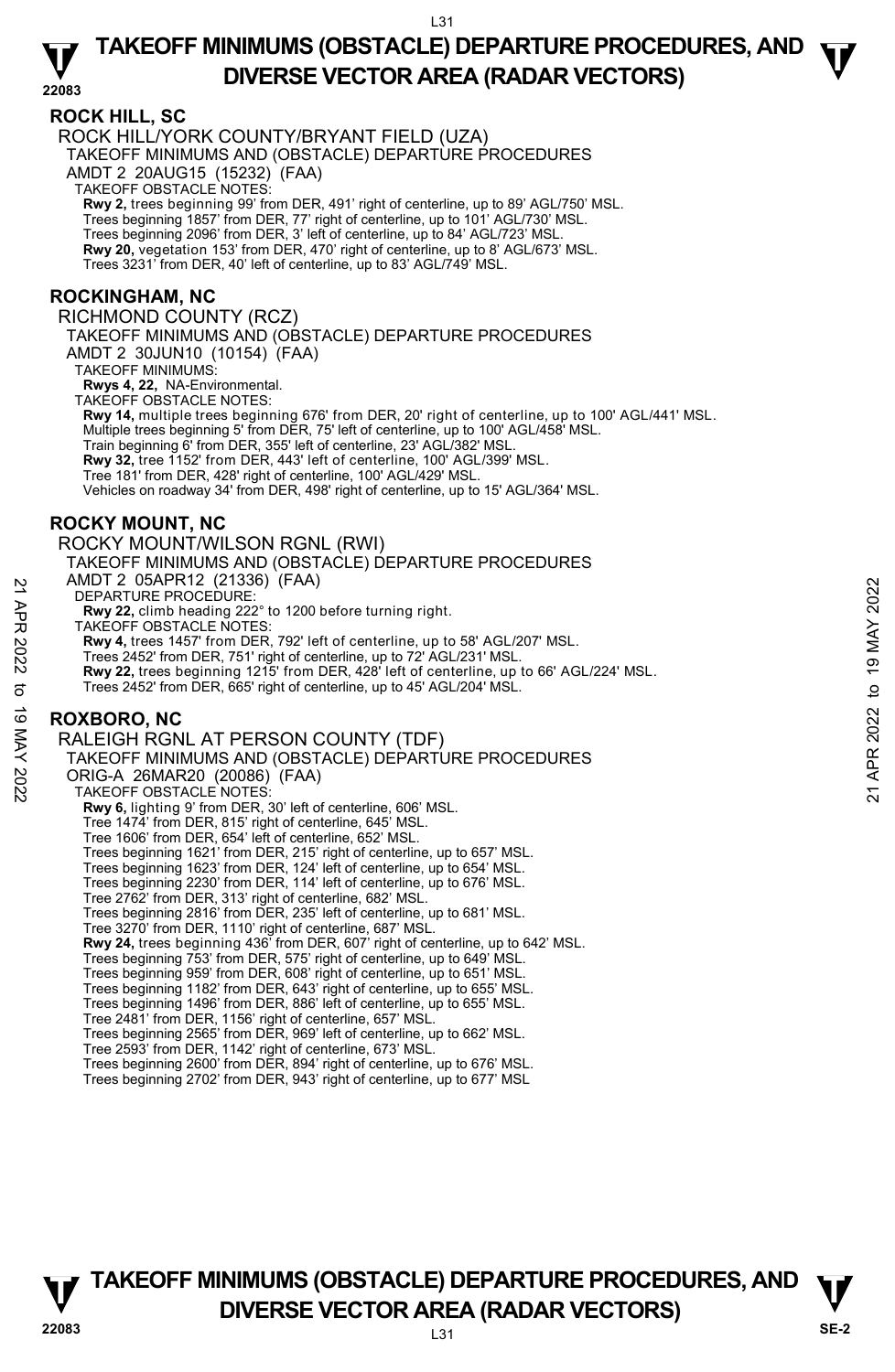## **TAKEOFF MINIMUMS (OBSTACLE) DEPARTURE PROCEDURES, AND**  $\Psi$ **DIVERSE VECTOR AREA (RADAR VECTORS) 22083**

### **RUTHERFORDTON, NC**

RUTHERFORD CO-MARCHMAN FIELD (FQD)

TAKEOFF MINIMUMS AND (OBSTACLE) DEPARTURE PROCEDURES

AMDT 4 28FEB19 (19059) (FAA)

TAKEOFF MINIMUMS:

**Rwy 1,** std. w/min. climb of 290' per NM to 2900 or 2900-3 for climb in visual conditions. DEPARTURE PROCEDURE:

**Rwy 1,** climbing right turn heading 180° to 4000 before proceeding on course.

**Rwy 19,** climb heading 189° to 3600 before proceeding on course.

VCOA:

Obtain ATC approval for climb in visual conditions when requesting IFR clearance. Climb in visual conditions to cross Rutherford Co-Marchman Field at or above 3800 before proceeding on course.

TAKEOFF OBSTACLE NOTES:

**Rwy 1,** tree, NAVAID beginning 6' from DER, 250' left of centerline, up to 1139' MSL.

Tree 315' from DER, 478' right of centerline, 1151' MSL.

Tree 1985' from DER, 988' right of centerline, 1166' MSL. **Rwy 19,** tree 28' from DER, 329' left of centerline, 1080' MSL.

Tree 489' from DER, 455' right of centerline, 26' AGL/1088' MSL.

### **ST. GEORGE, SC**

ST. GEORGE (6J2)

TAKEOFF MINIMUMS AND (OBSTACLE) DEPARTURE PROCEDURES ORIG 10APR08 (08101) (FAA)

TAKEOFF OBSTACLE NOTES:

**Rwy 5,** tree 3021' from DER, 186' left of centerline, 100' AGL/175' MSL.

**Rwy 23,** tree 1401' from DER, 259' right of centerline, 100' AGL/178' MSL.

### **SALISBURY, NC**

#### MID-CAROLINA RGNL (RUQ)

TAKEOFF MINIMUMS AND (OBSTACLE) DEPARTURE PROCEDURES

AMDT 2A 17AUG17 (17229) (FAA)

TAKEOFF MINIMUMS:

**Rwy 20,** 400-2¾ or std. w/min. climb of 205' per NM to 1300, or alternatively, with standard takeoff minimums and a normal 200' per NM climb gradient, takeoff must occur no later than 1200' prior to DER. TAKEOFF MINIMUMS AND (OBSTACLE) DEPARTURE PROCEDURES<br>
22 TAKEOFF MINIMUMS AND (OBSTACLE) DEPARTURE PROCEDURES<br>
22 TAKEOFF MINIMUMS AND (OBSTACLE) THAN<br>
22 TAKEOFF MINIMUMS AND (OBSTACLE) THAN<br>
22 TAKEOFF MINIMUMS AND (OBS

DEPARTURE PROCEDURE:

**Rwy 20,** climb heading 202° to 1700 before turning right.

TAKEOFF OBSTACLE NOTES:

**Rwy 2,** trees beginning 106' from DER, 474' right of centerline, up to 68' AGL/787' MSL.

- **Rwy 20,** trees beginning 167' from DER, 483' right of centerline, up to 31' AGL/810' MSL.
- Building and trees beginning 668' from DER, 275' left of centerline, up to 40' AGL/809' MSL.
- Trees beginning 890' from DER, 59' right of centerline, up to 43' AGL/822' MSL.

Trees beginning 1055' from DER, 476' right of centerline, up to 112' AGL/871' MSL. Trees beginning 2251' from DER, 3' left of centerline, up to 97' AGL/896' MSL.

Trees beginning 2410' from DER, 17' right of centerline, up to 114' AGL/913' MSL.

Tower 2.3 NM from DER, 2196' right of centerline, 306' AGL/1121' MSL.

### **SALUDA, SC**

SALUDA COUNTY (6J4)

ORIG 17DEC09 (09351) (FAA)

TAKEOFF MINIMUMS:

**Rwy 19,** 300-2 or std. w/ min. climb of 207' per NM to 900, or alternatively, with standard takeoff minimums and a normal 200'/NM climb gradient, takeoff must occur no later than 1400' prior to DER.

TAKEOFF OBSTACLE NOTES:

**Rwy 1,** numerous trees beginning abeam DER, 40' left of centerline, up to 66' AGL/635' MSL.

Numerous trees beginning abeam DER, 35' right of centerline, up to 100' AGL/649' MSL.

**Rwy 19,** numerous trees beginning abeam DER, 20' left of centerline, up to 43' AGL/552' MSL.

Numerous trees beginning abeam DER, 30' right of centerline, up to 100' AGL/639' MSL.

### **SANFORD, NC**

RALEIGH EXECUTIVE JETPORT AT SANFORD-LEE COUNTY (TTA) TAKEOFF MINIMUMS AND (OBSTACLE) DEPARTURE PROCEDURES

AMDT 1 25AUG11 (11237) (FAA)

DEPARTURE PROCEDURE:

**Rwy 3,** climb heading 029° to 1100 before turning right.

**Rwy 21,** climb heading 209° to 1500 before turning left.

TAKEOFF OBSTACLE NOTES:

**Rwy 3,** trees beginning 3313' from DER, 380' right of centerline, up to 89' AGL/318' MSL. **Rwy 21,** trees beginning 89' from DER, 435' right of centerline, up to 29' AGL/259' MSL.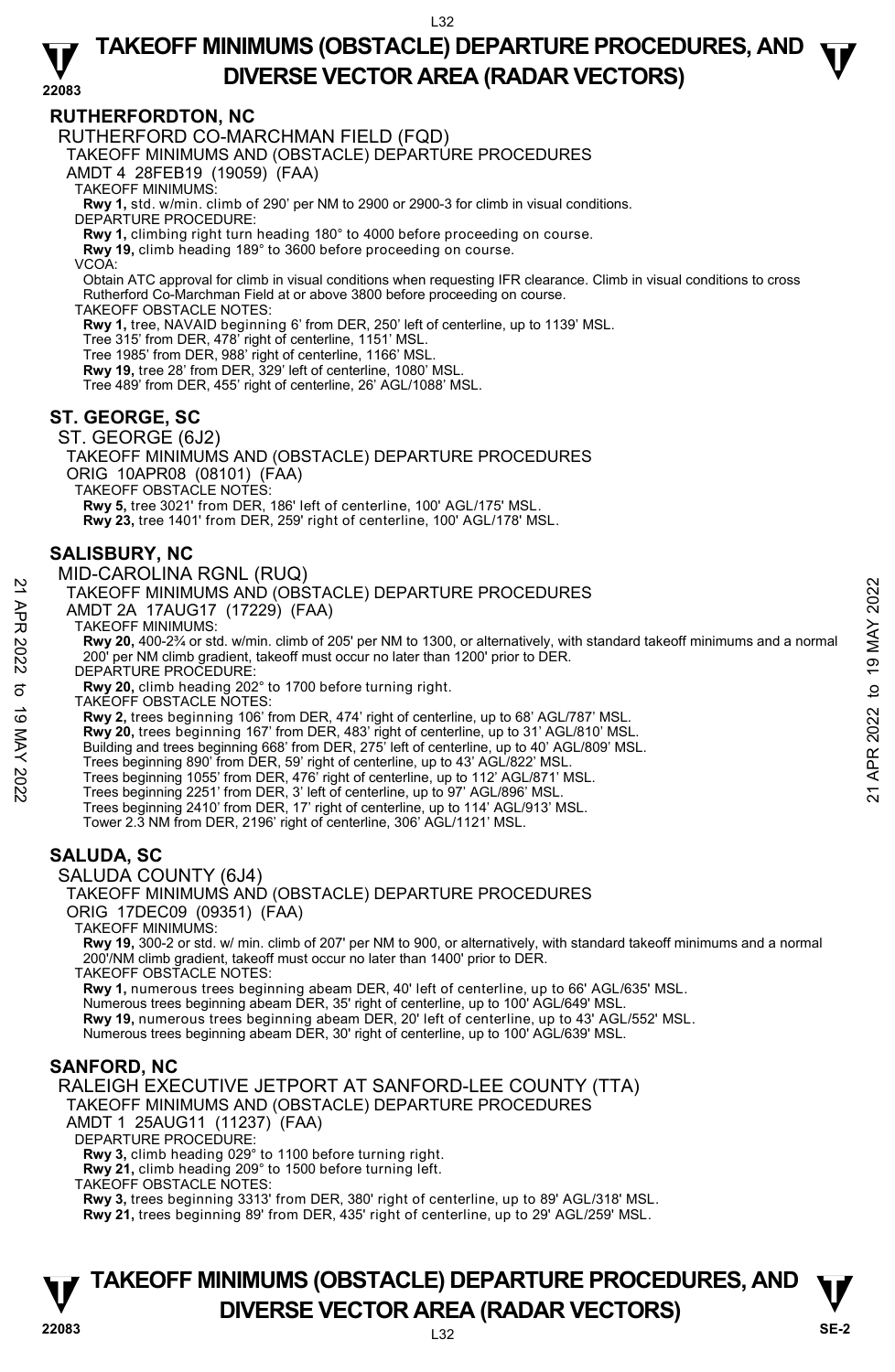## **TAKEOFF MINIMUMS (OBSTACLE) DEPARTURE PROCEDURES, AND**  $\Psi$ **DIVERSE VECTOR AREA (RADAR VECTORS) 22083**

### **SEYMOUR JOHNSON AFB (KGSB)**

GOLDSBORO, NC

TAKEOFF MINIMUMS AND (OBSTACLE) DEPARTURE PROCEDURES

AMDT 2 24JUL14 (14205)

TAKEOFF MINIMUMS:

**Rwy 26,** 200-1½ or std. w/min. climb of 210' per NM to 500' or with std. minimums and a std. 200' per NM climb gradient, takeoff must occur no later than 1300' prior to DER.

TAKEOFF OBSTACLE NOTES:

**Rwy 8,** vehicle, 15' AGL/128' MSL, 1547' from DER, 796' right of centerline. Multiple trees, 80' AGL/194' MSL, beginning 3014' from DER, 952' left of centerline.<br>**Rwy 26,** trees 110' AGL/235' MSL, 1.2 NM from DER, 1155' left of centerline.

### **SHAW AFB (KSSC)**

SUMTER, SC

TAKEOFF MINIMUMS AND (OBSTACLE) DEPARTURE PROCEDURES ORIG, 16OCT14 (14289) TAKEOFF OBSTACLE NOTES: **Rwy 4R,** terrain 500' left of centerline, at the threshold, 236' MSL. Surveyed terrain 500' left of centerline, 234' MSL. **Rwy 22L,** radio tower 5137' from DER, 1701' left of centerline, 140' AGL/369' MSL. Glideslope antenna 563' from DER, 500' right of centerline, 40' AGL/273' MSL.

Terrain 0' inward of DER, 500' right of centerline, 236' MSL.<br>**Rwy 22R,** terrain beginning at 255' from DER, 500' right of centerline to 568' right of centerline, up to 246' MSL. Trees 4651' from DER, 832' right of centerline, 65' AGL/337' MSL.

### **SHELBY, NC**

SHELBY-CLEVELAND COUNTY RGNL (EHO) TAKEOFF MINIMUMS AND (OBSTACLE) DEPARTURE PROCEDURES ORIG 15JAN09 (09015) (FAA) TAKEOFF OBSTACLE NOTES: **Rwy 5,** trees beginning 74' from DER, 394' left of centerline, up to 99' AGL/899' MSL. Trees beginning 2018' from DER, 804' right of centerline, up to 100' AGL/919' MSL. **Rwy 23,** trees beginning 186' from DER, 148' left of centerline, up to 93' AGL/903' MSL. **SILER CITY, NC**  SILER CITY MUNI (SCR) TAKEOFF MINIMUMS AND (OBSTACLE) DEPARTURE PROCEDURES AMDT 2 08JAN15 (15008) (FAA) TAKEOFF MINIMUMS: **Rwy 4,** 300-1¾ or std. w/min. climb of 236' per NM to 1000 or alternatively, with standard takeoff minimums and a normal 200' per NM climb gradient, takeoff must occur no later than 2000' prior to DER. TAKEOFF OBSTACLE NOTES: **Rwy 4,** trees beginning 25' from DER, 25' right of centerline, up to 96' AGL/855' MSL. Poles beginning 158' from DER, 364' left of centerline, up to 34' AGL/643' MSL. Trees beginning 275' from DER, 3' left of centerline, up to 96' AGL/825' MSL. **Rwy 22,** trees beginning 8' from DER, 3' left of centerline, up to 77' AGL/736' MSL. Vehicles on road beginning 86' from DER, 330' right of centerline, up to 15' AGL/612' MSL. Trees beginning 154' from DER, 5' right of centerline, up to 100' AGL/749' MSL. Bldg 374' from DER, 466' right of centerline, 20' AGL/619' MSL. Pole 490' from DER, 357' right of centerline, 26' AGL/625' MSL. Pole 580' from DER, 481' right of centerline, 18' AGL/617' MSL. Bldg 591' from DER. 427' right of centerline, 16' AGL/615' MSL. Pole 769' from DER, 314' right of centerline, 19' AGL/618' MSL. Pole 1188' from DER, 253' right of centerline, 23' AGL/632' MSL. TAKEOFF OBSTACLE NOTES:<br>
TAKEOFF OBSTACLE NOTES:<br>
Trees beginning 74' from DER, 394' left of centerline, up to 99' AGL/899' MSL.<br>
Trees beginning 2018' from DER, 304' right of centerline, up to 100' AGL/919' MSL.<br>
Rwy 23,

### **SIMMONS AAF (KFBG)**

FORT BRAGG, NC TAKEOFF MINIMUMS AND (OBSTACLE) DEPARTURE PROCEDURES AMDT 2B 03DEC20 (20338) (USA) TAKOFF MINIMUMS:  **Rwy 9,** std. w/ min. climb of 230' per NM to 1400. **Rwy 27,** 400-2½ or std. w/ min. climb of 230' per NM to 700. DEPARTURE PROCEDURE: **Rwy 27,** climb hdg 273° to 800 before proceeding on course. TAKEOFF OBSTACLE NOTES: **Rwy 9,** terrain beginning 80' from DER, 27' right of cntrln, 233' MSL. **Rwy 27,** terrain beginning 105' from DER, left and right of cntrln, 283' MSL.<br>Antenna 1.9 NM from DER, 3586' right of cntrln, 292' AGL/584' MSL.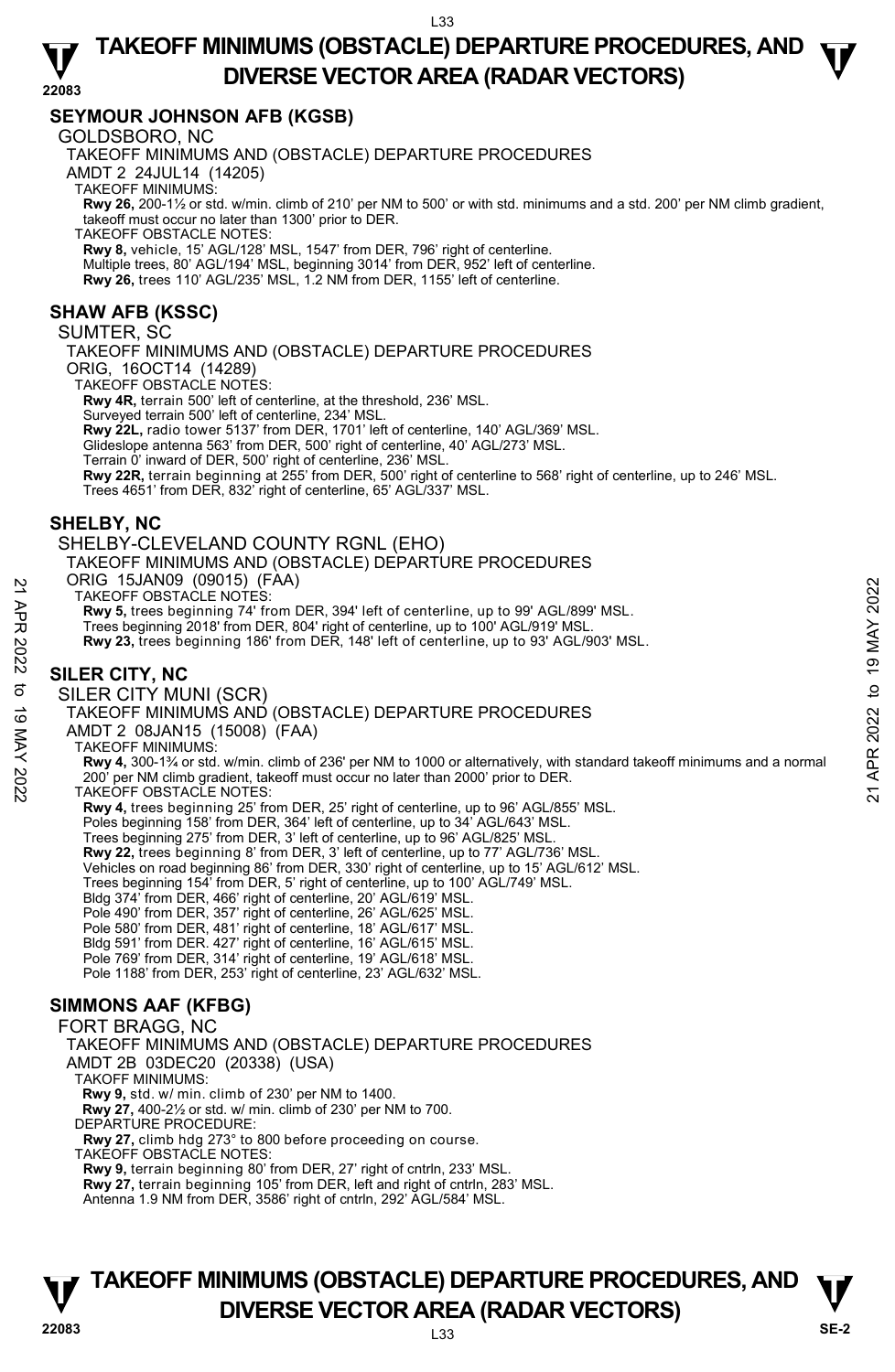## **TAKEOFF MINIMUMS (OBSTACLE) DEPARTURE PROCEDURES, AND**  $\Psi$ **DIVERSE VECTOR AREA (RADAR VECTORS) 22083**

### **SMITHFIELD, NC**

JOHNSTON RGNL (JNX) TAKEOFF MINIMUMS AND (OBSTACLE) DEPARTURE PROCEDURES AMDT 4 30APR15 (15120) (FAA) TAKEOFF MINIMUMS: **Rwy 3,** 300-1½ or std. w/ min climb of 265' per NM to 500. **Rwy 21,** 500-2¾ or std. w/ min climb of 265' per NM to 800. DEPARTURE PROCEDURE: **Rwy 3,** climb heading 032° to 1500 before turning left. **Rwy 21,** climb heading 212° to 1000 before turning right. TAKEOFF OBSTACLE NOTES: **Rwy 3,** trees beginning 35' from DER, 380' right of centerline, up to 96' AGL/276' MSL. Terrain 99' from DER, 364' right of centerline, 171' MSL. Poles beginning 1236' from DER, 30' left and right of centerline, up to 44' AGL/234' MSL. Trees beginning 2317' from DER, 103' left of centerline, up to 100' AGL/349' MSL. Building 2610' from DER, 244' left of centerline, 36' AGL/231' MSL. Tank 2732' from DER, 6' left of centerline, 45' AGL/238' MSL. Tree 1 NM from DER, 251' right of centerline, 131' AGL/301' MSL. **Rwy 21,** trees beginning 1' from DER, 338' right of centerline, up to 100' AGL/269' MSL. Trees beginning 21' from DER, 366' left of centerline, up to 62' AGL/232' MSL.<br>Terrain 1374' from DER, 859' left of centerline, 187' MSL.<br>Pole 1409' from DER, 816' left of centerline, 27' AGL/210' MSL. Tower 2.6 NM from DER, 2887' right of centerline, 378' AGL/613' MSL.

### **SPARTANBURG, SC**

SPARTANBURG DOWNTOWN MEML/SIMPSON FLD (SPA)

TAKEOFF MINIMUMS AND (OBSTACLE) DEPARTURE PROCEDURES

AMDT 2 28FEB19 (21168) (FAA)

TAKEOFF OBSTACLE NOTES:

**Rwy 5,** trees beginning 622' from DER, 608' left of centerline, up to 830' MSL.

Tree 2352' from DER, 996' left of centerline, 856' MSL.

**Rwy 23,** trees beginning 122' from DER, 444' left of centerline, up to 825' MSL.

- Tree 3391' from DER, 1033' right of centerline, 897' MSL.
- Tree 3478' from DER, 208' left of centerline, 884' MSL.
- Trees beginning 3504' from DER, 360' right of centerline, up to 901' MSL.

### **STAR, NC**

#### MONTGOMERY COUNTY (43A)

TAKEOFF MINIMUMS AND (OBSTACLE) DEPARTURE PROCEDURES

ORIG 18SEP14 (14261) (FAA)

TAKEOFF MINIMUMS:

Now 5, tree beginning 622' from DER, 996' left of centerline, 856' MSL.<br>
Tree 3352' from DER, 996' left of centerline, 856' MSL.<br>
Tree 3391' from DER, 1033' right of centerline, 894' MSL.<br>
Tree 3478' from DER, 208' left o

**Rwy 21,** 300-1¼ or std. w/min. climb of 238' per NM to 800, or alternatively, with std. takeoff minimums and a normal 200' per NM climb gradient, takeoff must occur no later than 1900' prior to DER. TAKEOFF OBSTACLE NOTES:

**Rwy 3,** tank 6188' from DER, 1619' left of centerline, 145' AGL/793' MSL.

Trees beginning 7' from DER, 169' left of centerline, up to 100' AGL/739' MSL.

Trees beginning 250' from DER, 334' right of centerline, up to 100' AGL/739' MSL. Power line beginning 123' from DER, 38' right of centerline, 40' AGL/670' MSL.

**Rwy 21,** trees beginning 184' from DER, 407' left of centerline, up to 100' AGL/729' MSL.

Trees beginning 24' from DER, 259' right of centerline, up to 100' AGL/719' MSL.

### **STATESVILLE, NC**

STATESVILLE RGNL (SVH)

TAKEOFF MINIMUMS AND (OBSTACLE) DEPARTURE PROCEDURES

ORIG 27OCT05 (05300) (FAA)

TAKEOFF MINIMUMS:

**Rwy 28,** 300-1¾ or std. with a min. climb of 220' per NM to 1300.

TAKEOFF OBSTACLE NOTES:

**Rwy 28,** power line tower 8880' from DER, 858' right of centerline, 180' AGL/1199' MSL.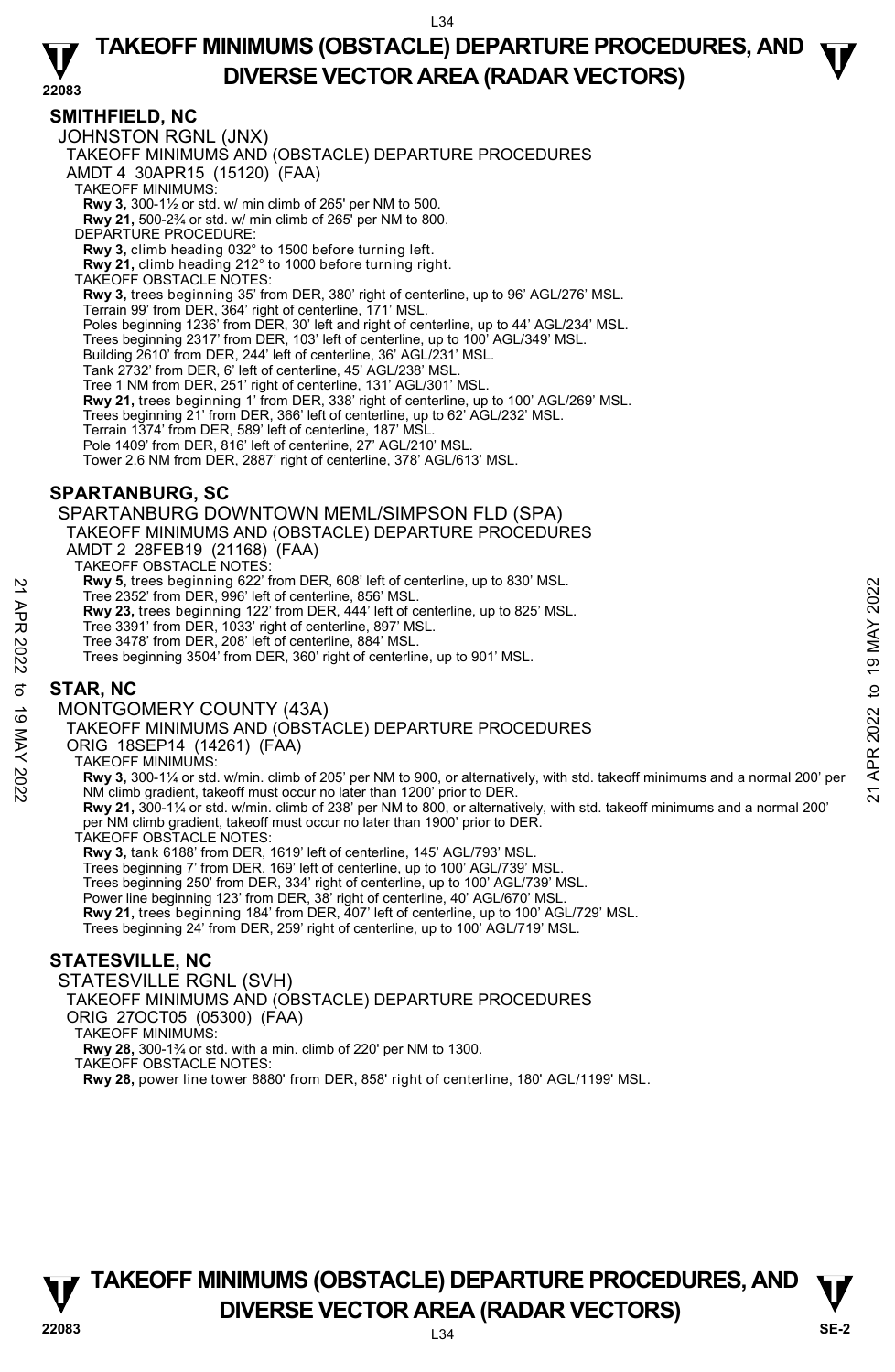## **TAKEOFF MINIMUMS (OBSTACLE) DEPARTURE PROCEDURES, AND**  $\Psi$ **DIVERSE VECTOR AREA (RADAR VECTORS) 22083**

### **SUMMERVILLE, SC**

SUMMERVILLE (DYB) TAKEOFF MINIMUMS AND (OBSTACLE) DEPARTURE PROCEDURES AMDT 2 01FEB18 (18032) (FAA) DEPARTURE PROCEDURE: **Rwy 6,** climb heading 056° to 600 before turning left. TAKEOFF OBSTACLE NOTES: **Rwy 6,** lighting 10' from DER, 15' right of centerline, 1' AGL/54' MSL. Tree, 22' from DER, 471' left of centerline, 66' MSL. Vehicles on perimeter road crossing centerline, 500' from DER, 15' AGL/61' MSL. Building 283' from DER, 563' left of centerline, 77' MSL. Tree 481' from DER, 566' right of centerline, 109' MSL. Tree 524' from DER, 433' left of centerline, 109' MSL. Trees, beginning 552' from DER, 444' right of centerline, up to 115' MSL. Trees, beginning 595' from DER, 1' left of centerline, up to 127' MSL. Trees, beginning 663' from DER, 394' right of centerline, up to 130' MSL. Trees, beginning 1040' from DER, on centerline, up to 137' MSL. Trees, beginning 2360' from DER, 69' right of centerline, up to 139' MSL. **Rwy 24,** trees, beginning 0' from DER, 357' right of centerline, up to 92' AGL/116' MSL. Trees, beginning 82' from DER, 21' left of centerline, up to 17' AGL/41' MSL. Tree 922' from DER, 667' left of centerline, 87' MSL. Trees, beginning 1018' from DER, 627' left of centerline, up to 91' MSL. Tree 1187' from DER, 813' left of centerline, 93' MSL. Trees, beginning 1303' from DER, 622' left of centerline, up to 95' MSL. Trees, beginning 1452' from DER, 627' left of centerline, up to 101' MSL. Trees, beginning 1552' from DER, 578' left of centerline, up to 104' MSL. Trees, beginning 1979' from DER, 938' left of centerline, up to 105' MSL. Tree 2115' from DER, 822' left of centerline, 108' MSL. Trees, beginning 2118' from DER, 507' left of centerline, up to 111' MSL.

### **SUMTER, SC**

SUMTER (SMS)

TAKEOFF MINIMUMS AND (OBSTACLE) DEPARTURE PROCEDURES

- AMDT 1 22OCT09 (09295) (FAA)
	- TAKEOFF MINIMUMS:

**Rwys 14, 32,** NA-VFR only. **Rwy 23,** std. w/ a min. climb of 221' per NM to 800 or 900-2½ for climb in visual conditions.

DEPARTURE PROCEDURE:

**Rwy 23,** for climb in visual conditions: cross Sumter airport at or above 900 MSL before proceeding on course. TAKEOFF OBSTACLE NOTES: **SUMTER, SC**<br>
21 **SUMTER (SMS)**<br>
21 TAKEOFF MINIMUMS AND (OBSTACLE) DEPARTURE PROCEDURES<br>
22 TAKEOFF MINIMUMS:<br>
22 APR 2022 to 199295) (FAA)<br>
22 AND T 1 22OCT09 (09295) (FAA)<br>
22 AND TAKEOFF MINIMUMS:<br>
23 APR 2023, to cli

**Rwy 23,** trees beginning 2876' from DER, 559' left of centerline, up to 72' AGL/251' MSL.

Trees beginning 117' from DER, 210' right of centerline, up to 86' AGL/265' MSL.

### **SYLVA, NC**

#### JACKSON COUNTY (24A)

TAKEOFF MINIMUMS AND (OBSTACLE) DEPARTURE PROCEDURES

ORIG 08JAN15 (15008) (FAA)

TAKEOFF MINIMUMS:

**Rwy 15,** std. w/min. climb of 548' to 5100 or 3300-3 for climb in visual conditions. **Rwy 33,** std. w/min. climb of 355' to 6400 or 3300-3 for climb in visual conditions.

DEPARTURE PROCEDURE:

**Rwy 15,** climb heading 147° to 6100 before proceeding on course. For climb in visual conditions, cross Jackson County airport at or above 6000 before proceeding on course. When executing VCOA, notify ATC prior to departure. **Rwy 33,** climb heading 327° to 6400 before proceeding on course. For climb in visual conditions, cross Jackson County airport at or above 6000 before proceeding on course. When executing VCOA, notify ATC prior to departure. TAKEOFF OBSTACLE NOTES:

**Rwy 15,** trees beginning 109' from DER, 31' left of centerline, up to 100' AGL/2939' MSL.

Trees beginning 19' from DER, 53' right of centerline, up to 100' AGL/2859' MSL.

Building 221' from DER, 324' left of centerline, 25' AGL/2864' MSL. Airplane on tarmac 137' from DER, 140' left of centerline, up to 20' AGL/2899' MSL.

Transmission tower 1763' from DER, 860' right of centerline, up to 200' AGL/2879' MSL.

**Rwy 33,** trees beginning 2' from DER, 182' left of centerline, up to 100' AGL/2979' MSL.<br>Trees beginning 6' from DER, 27' right of centerline, up to 100' AGL/2979' MSL.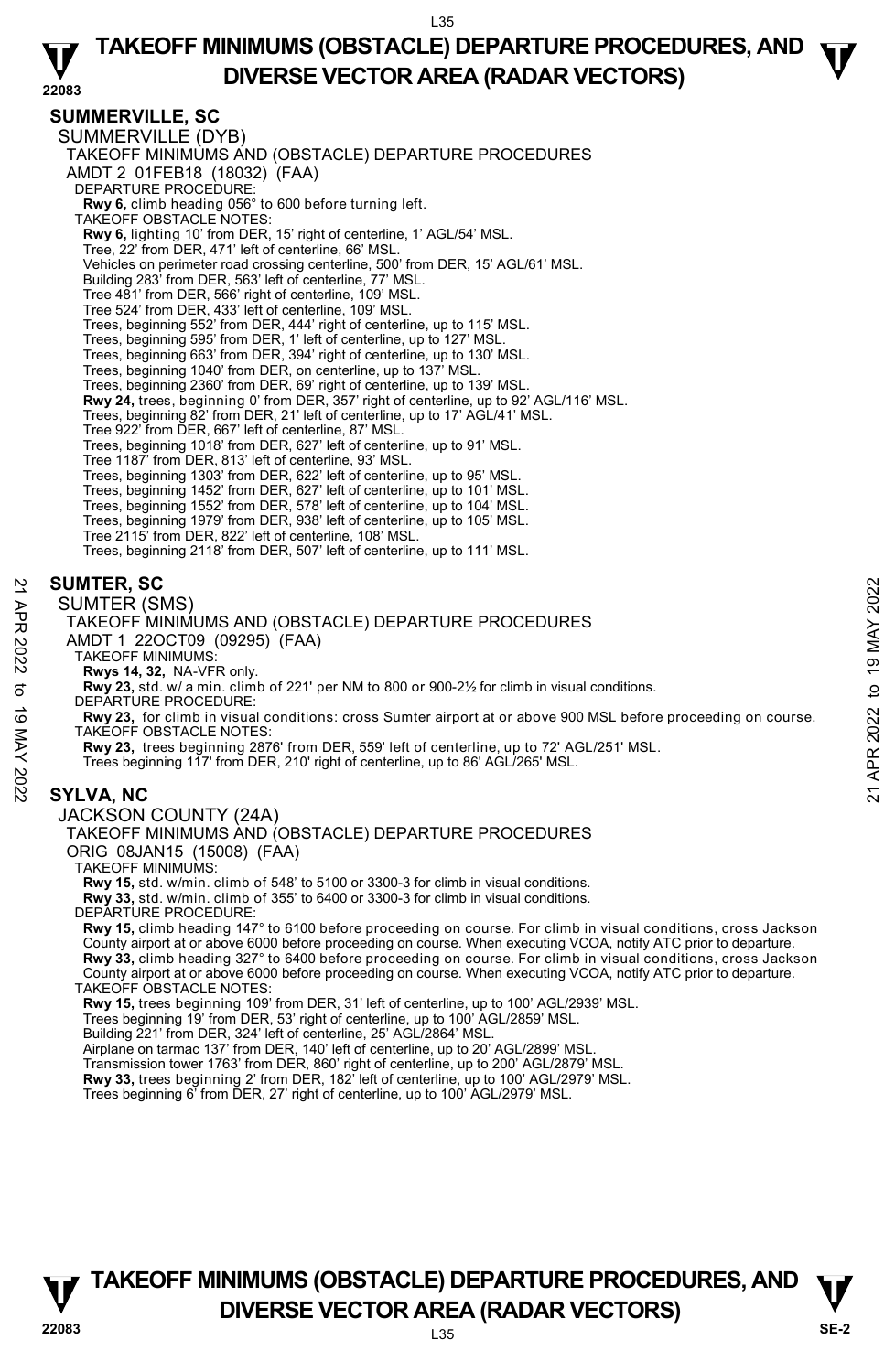## **TAKEOFF MINIMUMS (OBSTACLE) DEPARTURE PROCEDURES, AND**  $\Psi$ **DIVERSE VECTOR AREA (RADAR VECTORS) 22083**

### **TARBORO, NC**

TARBORO-EDGECOMBE (ETC) TAKEOFF MINIMUMS AND (OBSTACLE) DEPARTURE PROCEDURES AMDT 1 30DEC21 (21364) (FAA) DEPARTURE PROCEDURE: **Rwy 9,** climb on heading 092° to 500 before turning right TAKEOFF OBSTACLE NOTES: **Rwy 9,** lighting 10' from DER, 104' right of centerline, 46' MSL. Fence 69' from DER, 255' right of centerline, 8' AGL/49' MSL. Trees beginning 132' from DER, 35' left of centerline, up to 39' AGL/78' MSL. Trees beginning 768' from DER, 152' right of centerline, up to 36' AGL/72' MSL. Tree 835' from DER, 7' right of centerline, 40' AGL/75' MSL. Trees beginning 835' from DER, 88' right of centerline, up to 45' AGL/80' MSL. Trees beginning 891' from DER, 9' left of centerline, up to 80' MSL. Trees beginning 919' from DER, 12' right of centerline, up to 48' AGL/90' MSL. Trees beginning 1781' from DER, 696' right of centerline, up to 123' MSL. Tree 1929' from DER, 1010' right of centerline, 135' MSL. Trees beginning 1988' from DER, 593' right of centerline, up to 147' MSL. Tree 2073' from DER, 821' right of centerline, 116' AGL/149' MSL. Trees beginning 2101' from DER, 20' right of centerline, up to 152' MSL. Trees beginning 2433' from DER, 54' left of centerline, up to 90' AGL/126' MSL. Trees beginning 2856' from DER, 992' left of centerline, up to 133' MSL. **Rwy 27,** trees, pole beginning 6' from DER, 266' left of centerline, up to 126' MSL. Trees, buildings, poles, vehicles on road beginning 9' from DER, crossing extended centerline, up to 119' MSL.<br>Trees, poles, vehicles on road beginning 53' from DER, 19' left of centerline, up to 80' AGL/135' MSL. Trees beginning 1599' from DER, 25' right of centerline, up to 65' AGL/121' MSL. Trees beginning 1734' from DER, 176' right of centerline, up to 75' AGL/127' MSL. Trees beginning 1801' from DER, 22' right of centerline, up to 144' MSL. Trees beginning 1977' from DER, 8' right of centerline, up to 155' MSL. Tree 3887' from DER, 1471' left of centerline, 157' MSL. Tree 3962' from DER, 1217' left of centerline, 161' MSL. Tree 3984' from DER, 976' left of centerline, 165' MSL. Tree 4429' from DER, 1216' left of centerline, 171' MSL. Trees beginning 4441' from DER, 1149' left of centerline, up to 172' MSL. Trees beginning 4570' from DER, 1374' left of centerline, up to 184' MSL. Trees beginning 4625' from DER, 1272' left of centerline, up to 187' MSL. Trees beginning 4714' from DER, 1167' left of centerline, up to 188' MSL. **UNION, SC**  UNION COUNTY, TROY SHELTON FIELD (35A) TAKEOFF MINIMUMS AND (OBSTACLE) DEPARTURE PROCEDURES AMDT 1 22AUG13 (13234) (FAA) TAKEOFF OBSTACLE NOTES: **Rwy 5,** trees beginning 1006' from DER, 20' right of centerline, up to 100' AGL/759' MSL. **Rwy 23,** trees beginning 2115' from DER, 20' left of centerline, up to 100' AGL/679' MSL. **WADESBORO, NC**  ANSON COUNTY/JEFF CLOUD FLD (AFP) TAKEOFF MINIMUMS AND (OBSTACLE) DEPARTURE PROCEDURES AMDT 2A 21JUN18 (21336) (FAA) TAKEOFF MINIMUMS: **Rwy 16,** std. w/min. climb of 229' per NM to 800. TAKEOFF OBSTACLE NOTES: **Rwy 16,** trees beginning 64' from DER, 297' left of centerline, up to 359' MSL. Terrain beginning 111' from DER, 376' right of centerline, up to 0' AGL/311' MSL. Transmission line beginning 2377' from DER, 109' left of centerline, up to 68' AGL/374' MSL. Transmission line beginning 3035' from DER, 648' right of centerline, up to 75' AGL/389' MSL. **Rwy 34,** trees beginning 446' from DER, 10' right of centerline, up to 384' MSL. Trees beginning 722' from DER, 38' left of centerline, up to 403' MSL. **WALLACE, NC**  HENDERSON FIELD (ACZ) TAKEOFF MINIMUMS AND (OBSTACLE) DEPARTURE PROCEDURES ORIG 12MAR09 (09071) (FAA) TAKEOFF MINIMUMS: **Rwy 9,** 300-1 or std. w/ min. climb of 389' per NM to 400. TAKEOFF OBSTACLE NOTES: **Rwy 9,** trees 2329' from DER, 462' left of centerline, 100' AGL/119' MSL. Tree 3982 from DER, 121<sup>7</sup> lett of centerline, 165<sup>'</sup> MSL.<br>
Tree 3984' from DER, 176' left of centerline, 165' MSL.<br>
Trees beginning 4441' from DER, 1149' left of centerline, up to 172' MSL.<br>
Trees beginning 4470' from DER

Pole 5056' from DER, 1074' left of centerline, 183' AGL/216' MSL. **Rwy 27,** vehicles on roadway 299' from DER, 421' right of centerline, 15' AGL/54' MSL. Trees 4916' from DER, 1296' left of centerline, 100' AGL/169' MSL.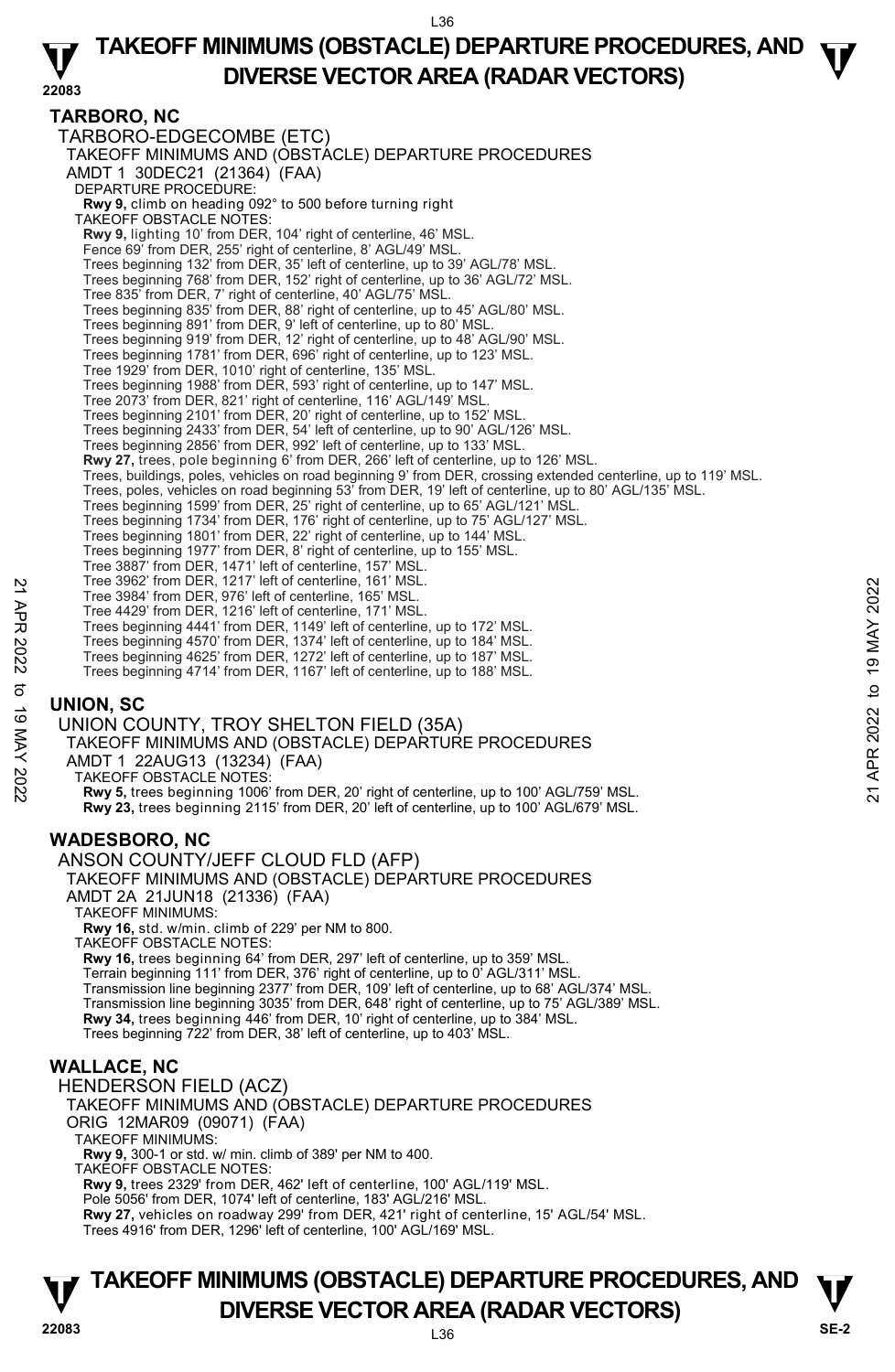## **TAKEOFF MINIMUMS (OBSTACLE) DEPARTURE PROCEDURES, AND**  $\Psi$ **DIVERSE VECTOR AREA (RADAR VECTORS) 22083**

#### **WALNUT COVE, NC**

MEADOW BROOK FLD (N63)

TAKEOFF MINIMUMS AND (OBSTACLE) DEPARTURE PROCEDURES

AMDT 2 15NOV12 (21252) (FAA)

TAKEOFF MINIMUMS:

**Rwy 16,** 500-3 or std. w/ min. climb of 324' per NM to 2000. **Rwy 34,** 600-3 w/ min. climb of 229' per NM to 1400 or 1800-3 for climb in visual conditions.

DEPARTURE PROCEDURE:

**Rwy 16,** climb heading 166° to 1400 before proceeding on course.

**Rwy 34,** climb heading 001° to 2800 before turning West or for climb in visual conditions: cross Meadow Brook Fld<br>airport at or above 2300 before proceeding on course. When executing VCOA, notify ATC prior to departure. TAKEOFF OBSTACLE NOTES:

**Rwy 16,** vehicle on road 428' from DER, 591' left of centerline, up to 15' AGL/674' MSL.

Trees beginning 541' from DER, 618' right of centerline, up to 65' AGL/804' MSL.

Power line 2525' from DER, 226' right of centerline, 79' AGL/716' MSL.

Tank 5738' from DER, 742' right of centerline, 157' AGL/863' MSL. Terrain 1.7 NM from DER, 2265' right of centerline, 999' MSL.

**Rwy 34,** tree 1071' from DER, 517' right of centerline, 100' AGL/784' MSL.

Trees beginning 1056' from DER, 844' left of centerline, up to 65' AGL/744' MSL.

Trees 1.9 NM from DER, left and right of centerline, up to 100' AGL/1019' MSL.

#### **WALTERBORO, SC**

LOW COUNTRY RGNL (RBW)

TAKEOFF MINIMUMS AND (OBSTACLE) DEPARTURE PROCEDURES AMDT 2 02MAY13 (13122) (FAA)

TAKEOFF OBSTACLE NOTES:

**Rwy 5**, electrical system 28' from DER, 125' left of centerline, 3' AGL/103' MSL. Electrical system 29' from DER, 125' right of centerline, 2' AGL/102' MSL.

Pole 139' from DER, 396' left of centerline, 4' AGL/105' MSL.

Trees beginning 1787' from DER, 242' right of centerline, up to 54' AGL/158' MSL.

Trees beginning 1903' from DER, 230' left of centerline, up to 54' AGL/186' MSL.

Trees beginning 2898' from DER, 488' right of centerline, up to 75' AGL/196' MSL. **Rwy 9,** terrain beginning 51' from DER, 195' left of centerline, up to 96' MSL.

**Rwy 17,** trees beginning 1487' from DER, 441' right of centerline, up to 106' AGL/167' MSL. Tree 1579' from DER, 836' left of centerline, 117' AGL/176' MSL. Trees beginning 1497 from DER, 242 right of centerline, up to 54' AGL/186' MSL.<br>
Trees beginning 2898' from DER, 488' right of centerline, up to 54' AGL/186' MSL.<br> **EVALUATE APP 3** Trees beginning 1403' from DER, 488' righ

**Rwy 23,** trees beginning 15' from DER, 499' right of centerline, up to 80' AGL/161' MSL.

Trees beginning 1493' from DER, 10' right of centerline, up to 80' AGL/192' MSL. Trees beginning 1492' from DER, 15' left of centerline, up to 86' AGL/200' MSL.

**Rwy 27,** tank 4946' from DER, 151' right of centerline, 140' AGL/219' MSL.

### **WASHINGTON, NC**

WASHINGTON-WARREN (OCW) TAKEOFF MINIMUMS AND (OBSTACLE) DEPARTURE PROCEDURES

AMDT 1B 20JUN19 (19171) (FAA)

TAKEOFF MINIMUMS: **Rwy 23,** 300-1 or std. w/min. climb of 250' per NM to 300. DEPARTURE PROCEDURE:

**Rwys 17, 29, 35,** climb runway heading to 400 before turning.

- TAKEOFF OBSTACLE NOTES:
- **Rwy 5,** vehicles on road 223' from DER, 397' left of centerline, 53' MSL. Tree 650' from DER, 322' left of centerline, 136' MSL.
- 
- Trees beginning 954' from DER, 575' left of centerline, up to 146' MSL. Tree 1825' from DER, 634' right of centerline, 155' MSL.

**Rwy 17,** trees beginning 19' from DER, 374' right of centerline, up to 108' MSL.

- 
- Tree 1774' from DER, 409' left of centerline, 103' MSL. Tree 1885' from DER, 382' left of centerline, 112' MSL.
- Tree 4174' from DER, 1230' left of centerline, 159' MSL.

**Rwy 23,** tree 32' from DER, 474' left of centerline, 63' MSL.

- Tree 353' from DER, 391' right of centerline, 60' MSL. Tree 529' from DER, 408' right of centerline, 61' MSL.
- 
- Trees beginning 1455' from DER, 88' left of centerline, up to 77' MSL.
- Tree 1698' from DER, 625' left of centerline, 87' MSL. Tree 1711' from DER, 853' right of centerline, 101' MSL.
- 
- Tower 5339' from DER, 580' left of centerline, 157' AGL/170' MSL.

**Rwy 35,** vehicles on road 287' from DER, 393' right of centerline, 51' MSL.

Tree 345' from DER, 437' right of centerline, 121' MSL. Tree 799' from DER, 420' left of centerline, 106' MSL.

Trees beginning 1206' from DER, 161' left of centerline, up to 145' MSL.

Trees beginning 1622' from DER, 37' left of centerline, up to 148' MSL. Tree 2134' from DER, 565' right of centerline, 137' MSL.

Tree 2839' from DER, 335' right of centerline, 143' MSL.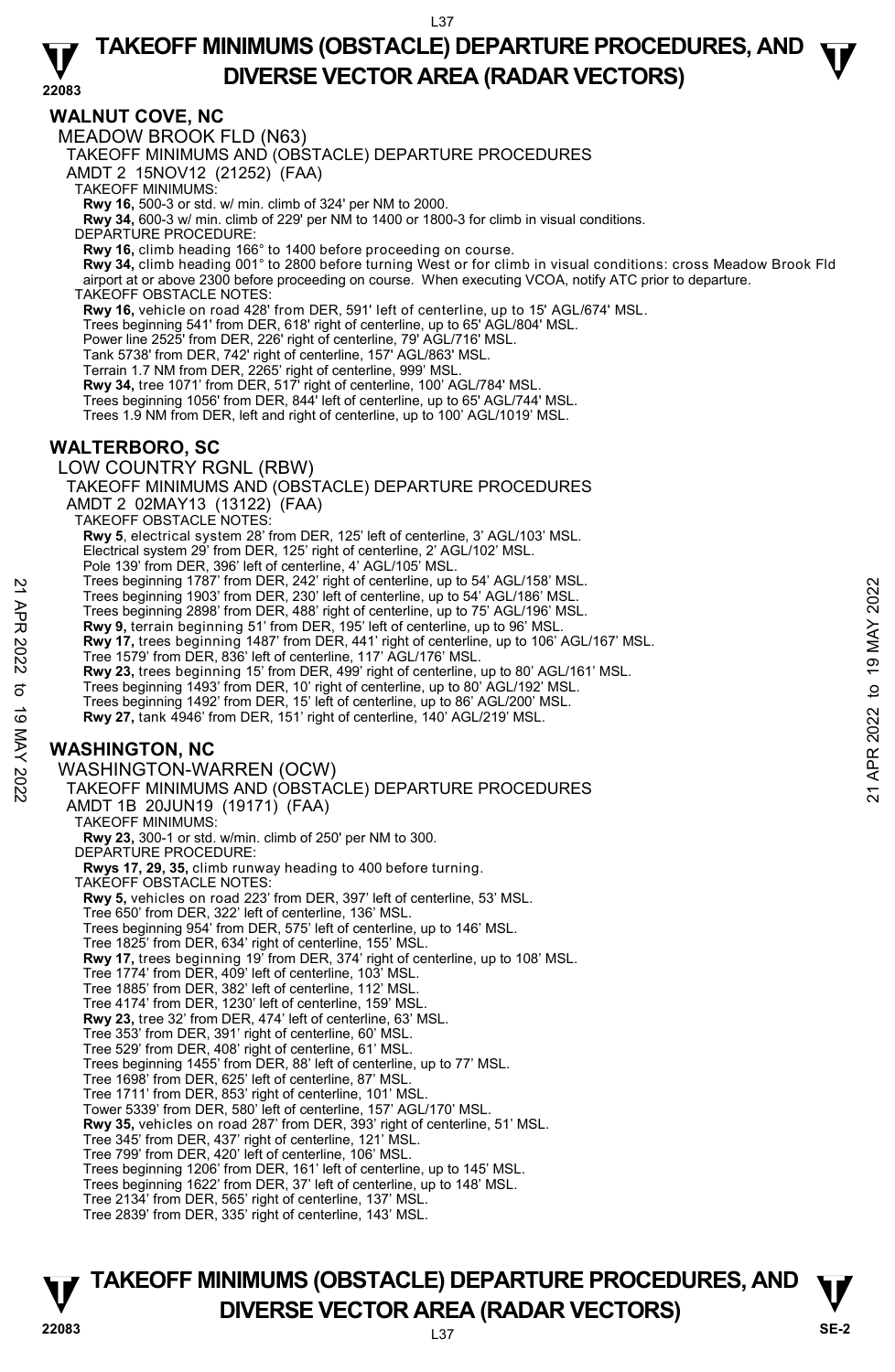## **TAKEOFF MINIMUMS (OBSTACLE) DEPARTURE PROCEDURES, AND**  $\Psi$ **DIVERSE VECTOR AREA (RADAR VECTORS) 22083**

#### **WAXHAW, NC**

JAARS-TOWNSEND (N52)

TAKEOFF MINIMUMS AND (OBSTACLE) DEPARTURE PROCEDURES

ORIG 12MAR09 (09071) (FAA)

TAKEOFF MINIMUMS:

**Rwy 4,** 300-1 or std. w/ min. climb of 255' per NM to 900, or alternatively, with std. takeoff minimums and a normal 200' per NM climb gradient, takeoff must occur no later than 2200' prior to DER.

TAKEOFF OBSTACLE NOTES:

**Rwy 4,** trees beginning 3' from DER, left and right of centerline, up to 100' AGL/759' MSL.

**Rwy 22,** trees beginning 2' from DER, left and right of centerline, up to 100' AGL/709' MSL.

#### **WHITEVILLE, NC**

COLUMBUS COUNTY MUNI (CPC)

TAKEOFF MINIMUMS AND (OBSTACLE) DEPARTURE PROCEDURES

ORIG 02JUL09 (09183) (FAA)

TAKEOFF OBSTACLE NOTES:

**Rwy 6,** trees beginning 2145' from DER, 553' right of centerline, up to 100' AGL/189' MSL.

Trees beginning 2690' from DER, 838' left of centerline, up to 100' AGL/169' MSL.

**Rwy 24,** trees beginning 1706' from DER, 831' right of centerline, up to 100' AGL/209' MSL. Trees beginning 732' from DER, 396' left of centerline, up to 100' AGL/209' MSL.

#### **WILLIAMSTON, NC**

MARTIN COUNTY (MCZ) TAKEOFF MINIMUMS AND (OBSTACLE) DEPARTURE PROCEDURES ORIG 02AUG07 (07214) (FAA) TAKEOFF OBSTACLE NOTES: **Rwy 3,** trees beginning 158' from DER, 98' right of centerline, up to 100' AGL/172' MSL. Trees beginning 3041' from DER, 168' left of centerline up to 100' AGL/172' MSL. **Rwy 21,** trees beginning 130' from DER, 57' right of centerline up to 100' AGL/168' MSL. Trees beginning 1393' from DER, 411' left of centerline up to 100' AGL/168' MSL. Vehicle on road 428' from DER, 15' AGL/80' MSL.

#### **WILMINGTON, NC**

WILMINGTON INTL(ILM) TAKEOFF MINIMUMS AND (OBSTACLE) DEPARTURE PROCEDURES AMDT 1 10MAY07 (07130) (FAA) TAKEOFF OBSTACLE NOTES: **Rwy 6,** tree 2723' from DER, 558' left of centerline 57' AGL/90' MSL. Tree 3201' from DER, 401' right of centerline 73' AGL/110' MSL. Tree 3552' from DER, 643' right of centerline, 78' AGL/118' MSL. **Rwy 21, trees beginning 1730' from DER, 45° right of centerline up to 100' AGL/168' MSL.**<br>
Trees beginning 1793' from DER, 15' AGL/80' MSL.<br>
Vehicle on road 428' from DER, 15' AGL/80' MSL.<br> **WILMINGTON INTL(ILM)**<br>
TAKEOF Multiple trees beginning 418' from DER, 540' left of centerline, up to 39' AGL/53' MSL. Tree 620' from DER, 246' left of centerline, 24' AGL/38' MSL. Tree 1468' from DER, 684' right of centerline, 66' AGL/83' MSL. Tree 1689' from DER, 592' right of centerline, 52' AGL/69' MSL. Transmission lines 3347' from DER, 1300' left to 1300' right of centerline, 135' AGL/160' MSL. **Rwy 24,** tree 163' from DER, 454' left of centerline, 61' AGL/75' MSL. Multiple trees beginning 1663' from DER, 277' left of centerline, up to 66' AGL/83' MSL. **Rwy 35,** tree 1500' from DER, 300' right of centerline, 50' AGL/83' MSL. Funnel 1796' from DER, 882' left of centerline, 57' AGL/90' MSL. Multiple trees beginning 1916' from DER, 138' right of centerline, up to 94' AGL/131' MSL. Multiple trees beginning 2486' from DER, 143' left of centerline, up to 107' AGL/140' MSL. **WILSON, NC**  WILSON INDUSTRIAL AIR CENTER (W03) TAKEOFF MINIMUMS AND (OBSTACLE) DEPARTURE PROCEDURES AMDT 1 08NOV18 (18312) (FAA) DEPARTURE PROCEDURE: **Rwys 3, 9,** climbing left turn on heading 330° to 2500 before proceeding on course. **Rwys 15, 21**, climbing right turn on heading 260° to 2500 before proceeding on course. **Rwy 27,** climbing left turn on heading 260° to 2500 before proceeding on course.

**Rwy 33,** climb heading 338° to 2300 before turning left.

TAKEOFF OBSTACLE NOTES:

**Rwy 3,** trees beginning 140' from DER, 425' right of centerline, up to 174' MSL.

Trees beginning 503' from DER, 487' right of centerline, up to 177' MSL.

Vegetation 575' from DER, 577' left of centerline, 176' MSL.

Trees beginning 600' from DER, 534' right of centerline, up to 178' MSL.

Trees beginning 808' from DER, 515' right of centerline, up to 189' MSL.

Tree 908' from DER, 724' left of centerline, 196' MSL.

Trees beginning 1031' from DER, 605' left of centerline, up to 199' MSL.  **CON'T**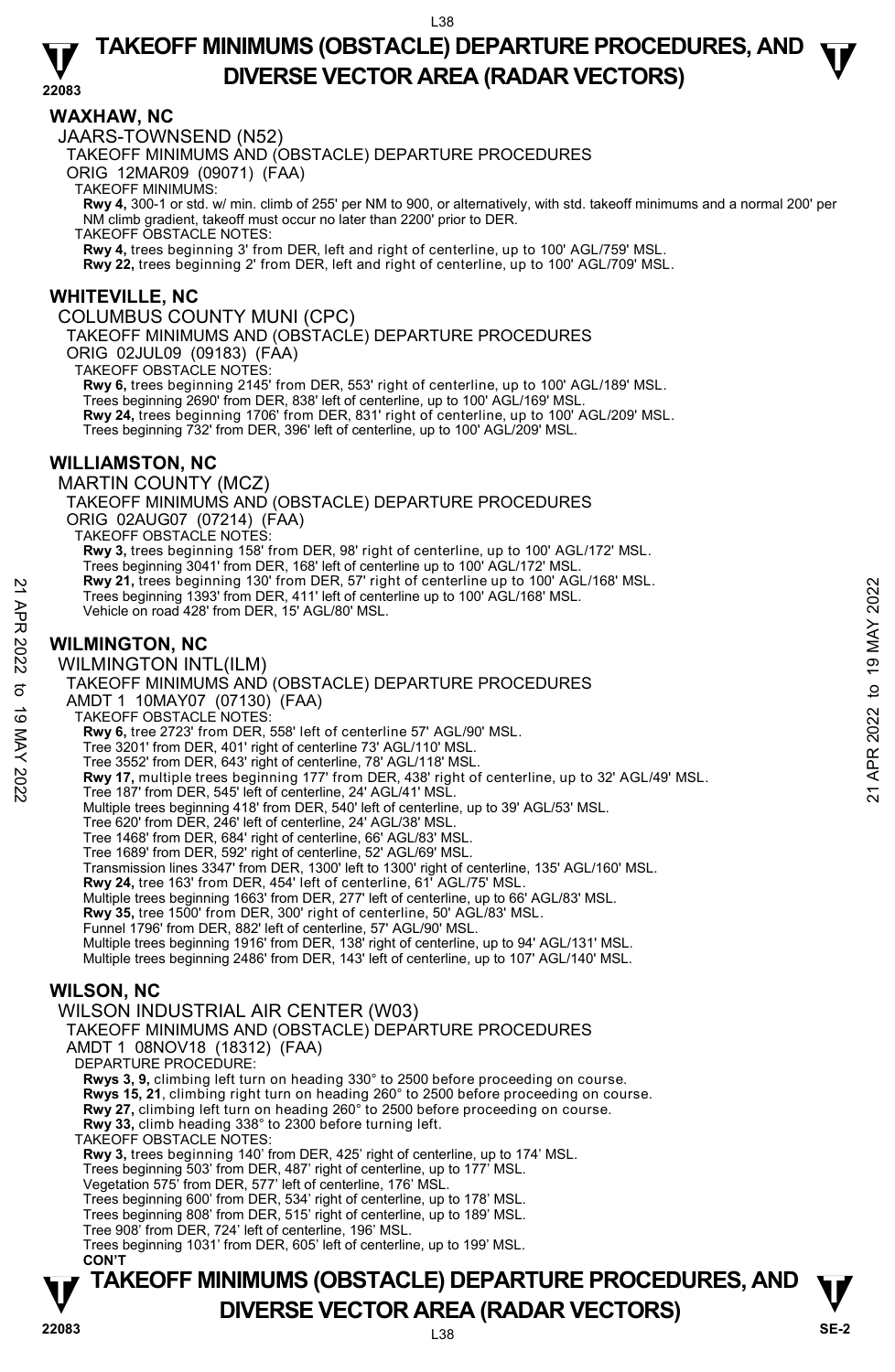## **TAKEOFF MINIMUMS (OBSTACLE) DEPARTURE PROCEDURES, AND**  $\Psi$ **DIVERSE VECTOR AREA (RADAR VECTORS) 22083**

**WILSON, NC (CON'T)**  WILSON INDUSTRIAL AIR CENTER (W03) (CON'T) **Rwy 3 (CON'T),** trees beginning 1101' from DER, 658' left of centerline, up to 206' MSL.<br>Trees beginning 1182' from DER, 564' left of centerline, up to 209' MSL. Tree 1699' from DER, 687' left of centerline, 211' MSL. Trees beginning 1719' from DER, 568' left of centerline, up to 222' MSL. Trees beginning 1856' from DER, 619' left of centerline, up to 233' MSL. Tree 2194' from DER, 1073' right of centerline, 211' MSL. Tree 2251' from DER, 884' left of centerline, 236' MSL. Tree 2615' from DER, 1103' left of centerline, 243' MSL. Tree 2615' from DER, 400' right of centerline, 222' MSL. Trees beginning 2651' from DER, 549' left of centerline, up to 249' MSL. **Rwy 9,** tree 9' from DER, 473' left of centerline, 169' MSL. Tree 17' from DER, 265' left of centerline, 170' MSL. Trees beginning 50' from DER, 257' left of centerline, up to 173' MSL. Tree, pole beginning 69' from DER, 70' right of centerline, up to 197' MSL. Tree 283' from DER, 291' left of centerline, 176' MSL. Tree 318' from DER, 534' left of centerline, 177' MSL. Trees beginning 328' from DER, 317' left of centerline, up to 178' MSL. Trees beginning 414' from DER, 90' left of centerline, up to 182' MSL. Trees beginning 418' from DER, 68' left of centerline, up to 184' MSL. Trees beginning 490' from DER, 174' left of centerline, up to 185' MSL. Trees beginning 533' from DER, 9' left of centerline, up to 188' MSL. Trees beginning 611' from DER, 81' left of centerline, up to 189' MSL. Trees beginning 670' from DER, 35' left of centerline, up to 195' MSL. Trees beginning 679' from DER, 35' right of centerline, up to 208' MSL. Trees beginning 720' from DER, 23' left of centerline, up to 199' MSL. Tree 863' from DER, 422' left of centerline, 203' MSL. Trees beginning 872' from DER, 22' left of centerline, up to 215' MSL. Trees beginning 919' from DER, 126' left of centerline, up to 225' MSL. Trees beginning 1004' from DER, 60' right of centerline, up to 231' MSL. Trees beginning 1006' from DER, 30' left of centerline, up to 236' MSL. Trees beginning 1104' from DER, 12' right of centerline, up to 239' MSL. Trees beginning 1281' from DER, 113' right of centerline, up to 254' MSL. Trees beginning 2121' from DER, 527' right of centerline, up to 258' MSL. **Rwy 15,** trees beginning 4' from DER, 253' right of centerline, up to 178' MSL. Trees beginning 126' from DER, 466' left of centerline, up to 179' MSL. Trees beginning 150' from DER, 247' right of centerline, up to 190' MSL. Trees beginning 179' from DER, 325' left of centerline, up to 188' MSL. Trees beginning 287' from DER, 304' left of centerline, up to 190' MSL. Trees beginning 317' from DER, 68' left of centerline, up to 197' MSL. Trees beginning 463' from DER, 39' left of centerline, up to 200' MSL. Trees beginning 513' from DER, 19' right of centerline, up to 192' MSL. Trees beginning 516' from DER, 42' left of centerline, up to 203' MSL.<br>Trees beginning 552' from DER, 3' right of centerline, up to 202' MSL.<br>Trees beginning 555' from DER, 2' left of centerline, up to 205' MSL. Tree 1115' from DER, 434' left of centerline, 206' MSL. Tree 1310' from DER, 356' left of centerline, 211' MSL. Tree 2460' from DER, 565' right of centerline, 245' MSL. Tree 3075' from DER, 642' left of centerline, 258' MSL. **Rwy 21,** trees beginning 33' from DER, 422' right of centerline, up to 174' MSL.<br>Trees beginning 98' from DER, 355' right of centerline, up to 192' MSL. Tree 204' from DER, 523' left of centerline, 178' MSL. Trees beginning 371' from DER, 448' left of centerline, up to 190' MSL. Trees beginning 705' from DER, 468' right of centerline, up to 199' MSL. Trees beginning 924' from DER, 515' right of centerline, up to 207' MSL. Trees beginning 1214' from DER, 378' left of centerline, up to 195' MSL. Trees beginning 1269' from DER, 536' right of centerline, up to 213' MSL. Trees beginning 1316' from DER, 574' left of centerline, up to 196' MSL. Tree 1420' from DER, 613' left of centerline, 201' MSL. Trees beginning 1537' from DER, 546' right of centerline, up to 239' MSL. Trees beginning 1638' from DER, 483' right of centerline, up to 257' MSL. 22 Trees beginning 100° from DER, 30' left of centerline, up to 238° MSL.<br>
Trees beginning 1006' from DER, 13' right of centerline, up to 236' MSL.<br>
Trees beginning 1281' from DER, 13' right of centerline, up to 258' MSL.<br>